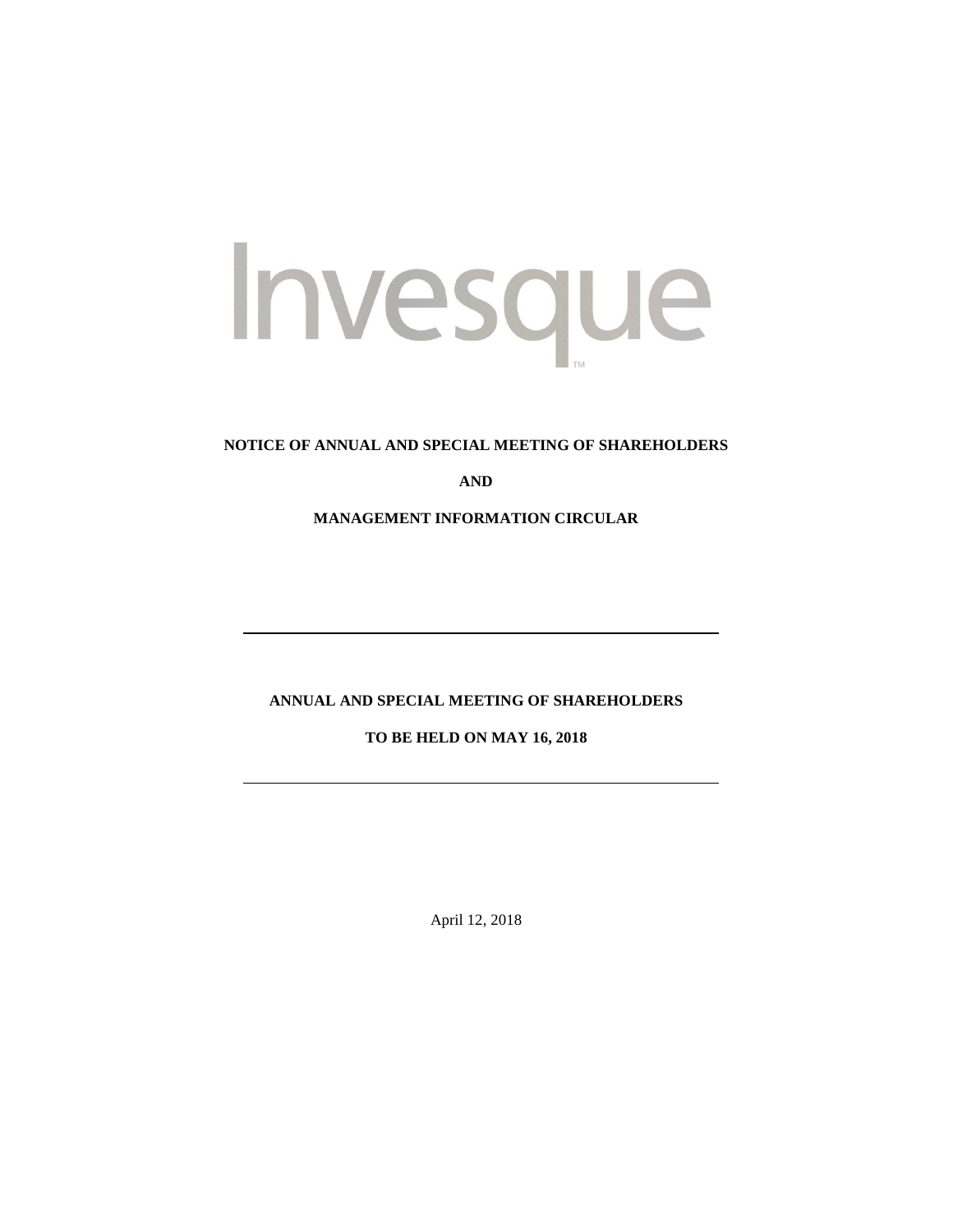# **TABLE OF CONTENTS**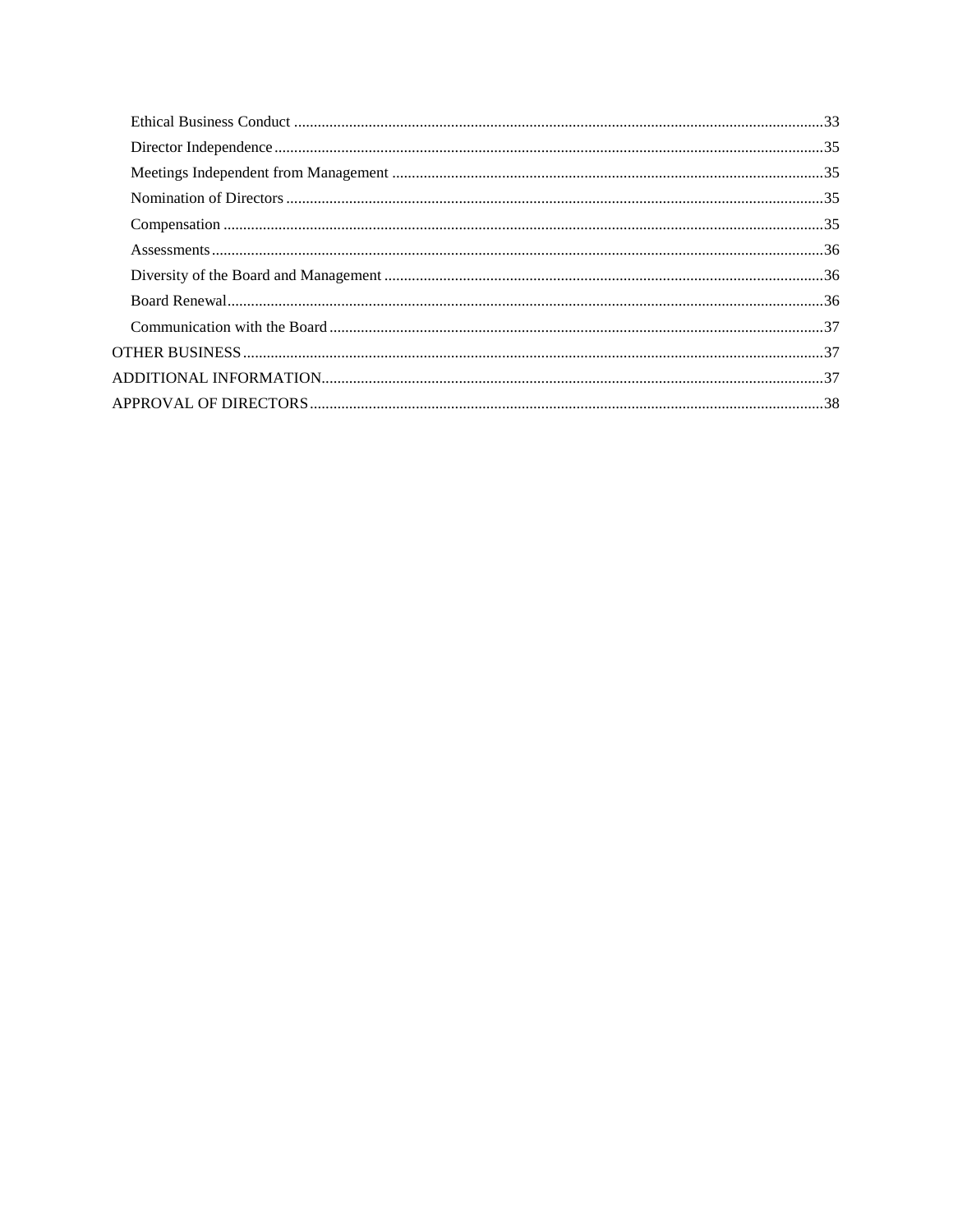## **NOTICE OF ANNUAL AND SPECIAL MEETING OF SHAREHOLDERS**

<span id="page-3-0"></span>**NOTICE IS HEREBY GIVEN** that an annual and special meeting (the "**Meeting**") of the holders ("**Shareholders**") of common shares of Invesque Inc. (the "**Corporation**") will be held at Bay Adelaide Centre, 333 Bay Street, Suite 3400, Toronto, Ontario on May 16, 2018 at 11:00 a.m. (Toronto time), for the following purposes:

- 1. **TO RECEIVE** the financial statements of the Corporation, and the auditors' report thereon, for the year ended December 31, 2017;
- 2. **TO ELECT** members of the board of directors of the Corporation;
- 3. **TO APPOINT** auditors and to authorize the directors of the Corporation to fix their remuneration;
- 4. **TO CONSIDER**, and, if deemed advisable, to pass an ordinary resolution in the form set forth on Appendix "A" to the accompanying management information circular approving the amendment to the Corporation's deferred share incentive plan to increase the maximum number of commons shares of the Corporation reserved for issuance under the deferred share incentive plan from 1,200,000 to 4,000,000, as more particularly described in the accompanying management information circular; and
- 5. **TO TRANSACT** such other business as may properly come before the meeting or any adjournment thereof.

Shareholders of record at the close of business on April 6<sup>th</sup>, 2018 will be entitled to vote at the Meeting.

Shareholders who are unable to be present in person at the Meeting are requested to sign, date and return the enclosed voting instruction form in accordance with the instructions provided. The accompanying management information circular provides additional information relating to the matters to be dealt with at the Meeting and forms part of this notice.

**DATED** at Toronto, Ontario this 12 day of April, 2018.

#### **BY ORDER OF THE BOARD OF DIRECTORS**

"*Richard Turner*"

Chair of the Board of Directors Invesque Inc.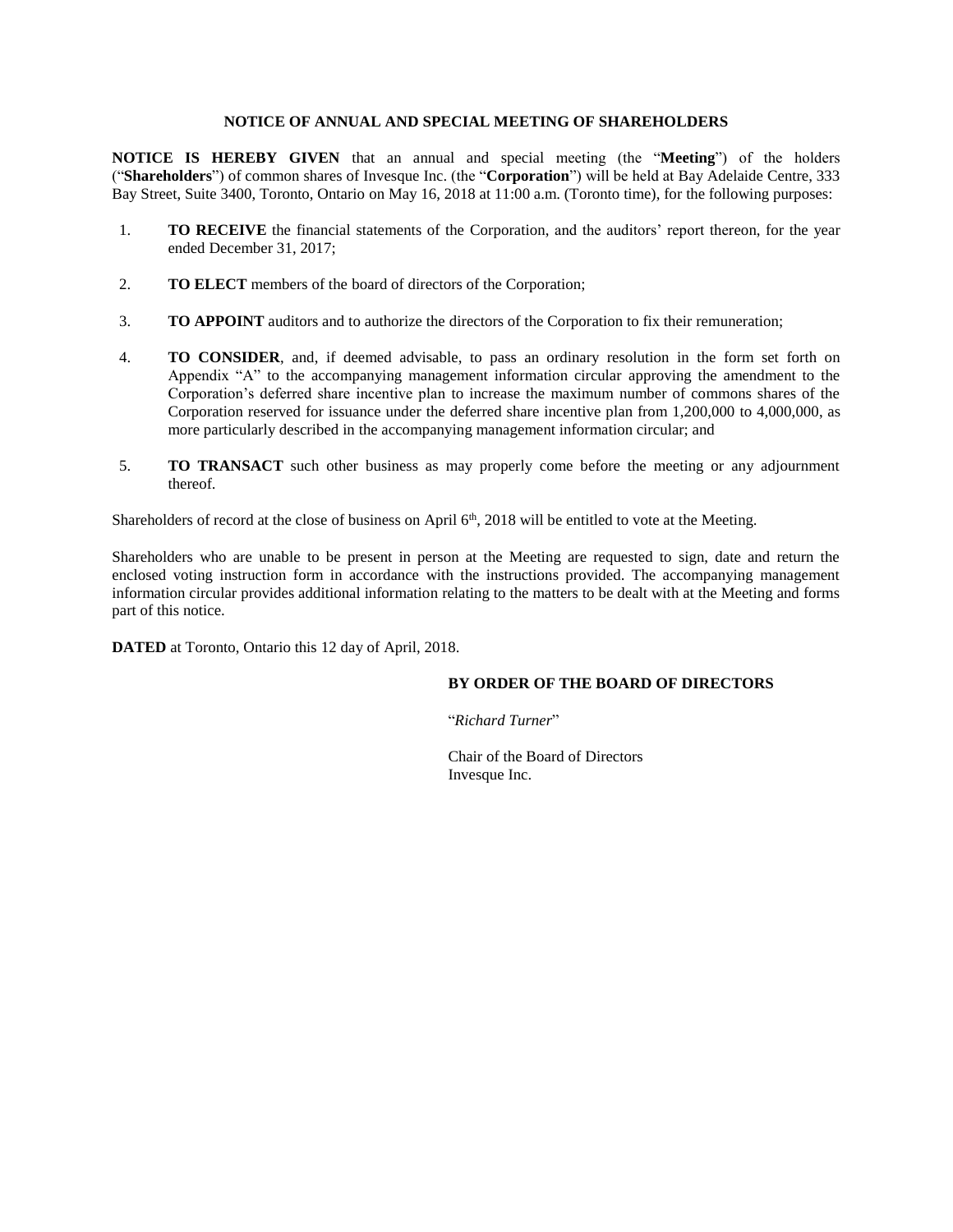#### **INVESQUE INC.**

#### **MANAGEMENT INFORMATION CIRCULAR**

<span id="page-4-0"></span>Unless otherwise indicated, or the context otherwise requires, "**Corporation**" refers to Invesque Inc. (formerly, Mainstreet Health Investments Inc.) and its direct and indirect subsidiaries. Unless otherwise indicated, all dollar amounts are expressed in U.S. dollars and references to "\$" are to U.S. dollars.

This management information circular (the "**Information Circular**") is furnished in connection with the solicitation of proxies by or on behalf of management of the Corporation, for use at the annual and special meeting (the "**Meeting**") of holders ("**Shareholders**") of common shares ("**Common Shares**") of the Corporation to be held on May 16, 2018 at Bay Adelaide Centre, 333 Bay Street, Suite 3400, Toronto, Ontario at 11:00 a.m. (Toronto time), and at all postponements or adjournments thereof, for the purposes set forth in the accompanying notice of the Meeting (the "**Notice of Meeting**").

Information in this Information Circular is provided in respect of the period commencing January 1, 2017 and ending on December 31, 2017.

#### **PROXY SOLICITATION AND VOTING**

#### <span id="page-4-2"></span><span id="page-4-1"></span>**Solicitation of Proxies**

The solicitation of proxies for the Meeting will be made primarily by mail, but proxies may also be solicited personally, in writing or by telephone by employees of the Corporation, at nominal cost. The Corporation will bear the cost in respect of the solicitation of proxies for the Meeting and will bear the legal, printing and other costs associated with the preparation of the Information Circular. The Corporation will also pay the fees and costs of intermediaries for their services in transmitting proxy-related material in accordance with National Instrument 54- 101 – *Communication with Beneficial Owners of Securities of a Reporting Issuer* ("**NI 54-101**"). This cost is expected to be nominal.

#### <span id="page-4-3"></span>**Notice and Access**

The Corporation has elected not to use Notice and Access to distribute the Information Circular, the Notice of Meeting, the form of proxy ("**Form of Proxy**") and the annual report for fiscal 2017 (collectively, the "**Meeting Materials**"). Registered Shareholders and non-registered Shareholders ("**Beneficial Holders**") will be mailed the Meeting Materials.

#### <span id="page-4-4"></span>**Appointment of Proxies**

Together with the Information Circular, Shareholders will also be sent a Form of Proxy. The persons named in such proxy are currently directors ("**Directors**") or officers of the Corporation. **A Shareholder who wishes to appoint some other person to represent him, her or it at the Meeting may do so by crossing out the persons named in the enclosed Form of Proxy and inserting such person's name in the blank space provided in the Form of Proxy or by completing another proper Form of Proxy. Such other person need not be a Shareholder of the Corporation.**

To be valid, proxies or instructions must be deposited at the offices of Computershare Investor Services Inc. (the "**Agent**") at 100 University Avenue, Suite 800, Toronto, Ontario M5J 2Y1, so as not to arrive later than 11:00 a.m. (Toronto time) on May 14, 2018. If the Meeting is adjourned, proxies or instructions to the Agent must be deposited 48 hours (excluding Saturdays, Sundays and holidays) before the time set for any reconvened meeting.

The document appointing a proxy must be in writing and completed and signed by a Shareholder or his or her attorney authorized in writing or, if the Shareholder is a corporation, under its corporate seal or by an officer or attorney thereof duly authorized. Instructions provided to the Agent by a Shareholder must be in writing and completed and signed by the Shareholder or his or her attorney authorized in writing or, if the Shareholder is a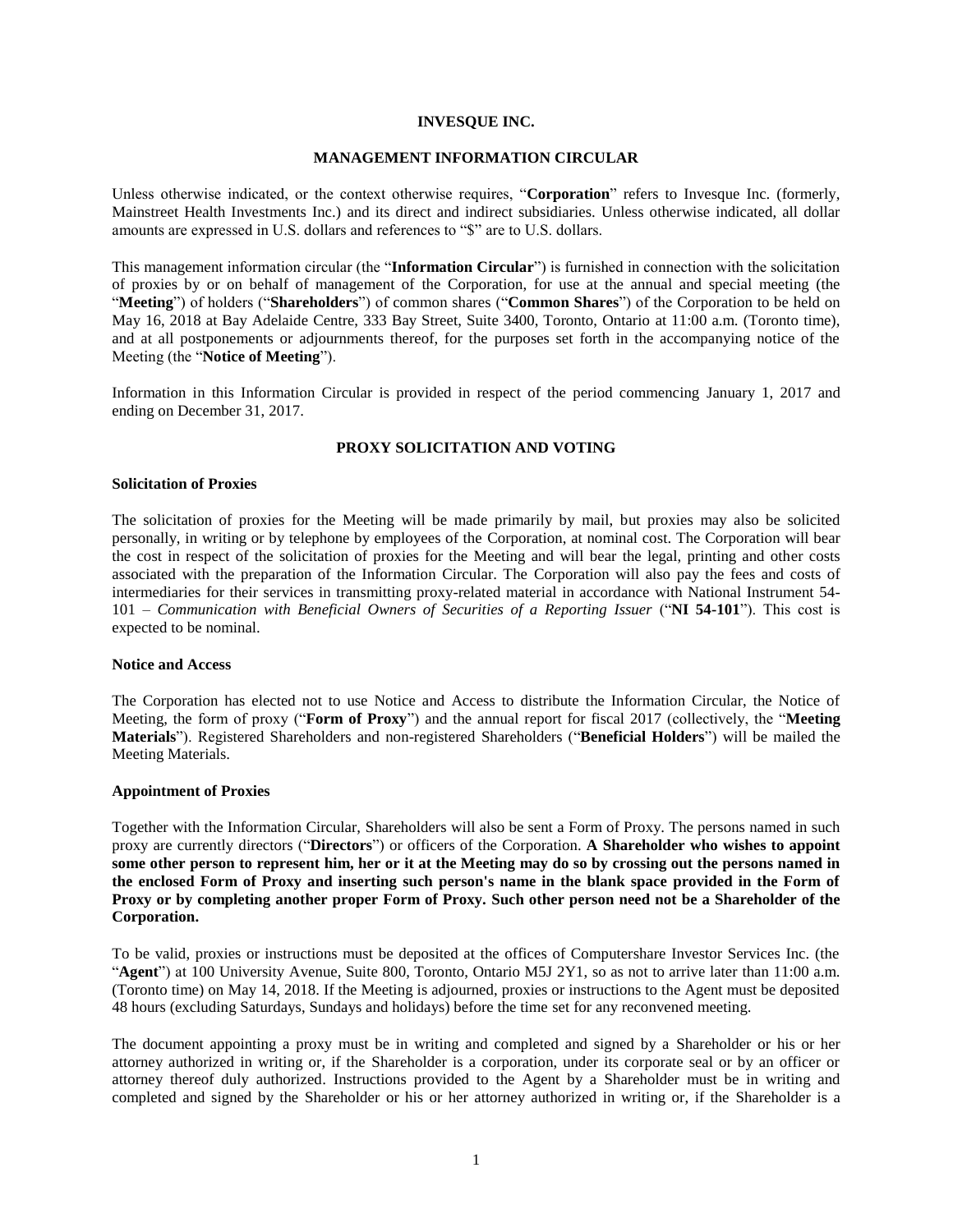corporation, under its corporate seal or by an officer or attorney thereof duly authorized. Persons signing as officers, attorneys, executors, administrators, and trustees or similarly otherwise should so indicate and provide satisfactory evidence of such authority.

## <span id="page-5-0"></span>**Revocation of Proxies**

A proxy given by a Shareholder for use at the Meeting may be revoked at any time prior to its use. In addition to revocation in any other manner permitted by law, a proxy may be revoked by an instrument in writing executed by the Shareholder or by his or her attorney authorized in writing or, if the Shareholder is a corporation, under its corporate seal or by an officer or attorney thereof duly authorized and deposited with the Agent at 100 University Avenue, 8th Floor, Toronto, Ontario M5J 2Y1 at any time up to and including two business days preceding the Meeting or any adjournment thereof at which the proxy is to be used, and upon such deposit, the proxy is revoked.

#### **Only registered Shareholders have the right to revoke a proxy. Beneficial Holders who wish to change their vote must make appropriate arrangements with their respective dealers or other intermediaries.**

## <span id="page-5-1"></span>**Voting of Proxies**

The persons named in the accompanying Form of Proxy will vote the Common Shares in respect of which they are appointed, on any ballot that may be called for, in accordance with the instructions of the Shareholder as indicated on the proxy. In the absence of such specification, such Common Shares will be voted at the Meeting as follows:

- **FOR the election of those persons listed in this Information Circular as the proposed Directors for the ensuing year;**
- **FOR the appointment of KPMG LLP, Chartered Professional Accountants ("KPMG"), as auditor of the Corporation for the ensuing year and to authorize the board of Directors (the "Board") to fix the auditor's remuneration; and**
- **FOR approving the ordinary resolution set forth on Appendix "A" to this Information Circular authorizing the amendment to the Corporation's Deferred Share Incentive Plan (as defined below) to increase the maximum number of Common Shares reserved for issuance under the Deferred Share Incentive Plan from 1,200,000 to 4,000,000, as more particularly described herein.**

For more information on these issues, please see the section entitled "Matters to be Considered at the Meeting" in this Information Circular.

The persons appointed under the Form of Proxy are conferred with discretionary authority with respect to amendments to or variations of matters identified in the Form of Proxy and the Notice of Meeting and with respect to other matters which may properly come before the Meeting. In the event that amendments or variations to matters identified in the Notice of Meeting are properly brought before the Meeting, it is the intention of the persons designated in the enclosed Form of Proxy to vote in accordance with their best judgment on such matters or business. At the time of printing the Information Circular, the Directors know of no such amendments, variations or other matters.

#### **INFORMATION FOR BENEFICIAL HOLDERS OF SECURITIES**

<span id="page-5-2"></span>**Information set forth in this section is very important to persons who hold Common Shares otherwise than in their own names.** A Beneficial Holder who beneficially owns Common Shares that are registered in the name of an intermediary (such as a securities broker, financial institution, trustee, custodian or other nominee who holds securities on behalf of the Beneficial Holder or in the name of a clearing agency in which the intermediary is a participant) should note that only proxies or instructions deposited by securityholders whose names are on the records of the Corporation as the registered holders of Common Shares can be recognized and acted upon at the Meeting.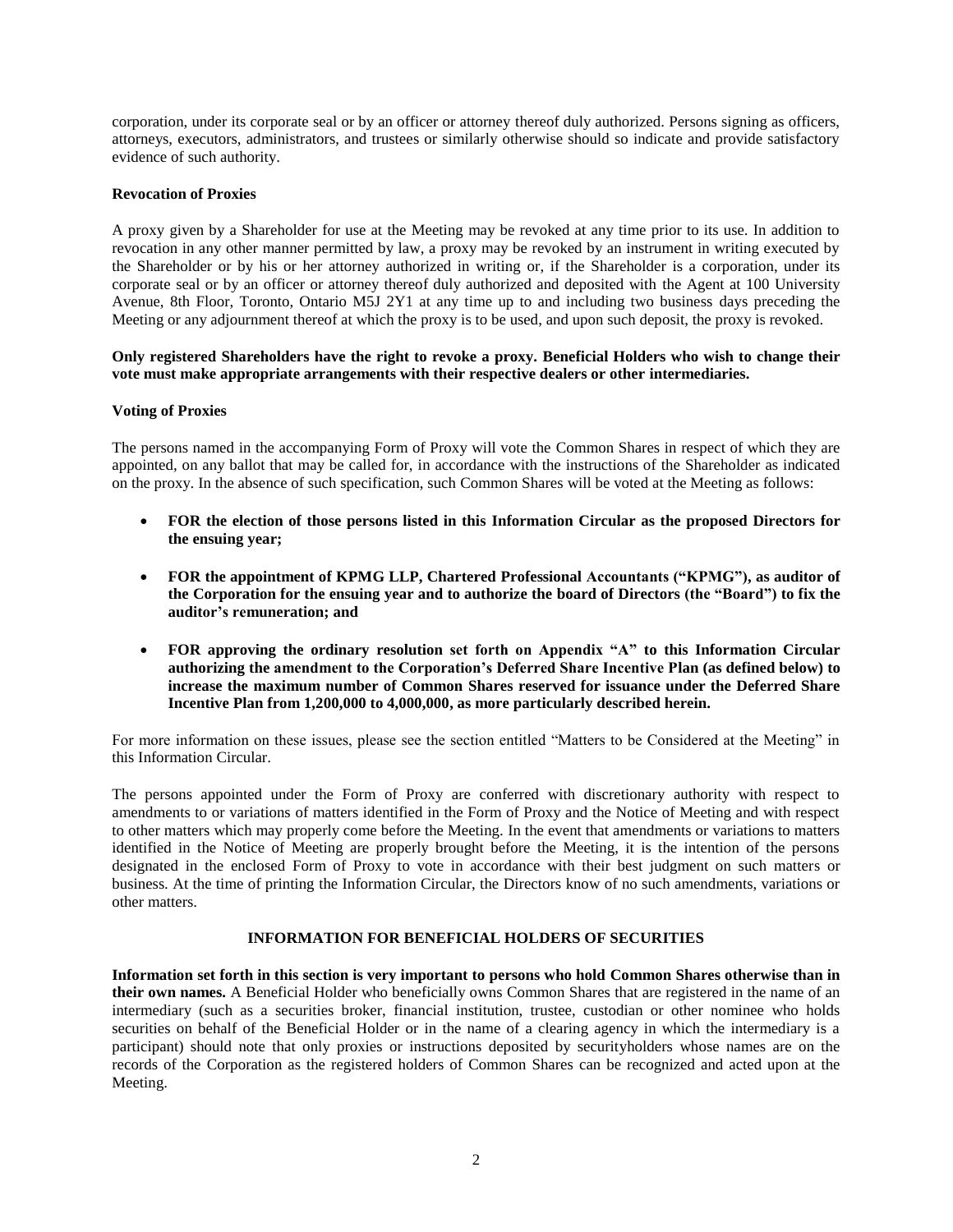Common Shares that are listed in an account statement provided to a Beneficial Holder by a broker are likely not registered in the Beneficial Holder's own name on the records of the Corporation and such Common Shares are more likely registered in the name of CDS Clearing and Depository Services Inc. ("**CDS**") or its nominee.

Applicable regulatory policy in Canada requires brokers and other intermediaries to seek voting instructions from Beneficial Holders in advance of securityholders' meetings. Every broker or other intermediary has its own mailing procedures and provides its own return instructions, which should be carefully followed by Beneficial Holders in order to ensure that their Common Shares are voted at the Meeting. Often, the form of proxy supplied to a Beneficial Holder by its broker is identical to that provided to registered securityholders. However, its purpose is limited to instructing the registered securityholder how to vote on behalf of the Beneficial Holder. Most brokers now delegate responsibility for obtaining instructions from clients to Broadridge Investor Communications Solutions ("**Broadridge**"). Broadridge typically prepares a machine-readable voting instruction form, mails those forms to the Beneficial Holders and asks Beneficial Holders to return the proxy forms to Broadridge. Broadridge then tabulates the results of all instructions received and provides appropriate instructions representing the voting of the securities to be represented at the Meeting. A Beneficial Holder receiving a Broadridge voting instruction form cannot use that voting instruction form to vote Common Shares directly at the Meeting. The voting instruction form must be returned to Broadridge well in advance of the Meeting in order to have the Common Shares voted accordingly. Proxy-related materials will be sent by the Corporation to the intermediaries and not directly to the Beneficial Holders. The Corporation intends to pay for intermediaries to deliver proxy-related materials to "objecting beneficial owners" and Form 54-101F7 (the request for voting instructions), in accordance with NI 54-101.

Although Beneficial Holders may not be recognized directly at the Meeting for the purposes of voting Common Shares registered in the name of CDS or their broker or other intermediary, a Beneficial Holder may attend the Meeting as proxy holder for the registered holder and vote their Common Shares in that capacity. Beneficial Holders who wish to attend the Meeting and indirectly vote their own Common Shares as proxy holder for the registered holder should enter their own names in the blank space on the Form of Proxy or voting instruction form provided to them and return the same to their broker or other intermediary (or the agent of such broker or other intermediary) in accordance with the instructions provided by such broker, intermediary or agent well in advance of the Meeting.

## **VOTING SECURITIES AND PRINCIPAL HOLDERS THEREOF**

<span id="page-6-0"></span>The Corporation is authorized to issue an unlimited number of Common Shares. As of April 6, 2018, the record date established for the Notice of Meeting (the "**Record Date**"), there were 49,050,551 Common Shares outstanding.

At the Meeting, each Shareholder of record at the close of business on the Record Date will be entitled to one vote for each Common Share held on all matters proposed to come before the Meeting. Any Shareholder who was a Shareholder on the Record Date shall be entitled to receive notice of and vote at such meeting or any adjournment thereof, even though he, she or it has since that date disposed of his, her or its Common Shares, and no Shareholder becoming such after that date shall be entitled to receive notice of and vote at the Meeting or any adjournment thereof or to be treated as a Shareholder of record for purposes of such other action.

To the knowledge of the Corporation's Directors and executive officers, the only persons or companies that beneficially own, or control or direct, directly or indirectly, voting securities of the Corporation carrying 10% or more of the voting rights attached to any class of voting securities of the Corporation are:

| <b>Name</b>                                                       | <b>Number of Common Shares</b> | <b>Approximate Percentage of Common</b><br><b>Shares</b> |
|-------------------------------------------------------------------|--------------------------------|----------------------------------------------------------|
| Certain funds managed by Magnetar<br>Financial LLC <sup>(1)</sup> | 13,190,383 Common Shares       | 26.9%                                                    |
| Tiptree Operating Company, LLC                                    | 16,647,236 Common Shares       | 33.9%                                                    |

<sup>(1)</sup> Certain funds managed by Magnetar Financial LLC own 2,802,009 class A, series 1 convertible preferred shares, 3,172,086 class A, series 2 convertible preferred shares and 1,586,042 class A, series 3 convertible preferred shares in the capital of the Corporation, which shares are convertible into 7,629,316 Common Shares as of March 31, 2018.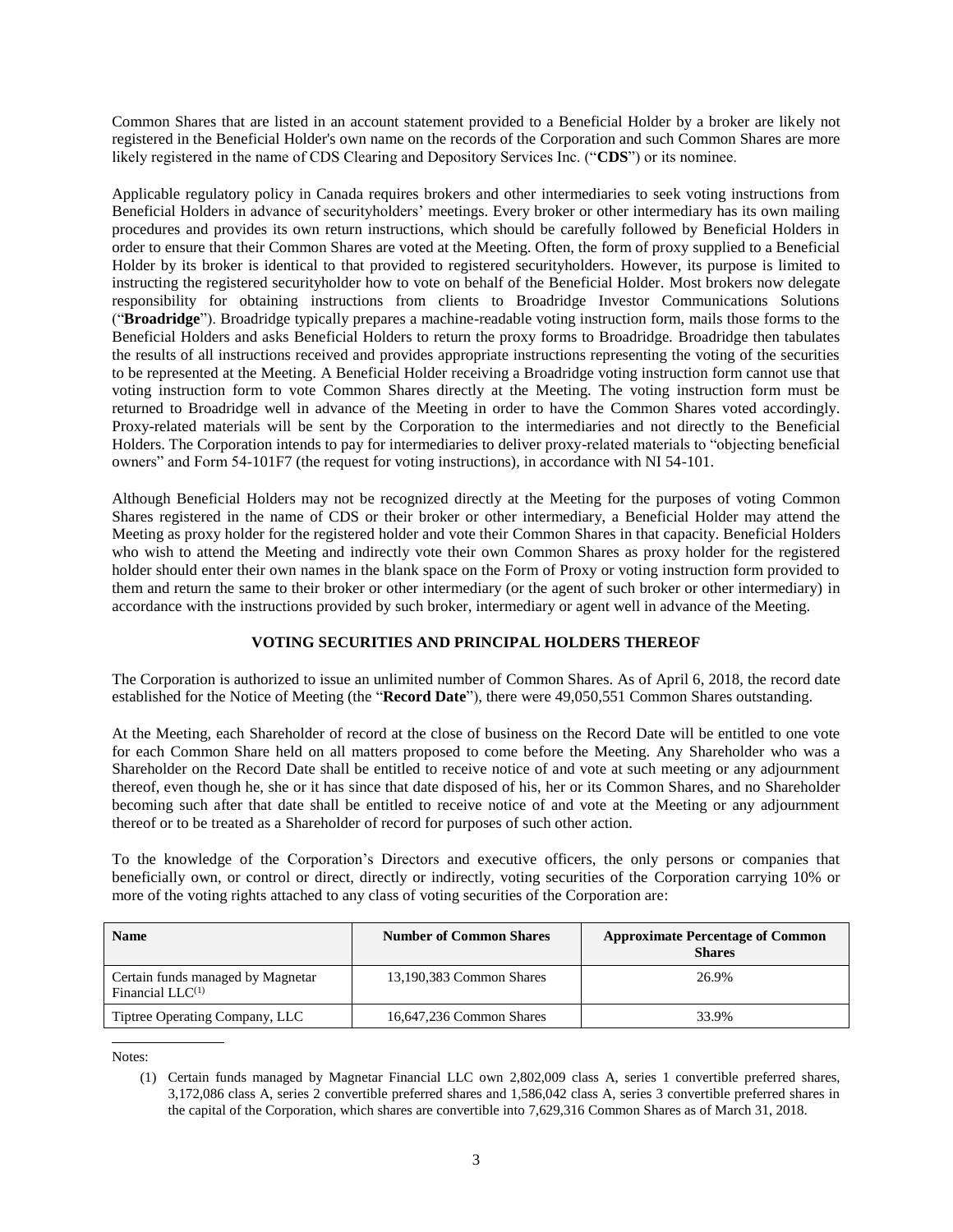Management of the Corporation understands that the Common Shares registered in the name of CDS are beneficially owned through various dealers and other intermediaries on behalf of their clients and other parties. The names of the beneficial owners of such Common Shares are not known to the Corporation. Except as set out above, the Corporation's Directors and executive officers have no knowledge of any person or company that beneficially owns, or controls or directs, directly or indirectly, 10% or more of the voting rights attached to any class of voting securities of the Corporation.

## **MATTERS TO BE CONSIDERED AT THE MEETING**

## <span id="page-7-1"></span><span id="page-7-0"></span>**Financial Statements**

The financial statements of the Corporation for the year ended December 31, 2017 and the auditors' report thereon accompanying this Information Circular will be placed before the Shareholders at the Meeting. No formal action will be taken at the Meeting to approve the financial statements. If any Shareholder has questions regarding such financial statements, such questions may be brought forward at the Meeting.

## <span id="page-7-2"></span>**Election of Directors**

The Board currently consists of five directors, each of whom is a nominee for election at the Meeting. Each nominee proposed for election at the Meeting has agreed to serve on the Board. Each nominee, if elected at the Meeting, will hold office for a term expiring at the close of the next annual meeting of Shareholders or until his or her successor is elected or appointed. The seven proposed nominees for election are:

- Dan Amadori
- Brad Benbow
- Shaun Hawkins
- Charles Herman
- Randy Maultsby
- Richard Turner
- Elisabeth Wigmore

On June 6, 2017, Katherine Vyse advised the Board that she intended to resign as a Director. Ms. Vyse's resignation was accepted by the Chairman on June 6, 2017. On September 17, 2017, the Board unanimously voted to replace Chairman Paul E. Turner with Mr. Rick Turner. On September 19, 2017, Paul E. Turner advised the Board that he intended to resign as a Director. Mr. Turner's resignation was accepted by the Board on September 19, 2017. On September 17, 2017, Rob Dickson advised the Board that he intended to resign as a Director. Mr. Dickson's resignation was accepted by the Board on September 17, 2017. On September 17, 2017, Charles ("Chuck)" Herman joined the Board as a Director. On September 17, 2017, the Board unanimously approved the appointment of each Director to all committees of the Board, except that none of the non-independent directors joined the Audit Committee (as defined below). On February 5, 2018, Randy Maultsby was appointed to the Board as a Director. On March 19, 2018, Elisabeth Wigmore was appointed to the Board as a Director.

## *Majority Voting Policy*

The Board is committed to fulfilling its mandate to supervise the management of the business and affairs of the Corporation with the highest standards and in the best interests of Shareholders. The Board adopted a majority voting policy (the "**Majority Voting Policy**") on August 10, 2016, which provides for majority voting in the election of Directors at any meeting of Shareholders where an "uncontested election" (as defined in the Majority Voting Policy) of Directors is held.

Under the Majority Voting Policy, Shareholders have the ability to vote in favour of, or to withhold from voting for, each nominee for Director. If the number of votes withheld for a nominee is greater than the number of votes in favour of such nominee, the nominee shall be required to promptly submit his or her resignation to the Board following the applicable Shareholders' meeting.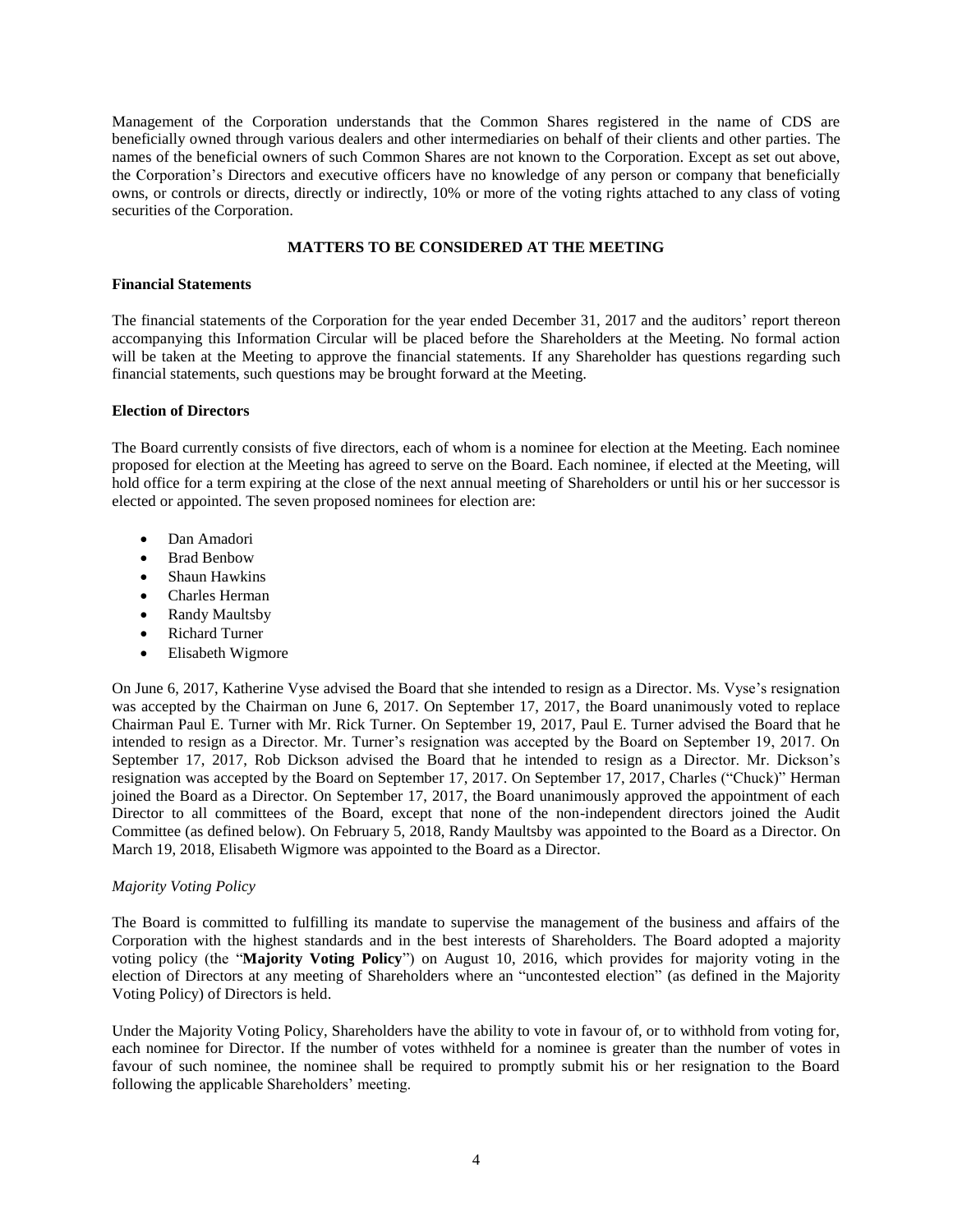Following the receipt of a resignation, the Corporation's compensation, governance and nominating committee (the "**CGN Committee**") will consider whether or not to accept the offer of resignation and will recommend to the Board whether or not to accept it. With the exception of special circumstances that would warrant the continued service of the applicable nominee on the Board, the CGN Committee will be expected to recommend acceptance of the resignation by the Board. Complete copies of the Majority Voting Policy are available on request free of charge to any securityholder of the Corporation.

As of February 28, 2018, the CGN Committee was divided into two separate committees: the human resources committee (the "**Human Resources Committee**") and the governance committee (the "**Governance Committee**"). The Human Resources Committee will oversee the compensation and nominating functions that were previously the responsibility of the CGN Committee and the Governance Committee will oversee the governance functions that were previously the responsibility of the CGN Committee. See "Corporate Governance Disclosure – Committee Charters – CGN Committee".

#### *Nominees for Election as Director*

**The persons named in the enclosed Form of Proxy, if not expressly directed to the contrary in such Form of Proxy, intend to vote for the election, as Directors, of the proposed nominees below.** It is not contemplated that any of the proposed nominees will be unable to serve as a Director but, if that should occur for any reason prior to the Meeting, the persons named in the enclosed Form of Proxy reserve the right to vote for another nominee at their discretion.

The following tables set forth the names of, and certain information in respect of, the seven individuals proposed to be nominated for election as Directors: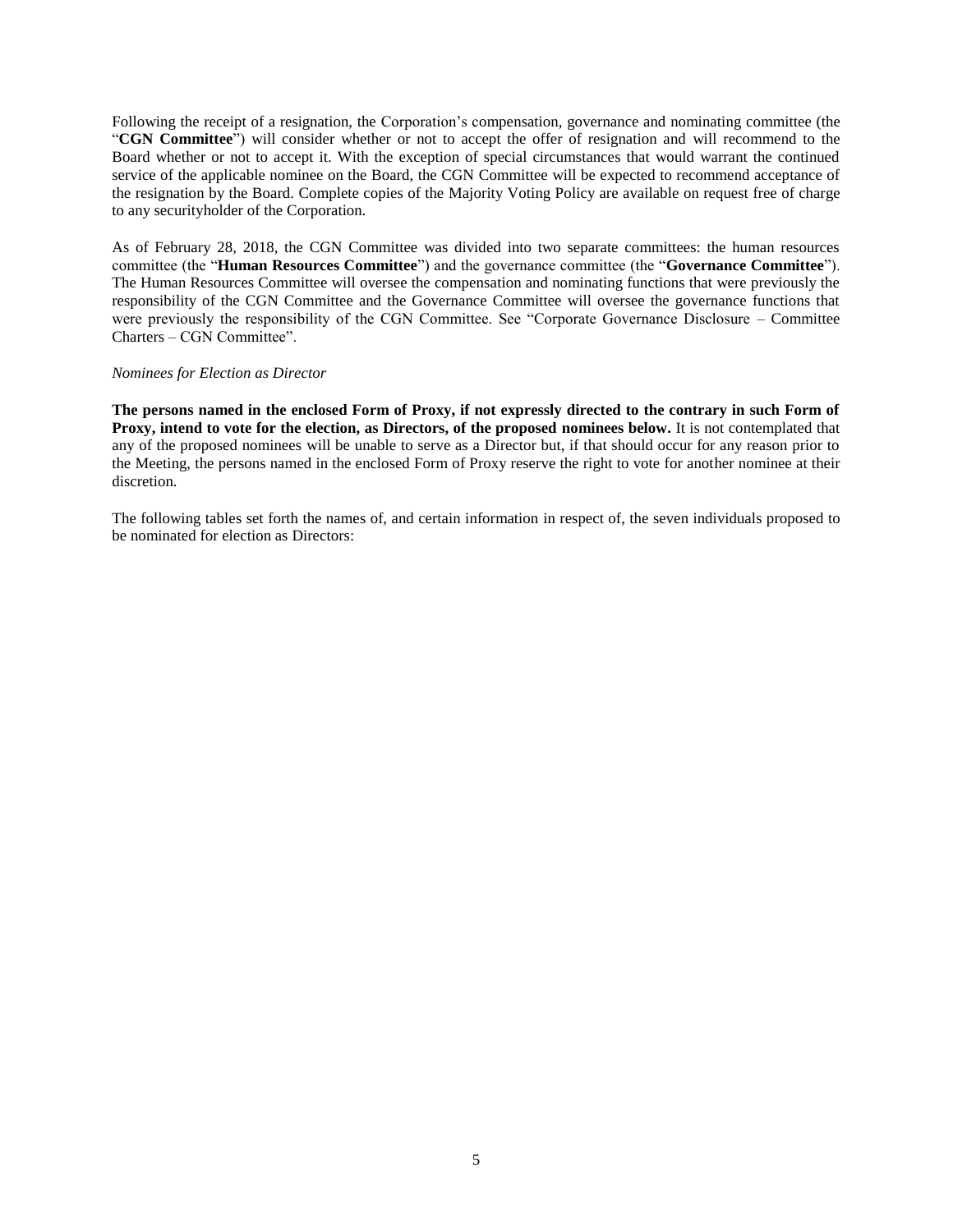|                                                                                                                                                                                                                                                      | <b>Principal Occupation</b>                                                                                                                                                                                                                                                                                                                                                                                                                                                                                                                                                                                                                                                                                                                                                                                                                                                                                                                 |                                                                                                                         |  |  |  |  |
|------------------------------------------------------------------------------------------------------------------------------------------------------------------------------------------------------------------------------------------------------|---------------------------------------------------------------------------------------------------------------------------------------------------------------------------------------------------------------------------------------------------------------------------------------------------------------------------------------------------------------------------------------------------------------------------------------------------------------------------------------------------------------------------------------------------------------------------------------------------------------------------------------------------------------------------------------------------------------------------------------------------------------------------------------------------------------------------------------------------------------------------------------------------------------------------------------------|-------------------------------------------------------------------------------------------------------------------------|--|--|--|--|
| Dan Amadori                                                                                                                                                                                                                                          | Dan Amadori founded Lamerac Financial Corp. ("Lamerac") in November<br>1988, positioned as a mid-market mergers and acquisitions ("M&A") and<br>corporate finance advisory services firm. Since inception, Lamerac has<br>successfully completed transactions across North America, South America<br>and Europe in a wide cross-section of industries. Mr. Amadori previously<br>worked in the Toronto office of Arthur Andersen & Co., Chartered<br>Accountants, during which time he practiced in the audit, tax and<br>restructuring divisions and also led their Canadian M&A practice for<br>several years. Over the past two decades, Mr. Amadori has served as a<br>director of multiple Canadian and United States-based public and private<br>companies in the technology, energy, industrial and healthcare sectors. Mr.<br>Amadori has also served as a director of many not-for-profit organizations<br>over the past 30 years. |                                                                                                                         |  |  |  |  |
| Age: 66<br>Director Since: August 8, 2011<br>Status: Not independent <sup>(1)</sup><br>Committee Membership:<br>Investment Committee <sup>(2)</sup><br>CGN Committee (now Chair of Governance<br>Committee) <sup>(3)</sup> Location: Ontario, Canada |                                                                                                                                                                                                                                                                                                                                                                                                                                                                                                                                                                                                                                                                                                                                                                                                                                                                                                                                             |                                                                                                                         |  |  |  |  |
| <b>Education and Designations</b>                                                                                                                                                                                                                    | Bachelor of Commerce, McGill University<br>Masters of Business Administration, Ivey Business School<br><b>CPA</b><br>ICD.D, Rotman School of Business and the Institute of Corporate Directors                                                                                                                                                                                                                                                                                                                                                                                                                                                                                                                                                                                                                                                                                                                                              |                                                                                                                         |  |  |  |  |
| <b>Other Current Public Company</b><br><b>Memberships</b>                                                                                                                                                                                            | <b>CFO, Micromem Technologies Inc</b>                                                                                                                                                                                                                                                                                                                                                                                                                                                                                                                                                                                                                                                                                                                                                                                                                                                                                                       | Director, Enerdynamic Hybrid Technologies Corp (TSXV:EHT)<br>Director, Audit Committee Chair, Nerium Biotechnology Inc. |  |  |  |  |
| <b>Board and Committee Attendance</b><br>between January 1, 2017 and December<br>31, 2017                                                                                                                                                            | <b>Attendances</b>                                                                                                                                                                                                                                                                                                                                                                                                                                                                                                                                                                                                                                                                                                                                                                                                                                                                                                                          | <b>Overall Attendances</b>                                                                                              |  |  |  |  |
| Member of the Board                                                                                                                                                                                                                                  | 18 of 18                                                                                                                                                                                                                                                                                                                                                                                                                                                                                                                                                                                                                                                                                                                                                                                                                                                                                                                                    | 18 of 18 (100%)                                                                                                         |  |  |  |  |
| Member of the Investment Committee                                                                                                                                                                                                                   | 7 of 7                                                                                                                                                                                                                                                                                                                                                                                                                                                                                                                                                                                                                                                                                                                                                                                                                                                                                                                                      | 7 of 7 (100%)                                                                                                           |  |  |  |  |
| Member of the CGN Committee                                                                                                                                                                                                                          | $1$ of $1$<br>1 of $1(100\%)$                                                                                                                                                                                                                                                                                                                                                                                                                                                                                                                                                                                                                                                                                                                                                                                                                                                                                                               |                                                                                                                         |  |  |  |  |
| Security Ownership and Total Value <sup>(4)</sup>                                                                                                                                                                                                    | <b>Common Shares</b><br>15,560                                                                                                                                                                                                                                                                                                                                                                                                                                                                                                                                                                                                                                                                                                                                                                                                                                                                                                              |                                                                                                                         |  |  |  |  |
|                                                                                                                                                                                                                                                      | <b>Vested Shares</b>                                                                                                                                                                                                                                                                                                                                                                                                                                                                                                                                                                                                                                                                                                                                                                                                                                                                                                                        | 6,075                                                                                                                   |  |  |  |  |
|                                                                                                                                                                                                                                                      | <b>Deferred Shares</b>                                                                                                                                                                                                                                                                                                                                                                                                                                                                                                                                                                                                                                                                                                                                                                                                                                                                                                                      | 10,891                                                                                                                  |  |  |  |  |
|                                                                                                                                                                                                                                                      | <b>Total Value</b>                                                                                                                                                                                                                                                                                                                                                                                                                                                                                                                                                                                                                                                                                                                                                                                                                                                                                                                          | $\overline{$}272,242$                                                                                                   |  |  |  |  |

- (2) As of February 28, 2018, Mr. Amadori resigned from the Investment Committee.
- (3) On September 17, 2017, Mr. Amadori joined the CGN Committee. As of February 28, 2018, the CGN Committee was divided into two separate committees: the Human Resources Committee and the Governance Committee. See "Corporate Governance Disclosure – Committee Charters – CGN Committee". Mr. Amadori is now Chair of the Governance Committee.
- (4) Ownership amounts and value were determined based on the number of shares owned and the share price as of December 30, 2017.

<sup>(1)</sup> Dan Amadori was the Chief Executive Officer and the Chief Financial Officer of the Corporation prior to the completion of the reverse takeover of the Corporation in April 2016 and the change of the name of the Corporation from "Kingsway Arms" Retirement Residences Inc." to "Mainstreet Health Investments Inc." to "Invesque Inc.".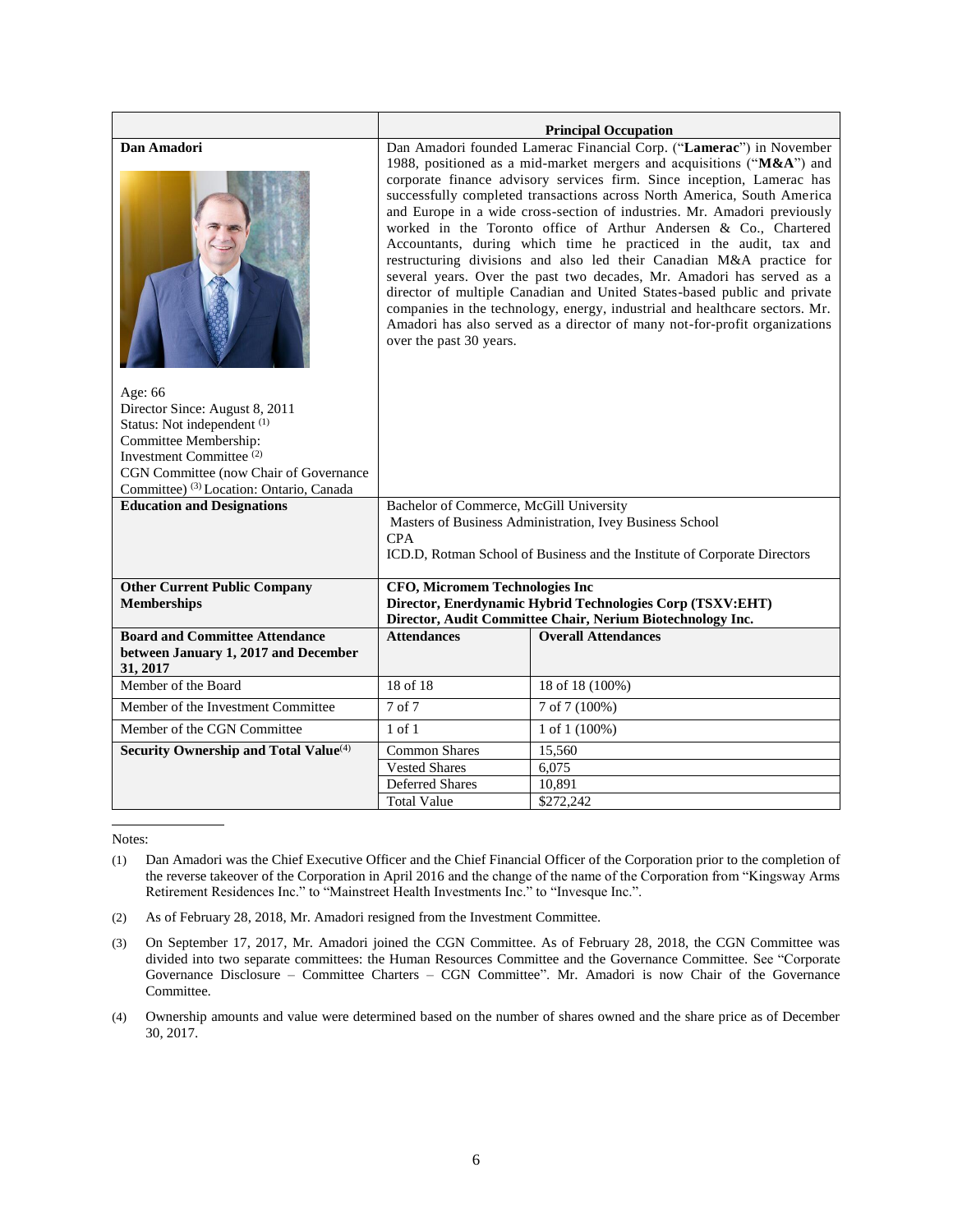|                                                                                                                                                                                                                                                                                                                                                                                          |                                                                                                                                                                                                                                                                                                                                                                                                                                                                                                                                                                                                                                                                                                                                                                                                                                              | <b>Principal Occupation</b> |  |  |  |  |  |
|------------------------------------------------------------------------------------------------------------------------------------------------------------------------------------------------------------------------------------------------------------------------------------------------------------------------------------------------------------------------------------------|----------------------------------------------------------------------------------------------------------------------------------------------------------------------------------------------------------------------------------------------------------------------------------------------------------------------------------------------------------------------------------------------------------------------------------------------------------------------------------------------------------------------------------------------------------------------------------------------------------------------------------------------------------------------------------------------------------------------------------------------------------------------------------------------------------------------------------------------|-----------------------------|--|--|--|--|--|
| <b>Brad Benbow</b><br>Age: 57<br>Director Since: April 5, 2016<br>Status: Not Independent <sup>(1)</sup><br>Committee Membership:<br>Audit Committee $(1)(2)$<br>$\overline{\phantom{a}}$<br>Investment Committee <sup>(2)</sup><br>$\overline{\phantom{a}}$<br>CGN Committee (now member of<br>Human Resources and Governance<br>Committees) $(3)$<br>Location: Michigan, United States | Brad Benbow is the Chairman and Chief Executive Officer of Joseph David<br>Advertising ("JDA"), a national, full-service advertising, strategy, media and<br>branding agency, which he co-founded in 2003. With more than 10 years at<br>JDA, Mr. Benbow has worked intimately on many national accounts,<br>designing and implementing multi-year strategic marketing plans for Fortune<br>500 clients, including former telecommunications giant Ameritech<br>Corporation. Prior to joining JDA, Mr. Benbow co-founded Rutter<br>Communications Network, a top-producing cable advertising sales firm in the<br>United States. In these two leadership roles, his responsibilities included<br>oversight of human resources and employee compensation. He currently<br>serves on the board of directors of Answers in Genesis and Biglife. |                             |  |  |  |  |  |
| <b>Education and Designations</b>                                                                                                                                                                                                                                                                                                                                                        | Bachelor of Arts, Economics, Wabash College                                                                                                                                                                                                                                                                                                                                                                                                                                                                                                                                                                                                                                                                                                                                                                                                  |                             |  |  |  |  |  |
| <b>Other Current Public Company</b><br><b>Memberships</b>                                                                                                                                                                                                                                                                                                                                | None                                                                                                                                                                                                                                                                                                                                                                                                                                                                                                                                                                                                                                                                                                                                                                                                                                         |                             |  |  |  |  |  |
| <b>Board and Committee Attendance</b><br>between January 1, 2017 and December<br>31, 2017                                                                                                                                                                                                                                                                                                | <b>Attendances</b>                                                                                                                                                                                                                                                                                                                                                                                                                                                                                                                                                                                                                                                                                                                                                                                                                           | <b>Overall Attendances</b>  |  |  |  |  |  |
| Member of the Board                                                                                                                                                                                                                                                                                                                                                                      | 18 of 18                                                                                                                                                                                                                                                                                                                                                                                                                                                                                                                                                                                                                                                                                                                                                                                                                                     | 18 of 18 (100%)             |  |  |  |  |  |
| Chair of the CGN Committee <sup>(4)</sup>                                                                                                                                                                                                                                                                                                                                                | $6$ of $6$                                                                                                                                                                                                                                                                                                                                                                                                                                                                                                                                                                                                                                                                                                                                                                                                                                   | 6 of 6 (100%)               |  |  |  |  |  |
| Member of Audit Committee <sup>(2)</sup>                                                                                                                                                                                                                                                                                                                                                 | $1$ of $1$                                                                                                                                                                                                                                                                                                                                                                                                                                                                                                                                                                                                                                                                                                                                                                                                                                   | 1 of 1 $(100\%)$            |  |  |  |  |  |
| Member of Investment Committee <sup>(2)</sup>                                                                                                                                                                                                                                                                                                                                            | $1$ of $1$<br>1 of 1 $(100\%)$                                                                                                                                                                                                                                                                                                                                                                                                                                                                                                                                                                                                                                                                                                                                                                                                               |                             |  |  |  |  |  |
| Security Ownership and Total Value <sup>(4)</sup>                                                                                                                                                                                                                                                                                                                                        | <b>Common Shares</b><br>6,000                                                                                                                                                                                                                                                                                                                                                                                                                                                                                                                                                                                                                                                                                                                                                                                                                |                             |  |  |  |  |  |
|                                                                                                                                                                                                                                                                                                                                                                                          | <b>Vested Shares</b><br>12,081                                                                                                                                                                                                                                                                                                                                                                                                                                                                                                                                                                                                                                                                                                                                                                                                               |                             |  |  |  |  |  |
|                                                                                                                                                                                                                                                                                                                                                                                          | Deferred Shares                                                                                                                                                                                                                                                                                                                                                                                                                                                                                                                                                                                                                                                                                                                                                                                                                              | 21.764                      |  |  |  |  |  |
|                                                                                                                                                                                                                                                                                                                                                                                          | <b>Total Value</b><br>\$333,502                                                                                                                                                                                                                                                                                                                                                                                                                                                                                                                                                                                                                                                                                                                                                                                                              |                             |  |  |  |  |  |

- (1) As of December 27, 2017, Mr. Benbow was no longer an independent director as a result of the Corporation compensating JDA, a company which Mr. Benbow is a controlling shareholder for services rendered. At such time, Mr. Benbow resigned as a member of the Audit Committee.
- (2) On September 17, 2017, Mr. Benbow joined the Audit Committee and the Investment Committee. As of December 27, 2017, Mr. Benbow ceased to be a member of the Audit Committee. As of February 28, 2018, Mr. Benbow ceased to be a member of the Investment Committee.
- (3) On June 6, 2017, Mr. Benbow was appointed Chair of the CGN Committee. As of February 28, 2018, the CGN Committee was divided into two separate committees: the Human Resources Committee and the Governance Committee. See "Corporate Governance Disclosure – Committee Charters – CGN Committee". Mr. Benbow is now a member of both the Human Resources and Governance Committees.
- (4) Ownership amounts and value were determined based on the number of shares owned and the share price as of December 30, 2017.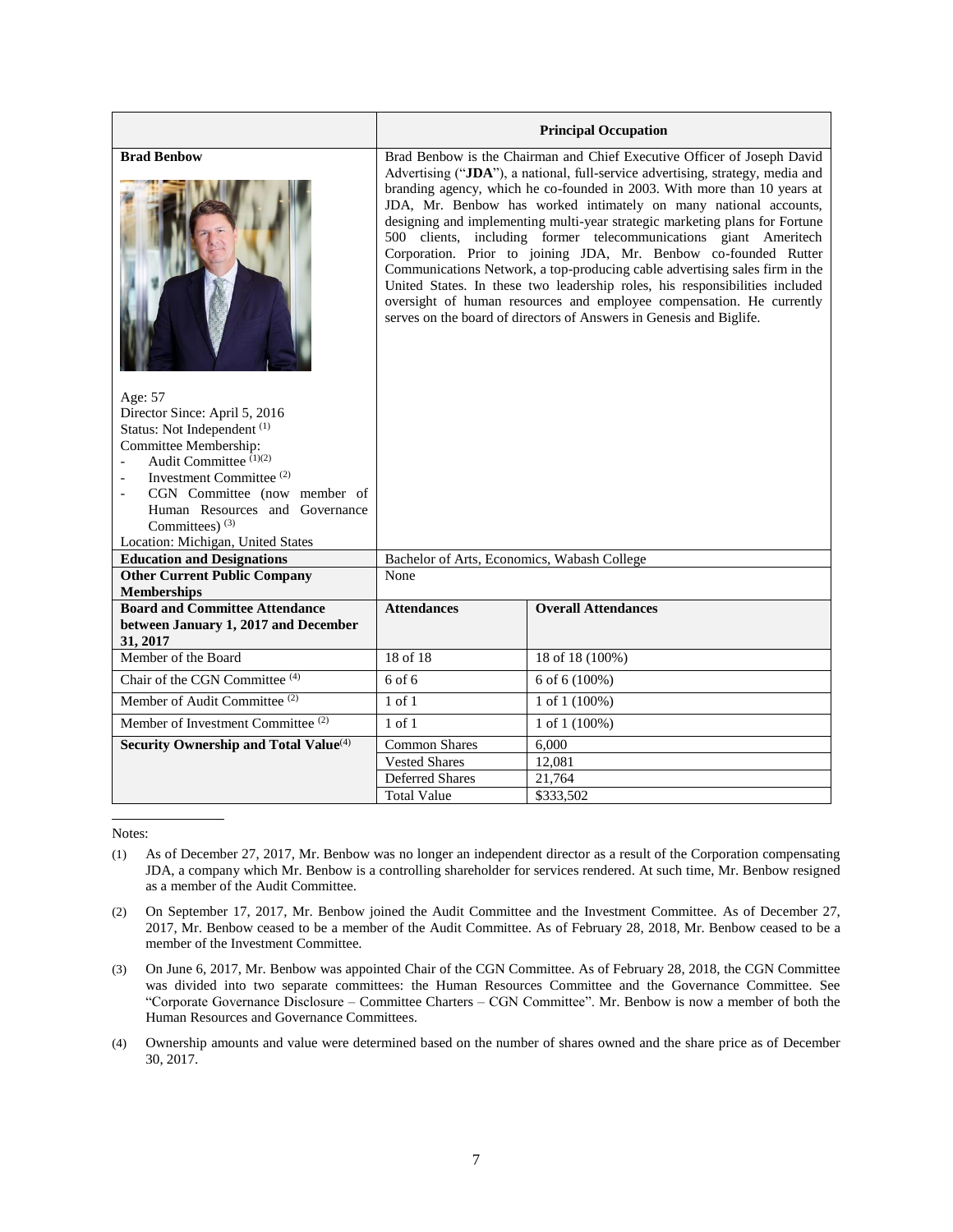|                                                                                                                                                                                                                                                                                                      |                                                                                                                                                                                                                                                                                                                                                                                                                                                                                                                                                                                                                                                                                                                                                                                                                                                                                                                                                                                                                                                                                                                                                                                                                                                                                                                                                                                                                                                      | <b>Principal Occupation</b>                                                                                                   |  |  |  |  |  |
|------------------------------------------------------------------------------------------------------------------------------------------------------------------------------------------------------------------------------------------------------------------------------------------------------|------------------------------------------------------------------------------------------------------------------------------------------------------------------------------------------------------------------------------------------------------------------------------------------------------------------------------------------------------------------------------------------------------------------------------------------------------------------------------------------------------------------------------------------------------------------------------------------------------------------------------------------------------------------------------------------------------------------------------------------------------------------------------------------------------------------------------------------------------------------------------------------------------------------------------------------------------------------------------------------------------------------------------------------------------------------------------------------------------------------------------------------------------------------------------------------------------------------------------------------------------------------------------------------------------------------------------------------------------------------------------------------------------------------------------------------------------|-------------------------------------------------------------------------------------------------------------------------------|--|--|--|--|--|
| <b>Shaun Hawkins</b><br>Age: 45<br>Director Since: April 5, 2016<br>Status: Independent<br>Committee Membership:<br>Investment Committee (Chair)<br>$\overline{a}$<br>Audit Committee <sup>(1)</sup><br>$\overline{\phantom{a}}$<br>CGN Committee <sup>(1)</sup><br>Location: Indiana, United States | Shaun Hawkins is the founder of the ProSyte Companies, a diversified holding<br>entity investing in businesses and real estate in the Midwest United States, as<br>well as communications and infrastructure entities in West Africa. Mr.<br>Hawkins was also the vice president of new ventures and private equity<br>investing at Eli Lilly and Company ("Lilly") from 2012 until his departure in<br>2015. In this capacity, Mr. Hawkins was responsible for Lilly's venture capital,<br>private equity and venture formation activities, managing approximately<br>USD\$1.5 billion. Mr. Hawkins joined Lilly in 2001 and held various roles in<br>sales and corporate business development at the company. In 2010, Mr.<br>Hawkins was promoted to chief diversity officer to lead the development and<br>implementation of Lilly's global diversity and inclusion strategy. Mr. Hawkins<br>currently serves on the board of directors of ImmuneWorks, Inc. and the<br>advisory council of the Indianapolis Recorder Newspaper. He was previously<br>the chair of the boards of directors of Audion Therapeutics, B.V. and Muroplex<br>Therapeutics, Inc. and a member of the boards of directors of Accelerator<br>Corporation and Zymeworks, Inc. Mr. Hawkins was also a member of the<br>limited partner advisory committees of BioCrossroads' Indiana Enterprise<br>Fund, Epidarex Capital, Indiana Future Fund/INext Fund and TVM Capital. |                                                                                                                               |  |  |  |  |  |
| <b>Education and Designations</b>                                                                                                                                                                                                                                                                    |                                                                                                                                                                                                                                                                                                                                                                                                                                                                                                                                                                                                                                                                                                                                                                                                                                                                                                                                                                                                                                                                                                                                                                                                                                                                                                                                                                                                                                                      | Masters of Business Administration, Northwestern University<br>Bachelor of Science (magna cum laude), University of Tennessee |  |  |  |  |  |
| <b>Other Current Public Company</b><br><b>Memberships</b>                                                                                                                                                                                                                                            | None                                                                                                                                                                                                                                                                                                                                                                                                                                                                                                                                                                                                                                                                                                                                                                                                                                                                                                                                                                                                                                                                                                                                                                                                                                                                                                                                                                                                                                                 |                                                                                                                               |  |  |  |  |  |
| <b>Board and Committee Attendance</b><br>between January 1, 2017 and December<br>31, 2017                                                                                                                                                                                                            | <b>Attendances</b>                                                                                                                                                                                                                                                                                                                                                                                                                                                                                                                                                                                                                                                                                                                                                                                                                                                                                                                                                                                                                                                                                                                                                                                                                                                                                                                                                                                                                                   | <b>Overall Attendances</b>                                                                                                    |  |  |  |  |  |
| Member of the Board                                                                                                                                                                                                                                                                                  | 18 of 18                                                                                                                                                                                                                                                                                                                                                                                                                                                                                                                                                                                                                                                                                                                                                                                                                                                                                                                                                                                                                                                                                                                                                                                                                                                                                                                                                                                                                                             | 18 of 18 (100%)                                                                                                               |  |  |  |  |  |
| Chair of the Investment Committee                                                                                                                                                                                                                                                                    | 7 of 7                                                                                                                                                                                                                                                                                                                                                                                                                                                                                                                                                                                                                                                                                                                                                                                                                                                                                                                                                                                                                                                                                                                                                                                                                                                                                                                                                                                                                                               | 7 of 7 (100%)                                                                                                                 |  |  |  |  |  |
| Member of Audit Committee                                                                                                                                                                                                                                                                            | 5 of 5                                                                                                                                                                                                                                                                                                                                                                                                                                                                                                                                                                                                                                                                                                                                                                                                                                                                                                                                                                                                                                                                                                                                                                                                                                                                                                                                                                                                                                               | 5 of 5 (100%)                                                                                                                 |  |  |  |  |  |
| Member of CGN Committee                                                                                                                                                                                                                                                                              | $1$ of $1$<br>1 of 1 $(100\%)$                                                                                                                                                                                                                                                                                                                                                                                                                                                                                                                                                                                                                                                                                                                                                                                                                                                                                                                                                                                                                                                                                                                                                                                                                                                                                                                                                                                                                       |                                                                                                                               |  |  |  |  |  |
| Security Ownership and Total Value <sup>(2)</sup>                                                                                                                                                                                                                                                    | <b>Common Shares</b>                                                                                                                                                                                                                                                                                                                                                                                                                                                                                                                                                                                                                                                                                                                                                                                                                                                                                                                                                                                                                                                                                                                                                                                                                                                                                                                                                                                                                                 | 6.000                                                                                                                         |  |  |  |  |  |
|                                                                                                                                                                                                                                                                                                      | <b>Vested Shares</b>                                                                                                                                                                                                                                                                                                                                                                                                                                                                                                                                                                                                                                                                                                                                                                                                                                                                                                                                                                                                                                                                                                                                                                                                                                                                                                                                                                                                                                 | 15,273                                                                                                                        |  |  |  |  |  |
|                                                                                                                                                                                                                                                                                                      | <b>Deferred Shares</b>                                                                                                                                                                                                                                                                                                                                                                                                                                                                                                                                                                                                                                                                                                                                                                                                                                                                                                                                                                                                                                                                                                                                                                                                                                                                                                                                                                                                                               | 27,376                                                                                                                        |  |  |  |  |  |
|                                                                                                                                                                                                                                                                                                      | <b>Total Value</b><br>\$407,194                                                                                                                                                                                                                                                                                                                                                                                                                                                                                                                                                                                                                                                                                                                                                                                                                                                                                                                                                                                                                                                                                                                                                                                                                                                                                                                                                                                                                      |                                                                                                                               |  |  |  |  |  |

<sup>(1)</sup> On September 17, 2017, Mr. Hawkins joined the Audit Committee and the CGN Committee. As of February 28, 2018, the CGN Committee was divided into two separate committees: the Human Resources Committee and the Governance Committee. See "Corporate Governance Disclosure – Committee Charters – CGN Committee". Mr. Hawkins is not on either committee.

<sup>(2)</sup> Ownership amounts and value were determined based on the number of shares owned and the share price as of December 30, 2017.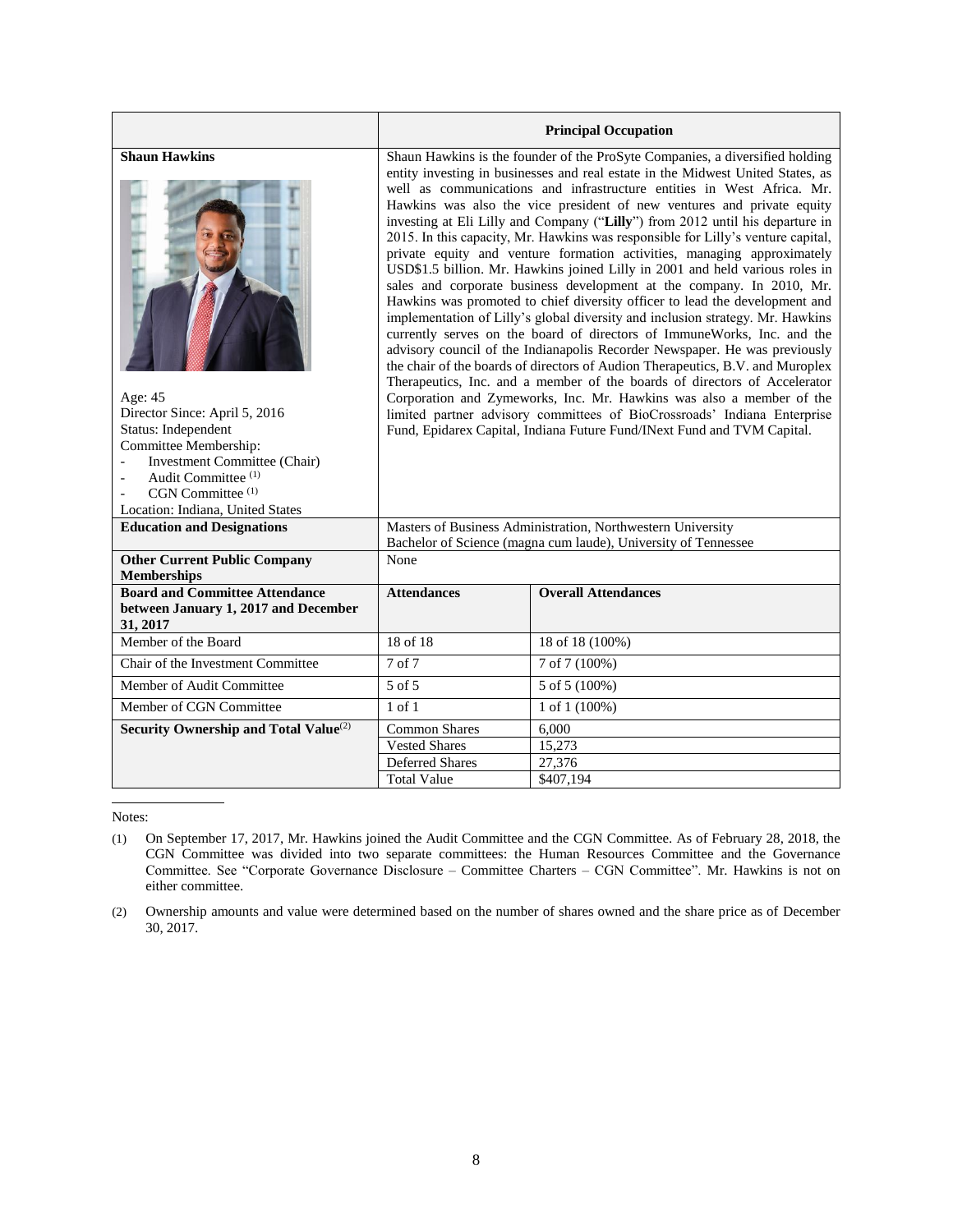|                                                                                                                                                                                                                                                                                                          |                                                                                                                                                                                                                                                                                                                                                                                                                                                                                                                                                                                                                                                                                                                                                                                                                                                                                                                                                                                                                                                                                                                                                                                                                                                                                                                                                                                                                                                                                                                                                                                                                                                                                                                                                                                | <b>Principal Occupation</b> |  |  |  |  |  |
|----------------------------------------------------------------------------------------------------------------------------------------------------------------------------------------------------------------------------------------------------------------------------------------------------------|--------------------------------------------------------------------------------------------------------------------------------------------------------------------------------------------------------------------------------------------------------------------------------------------------------------------------------------------------------------------------------------------------------------------------------------------------------------------------------------------------------------------------------------------------------------------------------------------------------------------------------------------------------------------------------------------------------------------------------------------------------------------------------------------------------------------------------------------------------------------------------------------------------------------------------------------------------------------------------------------------------------------------------------------------------------------------------------------------------------------------------------------------------------------------------------------------------------------------------------------------------------------------------------------------------------------------------------------------------------------------------------------------------------------------------------------------------------------------------------------------------------------------------------------------------------------------------------------------------------------------------------------------------------------------------------------------------------------------------------------------------------------------------|-----------------------------|--|--|--|--|--|
| <b>Charles Herman</b><br>Age: 52<br>Director Since: September 17, 2017<br>Status: Independent<br>Committee Membership:<br>Audit Committee <sup>(1)</sup><br>CGN Committee (now Chair of<br>Human Resources Committee) <sup>(2)</sup><br><b>Investment Committee</b><br>Location: Michigan, United States | Charles (Chuck) Herman is a senior professional, proficient in the healthcare,<br>seniors housing and real estate sectors. Most recently he served as President,<br>Seniors Housing and Post Acute at Health Care REIT (now Welltower Inc.)<br>from 2014 to 2015, and Chief Investment Officer for Health Care REIT (now<br>Welltower Inc.) from 2006 to 2014. Today, Mr. Herman oversees a consulting<br>practice (Charles Herman Consulting) with core expertise in corporate<br>governance, seniors housing, healthcare and the real estate market. Mr.<br>Herman's credentials include completing the Director Professionalism and<br>Advanced Director Professionalism Programs at the National Association of<br>Corporate Directors (NACD), in addition to their Compensation program and<br>participating in the 2016 Global Board Leaders' Summit. In 2017, Mr. Herman<br>obtained a CERT Certificate in Cybersecurity Oversight by Carnegie Mellon<br>University Software Engineering Institute and NACD. He has served on the<br>board of directors of Argentum, the National Investment Center for Senior<br>Housing and Care, and the American Seniors Housing Association. He also<br>served as Chairperson of ALFAPAC, and NIC (National Investment Center for<br>Seniors Housing & Care) Capital and Business Strategies Forum. Mr. Herman<br>earned an MBA from Rider University in Lawrenceville, NJ. He previously<br>completed a Bachelor of Science in Commerce, and with a minor in Political<br>Science, also from Rider University. Chuck is a member of the Young<br>Presidents' Organization (YPO). He resides in Ann Arbor, Michigan with his<br>family, and enjoys golf, Michigan football, and seeking ways to improve the<br>caring for seniors. |                             |  |  |  |  |  |
| <b>Education and Designations</b>                                                                                                                                                                                                                                                                        | Bachelor of Science, Rider University<br>Masters of Business Administration, Rider University                                                                                                                                                                                                                                                                                                                                                                                                                                                                                                                                                                                                                                                                                                                                                                                                                                                                                                                                                                                                                                                                                                                                                                                                                                                                                                                                                                                                                                                                                                                                                                                                                                                                                  |                             |  |  |  |  |  |
| <b>Other Current Public Company</b><br><b>Memberships</b>                                                                                                                                                                                                                                                | None                                                                                                                                                                                                                                                                                                                                                                                                                                                                                                                                                                                                                                                                                                                                                                                                                                                                                                                                                                                                                                                                                                                                                                                                                                                                                                                                                                                                                                                                                                                                                                                                                                                                                                                                                                           |                             |  |  |  |  |  |
| <b>Board and Committee Attendance</b><br>between September 17, 2017 and<br>December 31, 2017                                                                                                                                                                                                             | <b>Attendances</b>                                                                                                                                                                                                                                                                                                                                                                                                                                                                                                                                                                                                                                                                                                                                                                                                                                                                                                                                                                                                                                                                                                                                                                                                                                                                                                                                                                                                                                                                                                                                                                                                                                                                                                                                                             | <b>Overall Attendances</b>  |  |  |  |  |  |
| Member of the Board                                                                                                                                                                                                                                                                                      | 7 of 7                                                                                                                                                                                                                                                                                                                                                                                                                                                                                                                                                                                                                                                                                                                                                                                                                                                                                                                                                                                                                                                                                                                                                                                                                                                                                                                                                                                                                                                                                                                                                                                                                                                                                                                                                                         | 7 of 7 (100%)               |  |  |  |  |  |
| Member of the Investment Committee                                                                                                                                                                                                                                                                       | $1$ of $1$                                                                                                                                                                                                                                                                                                                                                                                                                                                                                                                                                                                                                                                                                                                                                                                                                                                                                                                                                                                                                                                                                                                                                                                                                                                                                                                                                                                                                                                                                                                                                                                                                                                                                                                                                                     | 1 of 1 (100%)               |  |  |  |  |  |
| Member of the Audit Committee                                                                                                                                                                                                                                                                            | $1$ of $1$                                                                                                                                                                                                                                                                                                                                                                                                                                                                                                                                                                                                                                                                                                                                                                                                                                                                                                                                                                                                                                                                                                                                                                                                                                                                                                                                                                                                                                                                                                                                                                                                                                                                                                                                                                     | 1 of 1 (100%)               |  |  |  |  |  |
| Member of CGN Committee                                                                                                                                                                                                                                                                                  | $1$ of $1$<br>1 of 1 (100%)                                                                                                                                                                                                                                                                                                                                                                                                                                                                                                                                                                                                                                                                                                                                                                                                                                                                                                                                                                                                                                                                                                                                                                                                                                                                                                                                                                                                                                                                                                                                                                                                                                                                                                                                                    |                             |  |  |  |  |  |
| <b>Security Ownership and Total Value</b> <sup>(3)</sup>                                                                                                                                                                                                                                                 | Common Shares                                                                                                                                                                                                                                                                                                                                                                                                                                                                                                                                                                                                                                                                                                                                                                                                                                                                                                                                                                                                                                                                                                                                                                                                                                                                                                                                                                                                                                                                                                                                                                                                                                                                                                                                                                  | $\theta$                    |  |  |  |  |  |
|                                                                                                                                                                                                                                                                                                          | <b>Vested Shares</b><br>2,018                                                                                                                                                                                                                                                                                                                                                                                                                                                                                                                                                                                                                                                                                                                                                                                                                                                                                                                                                                                                                                                                                                                                                                                                                                                                                                                                                                                                                                                                                                                                                                                                                                                                                                                                                  |                             |  |  |  |  |  |
|                                                                                                                                                                                                                                                                                                          | <b>Deferred Shares</b>                                                                                                                                                                                                                                                                                                                                                                                                                                                                                                                                                                                                                                                                                                                                                                                                                                                                                                                                                                                                                                                                                                                                                                                                                                                                                                                                                                                                                                                                                                                                                                                                                                                                                                                                                         | 4,036                       |  |  |  |  |  |
|                                                                                                                                                                                                                                                                                                          | <b>Total Value</b><br>\$50,676                                                                                                                                                                                                                                                                                                                                                                                                                                                                                                                                                                                                                                                                                                                                                                                                                                                                                                                                                                                                                                                                                                                                                                                                                                                                                                                                                                                                                                                                                                                                                                                                                                                                                                                                                 |                             |  |  |  |  |  |

(1) As of February 28, 2018, Mr. Herman ceased to be a member of the Audit Committee.

(2) As of February 28, 2018, the CGN Committee was divided into two separate committees: the Human Resources Committee and the Governance Committee. See "Corporate Governance Disclosure – Committee Charters – CGN Committee". Mr. Herman is now Chair of the Human Resources Committee.

(3) Ownership amounts and value were determined based on the number of shares owned and the share price as of December 30, 2017.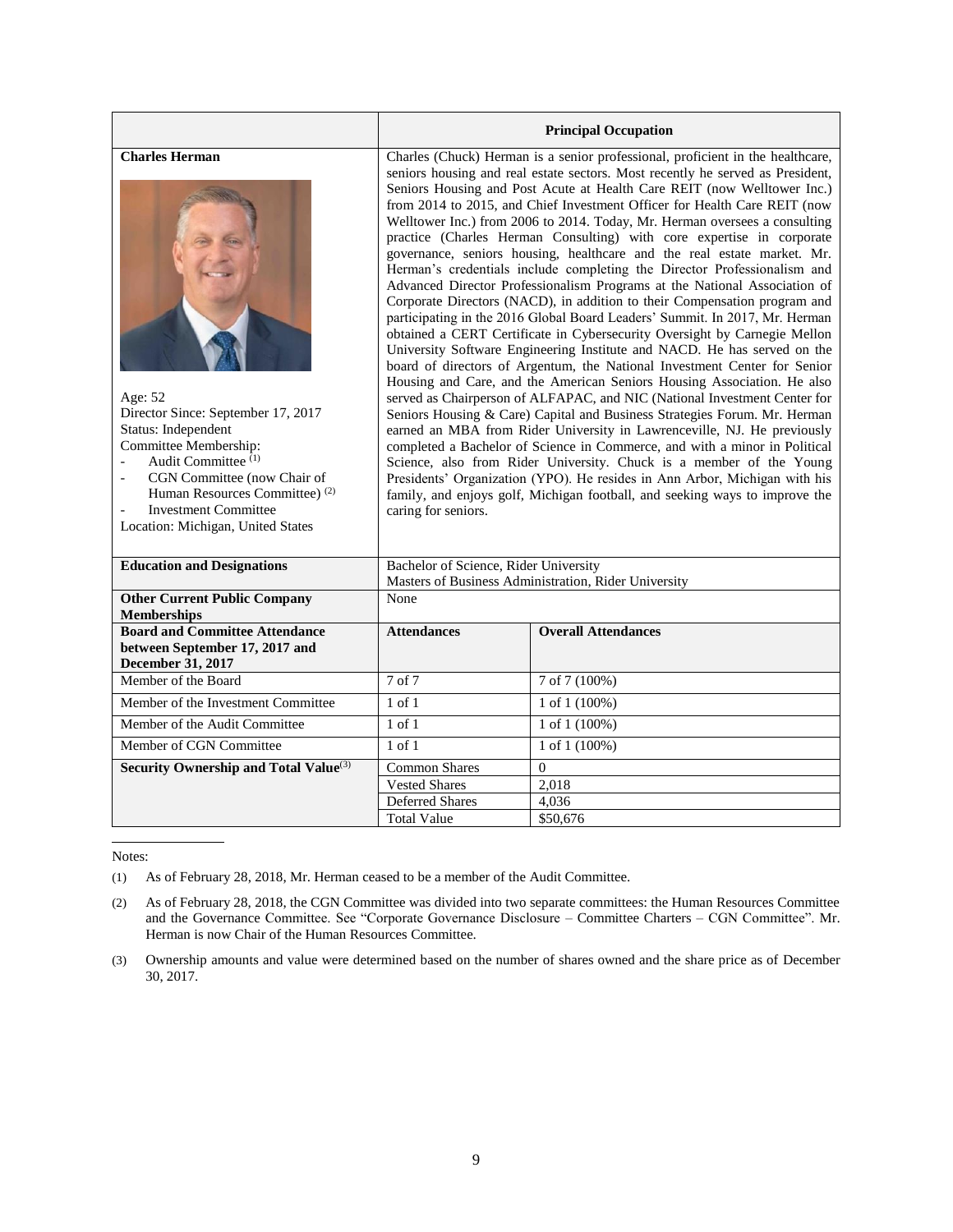|                                                   | <b>Principal Occupation</b>                               |                                                                                                                                                                                                                                                                                                                                                                                                                                                                                                                                                                                                                                                                                                                                                                                                                         |  |  |
|---------------------------------------------------|-----------------------------------------------------------|-------------------------------------------------------------------------------------------------------------------------------------------------------------------------------------------------------------------------------------------------------------------------------------------------------------------------------------------------------------------------------------------------------------------------------------------------------------------------------------------------------------------------------------------------------------------------------------------------------------------------------------------------------------------------------------------------------------------------------------------------------------------------------------------------------------------------|--|--|
| Randy Maultsby <sup>(1)</sup>                     | Institutions Group at Citigroup.                          | Randy S. Maultsby is a Managing Director of Tiptree Inc., where he focuses<br>on corporate strategy and development. He is responsible for overseeing all of<br>the firm's acquisition, disposition and capital markets activities. Mr. Maultsby<br>also represents Tiptree sitting on the boards of Fortegra Financial and Reliance<br>First Capital. Prior to joining Tiptree Inc. in 2010, Mr. Maultsby was a Senior<br>Vice President in the investment banking division of Fox-Pitt, Kelton<br>("FPK"). During his investment banking career, he focused on providing<br>strategic advice to a broad array of banks, finance, asset management and<br>brokerage clients. Prior to joining FPK, Mr. Maultsby was an Associate in the<br>Mergers and Acquisitions Group at JP Morgan and an Analyst in the Financial |  |  |
| Age: 44<br>Director Since: February 1, 2018       |                                                           |                                                                                                                                                                                                                                                                                                                                                                                                                                                                                                                                                                                                                                                                                                                                                                                                                         |  |  |
| Status: Independent                               |                                                           |                                                                                                                                                                                                                                                                                                                                                                                                                                                                                                                                                                                                                                                                                                                                                                                                                         |  |  |
| Committee Membership:                             |                                                           |                                                                                                                                                                                                                                                                                                                                                                                                                                                                                                                                                                                                                                                                                                                                                                                                                         |  |  |
| <b>Audit Committee</b>                            |                                                           |                                                                                                                                                                                                                                                                                                                                                                                                                                                                                                                                                                                                                                                                                                                                                                                                                         |  |  |
| Location: New York, New York                      |                                                           |                                                                                                                                                                                                                                                                                                                                                                                                                                                                                                                                                                                                                                                                                                                                                                                                                         |  |  |
| <b>Education and Designations</b>                 | Bachelor of Arts in Political Science, Hampton University |                                                                                                                                                                                                                                                                                                                                                                                                                                                                                                                                                                                                                                                                                                                                                                                                                         |  |  |
| <b>Other Current Public Company</b>               | Managing Director of Tiptree Financial (NYSE: TIPT)       |                                                                                                                                                                                                                                                                                                                                                                                                                                                                                                                                                                                                                                                                                                                                                                                                                         |  |  |
| <b>Memberships</b>                                |                                                           |                                                                                                                                                                                                                                                                                                                                                                                                                                                                                                                                                                                                                                                                                                                                                                                                                         |  |  |
| Security Ownership and Total Value <sup>(2)</sup> | <b>Common Shares</b>                                      | N/A                                                                                                                                                                                                                                                                                                                                                                                                                                                                                                                                                                                                                                                                                                                                                                                                                     |  |  |
|                                                   | <b>Vested Shares</b>                                      | N/A                                                                                                                                                                                                                                                                                                                                                                                                                                                                                                                                                                                                                                                                                                                                                                                                                     |  |  |
|                                                   | <b>Deferred Shares</b>                                    | N/A                                                                                                                                                                                                                                                                                                                                                                                                                                                                                                                                                                                                                                                                                                                                                                                                                     |  |  |
|                                                   | <b>Total Value</b>                                        | N/A                                                                                                                                                                                                                                                                                                                                                                                                                                                                                                                                                                                                                                                                                                                                                                                                                     |  |  |

<sup>(1)</sup> Mr. Maultsby was nominated as a Director pursuant to the governance and investor rights agreement (the "**Governance and Investor Rights Agreement**") entered into on February 1, 2018, among the Corporation and Tiptree Operating Company, LLC ("**Tiptree**"). Pursuant to the Governance and Investor Rights Agreement, Tiptree was given the right to nominate one member to the Board. Further to this right, Randy Maultsby was appointed to the Board as of February 5, 2018.

<sup>(2)</sup> Ownership amounts and value were determined based on the number of shares owned and the share price as of December 30, 2017.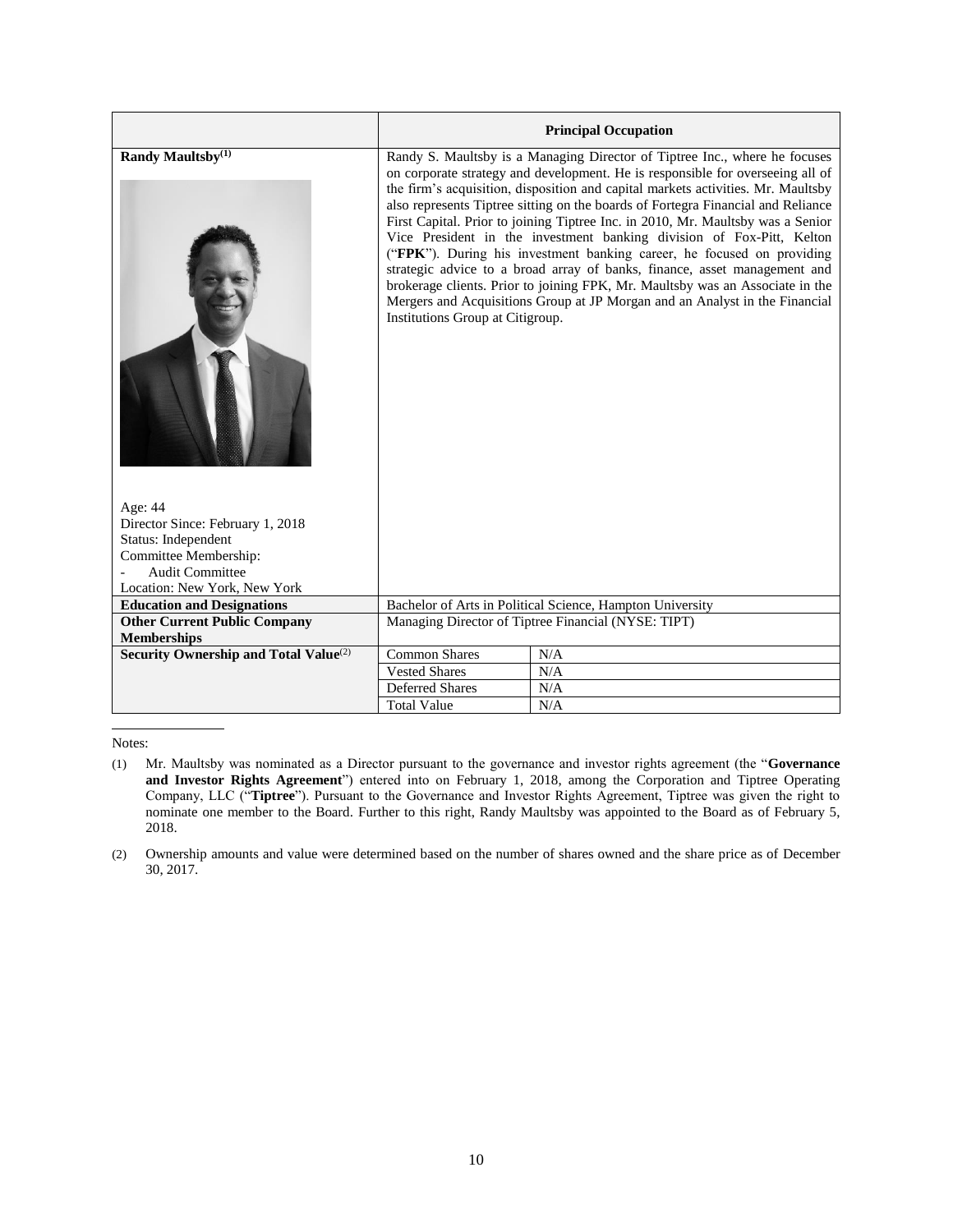|                                                                                                                                                                                                                                                                          |                                                                                                                                                                                                                                                                                                                                                                                                                                                                                                                                                                                                                                                                                                                                                                                                                                                                                                                                                                                                                                                                                                                                                                                                                                                           | <b>Principal Occupation</b>                                                                                                       |  |  |  |  |
|--------------------------------------------------------------------------------------------------------------------------------------------------------------------------------------------------------------------------------------------------------------------------|-----------------------------------------------------------------------------------------------------------------------------------------------------------------------------------------------------------------------------------------------------------------------------------------------------------------------------------------------------------------------------------------------------------------------------------------------------------------------------------------------------------------------------------------------------------------------------------------------------------------------------------------------------------------------------------------------------------------------------------------------------------------------------------------------------------------------------------------------------------------------------------------------------------------------------------------------------------------------------------------------------------------------------------------------------------------------------------------------------------------------------------------------------------------------------------------------------------------------------------------------------------|-----------------------------------------------------------------------------------------------------------------------------------|--|--|--|--|
| <b>Richard Turner</b><br>Age: $61$<br>Director Since: April 5, 2016<br>Status: Independent<br>Chairman of Board<br>Committee Membership:<br>Audit Committee (Chair)<br>CGN Committee <sup>(1)</sup><br><b>Investment Committee</b><br>Location: British Columbia, Canada | Richard Turner is the Board Chair of TitanStar Investment Group Inc., a<br>private company engaged in the provision of private equity capital to mid-<br>market businesses and capital for real estate developments and acquisitions.<br>Mr. Turner previously served on both the organizing and audit committees<br>of the Vancouver 2010 Olympic and Paralympic Winter Games. He has also<br>previously acted on the boards of directors of the Insurance Corporation of<br>British Columbia, the British Columbia Lottery Corporation, HealthLease,<br>Sunrise Senior Living Real Estate Investment Trust, the Vancouver Board<br>of Trade, the British Columbia Business Council and the operating<br>subsidiary of IAT Air Cargo Facilities Income Fund, a business involved in<br>the development and management of real estate at airports. In 2003, Mr.<br>Turner received the H.R.H. Queen Elizabeth's Golden Jubilee Award. Mr.<br>Turner currently serves on the boards of directors of several companies,<br>including Pure Industrial Real Estate Trust, WesternOne Inc., the<br>Vancouver Fraser Port Authority and TitanStar Properties Inc. He also<br>serves as the honorary consul for the Hashemite Kingdom of Jordan in<br>Vancouver. |                                                                                                                                   |  |  |  |  |
| <b>Education and Designations</b>                                                                                                                                                                                                                                        | Diploma, Canada Securities Institute                                                                                                                                                                                                                                                                                                                                                                                                                                                                                                                                                                                                                                                                                                                                                                                                                                                                                                                                                                                                                                                                                                                                                                                                                      | Bachelor of Commerce, University of British Columbia<br>ICD.D, Rotman School of Business and the Institute of Corporate Directors |  |  |  |  |
| <b>Other Current Public Company</b><br><b>Memberships</b><br><b>Board and Committee Attendance</b><br>between January 1, 2017 and December                                                                                                                               | Pure Industrial Real Estate Trust (trustee)<br>WesternOne Inc. (director)<br>TitanStar Properties Inc. (Chair)<br><b>Overall Attendances</b><br><b>Attendances</b>                                                                                                                                                                                                                                                                                                                                                                                                                                                                                                                                                                                                                                                                                                                                                                                                                                                                                                                                                                                                                                                                                        |                                                                                                                                   |  |  |  |  |
| 31, 2017                                                                                                                                                                                                                                                                 |                                                                                                                                                                                                                                                                                                                                                                                                                                                                                                                                                                                                                                                                                                                                                                                                                                                                                                                                                                                                                                                                                                                                                                                                                                                           |                                                                                                                                   |  |  |  |  |
| Chair of the Board                                                                                                                                                                                                                                                       | 7 of 7                                                                                                                                                                                                                                                                                                                                                                                                                                                                                                                                                                                                                                                                                                                                                                                                                                                                                                                                                                                                                                                                                                                                                                                                                                                    | 7 of 7 (100%)                                                                                                                     |  |  |  |  |
| Member of the Board                                                                                                                                                                                                                                                      | $11$ of $11$                                                                                                                                                                                                                                                                                                                                                                                                                                                                                                                                                                                                                                                                                                                                                                                                                                                                                                                                                                                                                                                                                                                                                                                                                                              | 11 of 11 (100%)                                                                                                                   |  |  |  |  |
| Member of the Investment Committee                                                                                                                                                                                                                                       | $7$ of $7$                                                                                                                                                                                                                                                                                                                                                                                                                                                                                                                                                                                                                                                                                                                                                                                                                                                                                                                                                                                                                                                                                                                                                                                                                                                | 7 of 7 (100%)                                                                                                                     |  |  |  |  |
| Chair of the Audit Committee                                                                                                                                                                                                                                             | 5 of 5<br>5 of 5 (100%)                                                                                                                                                                                                                                                                                                                                                                                                                                                                                                                                                                                                                                                                                                                                                                                                                                                                                                                                                                                                                                                                                                                                                                                                                                   |                                                                                                                                   |  |  |  |  |
| <b>Security Ownership and Total Value</b> <sup>(2)</sup>                                                                                                                                                                                                                 | <b>Common Shares</b><br>12,000<br><b>Vested Shares</b><br>5,640                                                                                                                                                                                                                                                                                                                                                                                                                                                                                                                                                                                                                                                                                                                                                                                                                                                                                                                                                                                                                                                                                                                                                                                           |                                                                                                                                   |  |  |  |  |
|                                                                                                                                                                                                                                                                          | Deferred Shares                                                                                                                                                                                                                                                                                                                                                                                                                                                                                                                                                                                                                                                                                                                                                                                                                                                                                                                                                                                                                                                                                                                                                                                                                                           | 9,882                                                                                                                             |  |  |  |  |
|                                                                                                                                                                                                                                                                          | <b>Total Value</b>                                                                                                                                                                                                                                                                                                                                                                                                                                                                                                                                                                                                                                                                                                                                                                                                                                                                                                                                                                                                                                                                                                                                                                                                                                        | \$230,359                                                                                                                         |  |  |  |  |

<sup>(1)</sup> On September 17, 2017, Mr. Turner joined the CGN Committee and became Chairman of the Board. As of February 28, 2018, the CGN Committee was divided into two separate committees: the Human Resources Committee and the Governance Committee. See "Corporate Governance Disclosure – Committee Charters – CGN Committee". Mr. Turner is not on either committee.

<sup>(2)</sup> Ownership amounts and value were determined based on the number of shares owned and the share price as of December 30, 2017.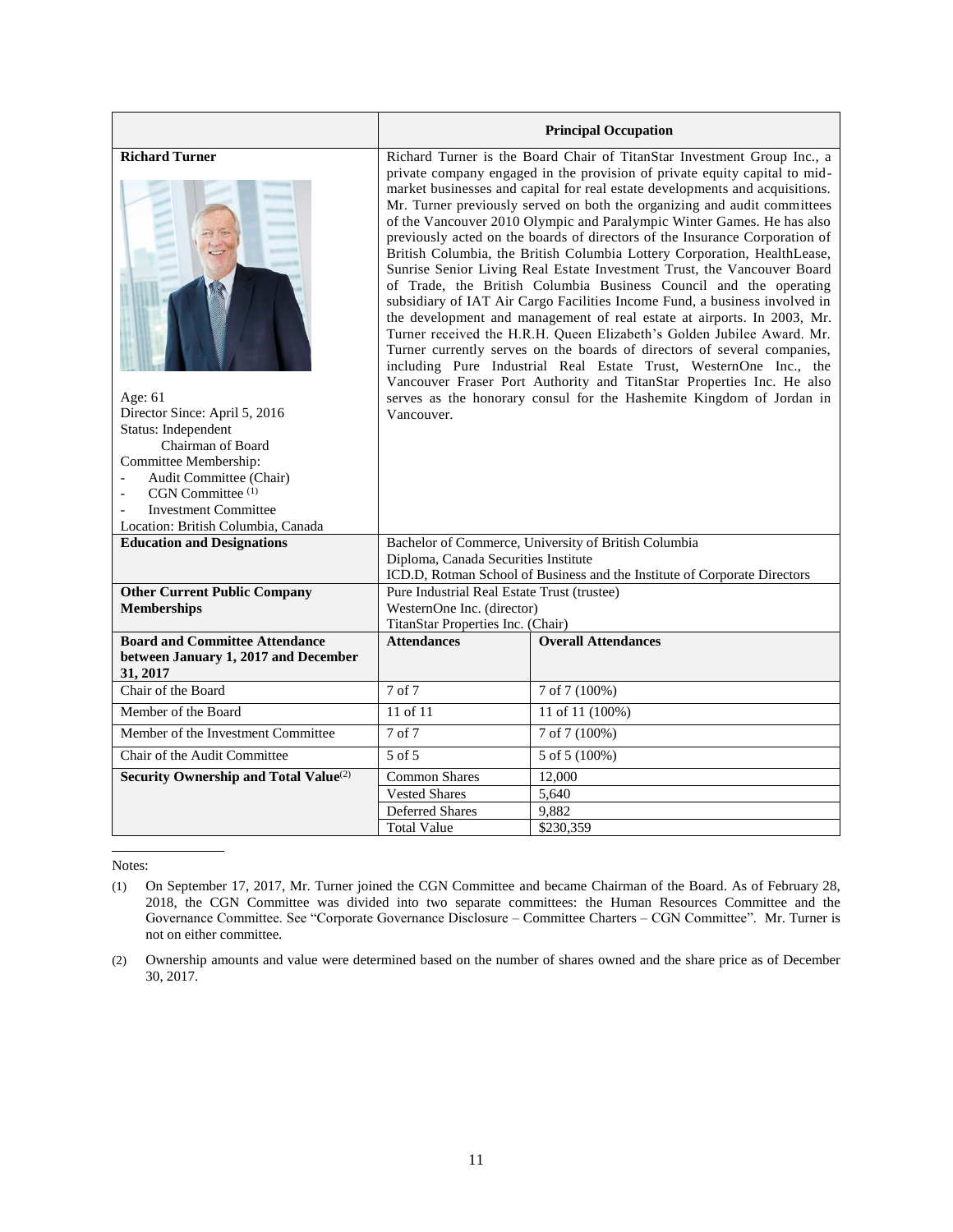|                                                                                                                                                                                                            | <b>Principal Occupation</b>                                                                                                                                                                                                                                                                                                                                                                                                                                                                                                                                                                                                                                                                                                                                                                                                                                                                                                                                                                     |           |  |  |
|------------------------------------------------------------------------------------------------------------------------------------------------------------------------------------------------------------|-------------------------------------------------------------------------------------------------------------------------------------------------------------------------------------------------------------------------------------------------------------------------------------------------------------------------------------------------------------------------------------------------------------------------------------------------------------------------------------------------------------------------------------------------------------------------------------------------------------------------------------------------------------------------------------------------------------------------------------------------------------------------------------------------------------------------------------------------------------------------------------------------------------------------------------------------------------------------------------------------|-----------|--|--|
| <b>Elisabeth Wigmore</b>                                                                                                                                                                                   | Elisabeth Wigmore is currently a consultant for Hillsdale Investment<br>Management, an independent money manager with over \$2 billion of AUM.<br>Ms. Wigmore serves as Chair of Governance and Vice Chair of the Board<br>of Directors of Fred Victor, a charitable organization that fosters positive<br>change in the lives of homeless and low-income throughout the Toronto<br>Area. Ms. Wigmore is also on the Board of Pure Industrial REIT<br>(TSX:AAR.UN), one of the largest publicly-traded REITs in Canada and<br>serves on its Special Committee, Compensation Committee, and<br>Nominating & Governance Committee. With 30 years of corporate real<br>estate experience in Canada, the United States, Mexico and the United<br>Kingdom, Ms. Wigmore previously served as Chief Operating Officer of<br>Ipc US REIT. Additionally, Ms. Wigmore has held various senior positions<br>with Reichmann International, Campeau Corporation, and the Toronto<br>Raptors Basketball Club. |           |  |  |
| Age: 55<br>Director Since: March 19, 2018<br>Status: Independent<br>Committee Membership:<br>Human Resources Committee <sup>(1)</sup><br>Governance Committee <sup>(1)</sup><br>Location: Toronto, Ontario |                                                                                                                                                                                                                                                                                                                                                                                                                                                                                                                                                                                                                                                                                                                                                                                                                                                                                                                                                                                                 |           |  |  |
| <b>Education and Designations</b>                                                                                                                                                                          | Chartered Director, DeGroote School of Business<br>Masters of Business Administration, Schulich School of Business at York<br>University<br>Bachelor of Arts, University of Western Ontario                                                                                                                                                                                                                                                                                                                                                                                                                                                                                                                                                                                                                                                                                                                                                                                                     |           |  |  |
| <b>Other Current Public Company</b><br><b>Memberships</b>                                                                                                                                                  | Director, Pure Industrial REIT (TSX:AAR.UN)                                                                                                                                                                                                                                                                                                                                                                                                                                                                                                                                                                                                                                                                                                                                                                                                                                                                                                                                                     |           |  |  |
| Security Ownership and Total Value <sup>(2)</sup>                                                                                                                                                          | <b>Common Shares</b>                                                                                                                                                                                                                                                                                                                                                                                                                                                                                                                                                                                                                                                                                                                                                                                                                                                                                                                                                                            | N/A       |  |  |
|                                                                                                                                                                                                            | <b>Vested Shares</b>                                                                                                                                                                                                                                                                                                                                                                                                                                                                                                                                                                                                                                                                                                                                                                                                                                                                                                                                                                            | $\rm N/A$ |  |  |
|                                                                                                                                                                                                            | Deferred Shares                                                                                                                                                                                                                                                                                                                                                                                                                                                                                                                                                                                                                                                                                                                                                                                                                                                                                                                                                                                 | N/A       |  |  |
|                                                                                                                                                                                                            | <b>Total Value</b>                                                                                                                                                                                                                                                                                                                                                                                                                                                                                                                                                                                                                                                                                                                                                                                                                                                                                                                                                                              | N/A       |  |  |

Notes:

<sup>(1)</sup> As of February 28, 2018, the CGN Committee was divided into two separate committees: the Human Resources Committee and the Governance Committee. See "Corporate Governance Disclosure – Committee Charters – CGN Committee". Ms. Wigmore is on both the Human Resources and Governance Committees.

<sup>(2)</sup> Ownership amounts and value were determined based on the number of shares owned and the share price as of December 30, 2017.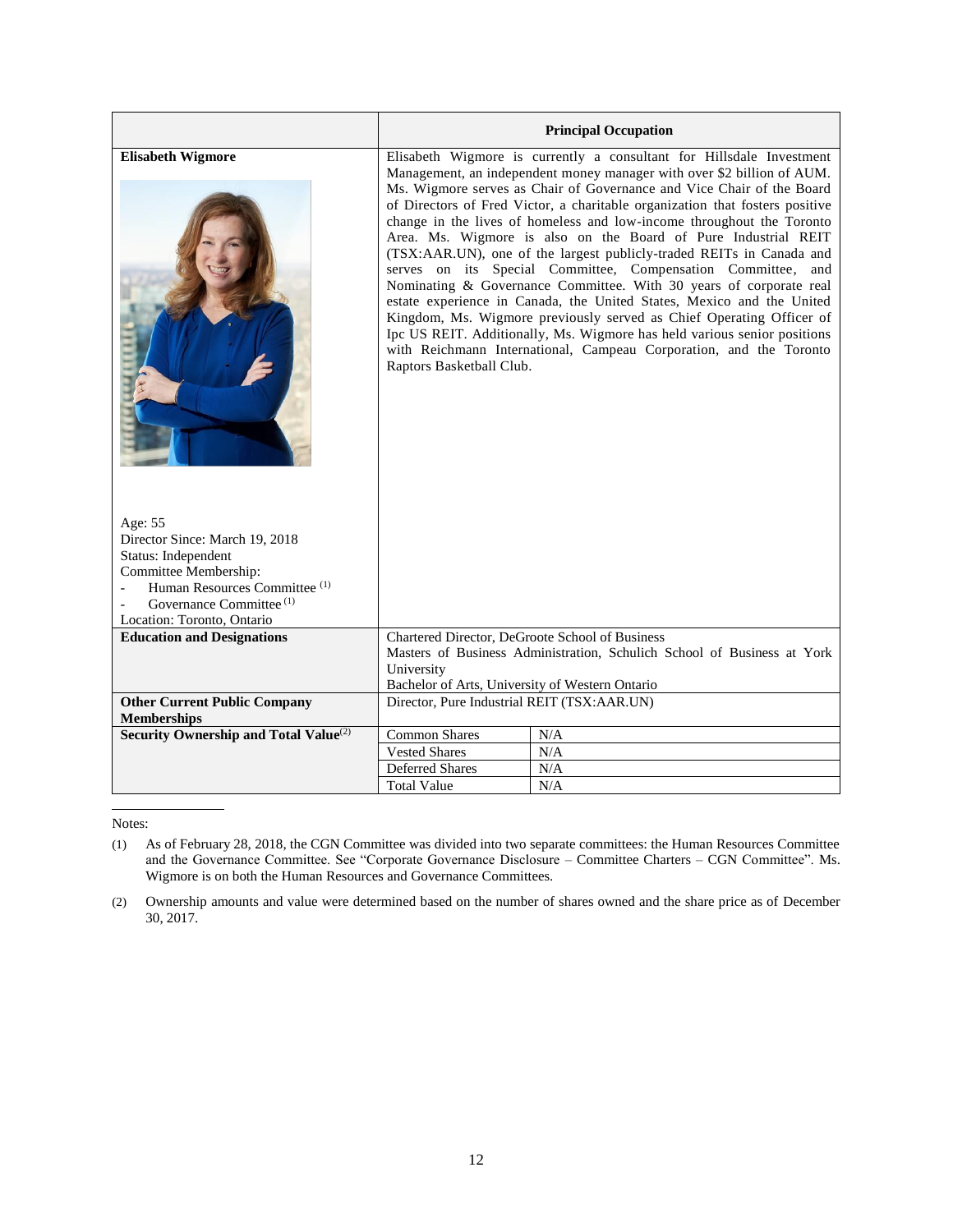#### *Corporate Cease Trade Orders or Bankruptcies*

During the past 10 years, other than as set out below, no nominee proposed for election has been a director or executive officer of any company that:

- (a) was subject to a cease trade order or similar order or an order that denied the company access to any exemption under securities legislation for a period of more than 30 consecutive days while the nominee was acting in such capacity; or
- (b) was subject to a cease trade order or similar order or an order that denied the company access to any exemption under securities legislation for a period of more than 30 consecutive days that was issued after the nominee ceased to act in such capacity and which resulted from an event that occurred while the nominee was acting in such capacity.

Dan Amadori was a director and the Chief Financial Officer of Xgen Ventures Inc. ("**Xgen**") from August 1999 through September 30, 2009. On January 30, 2009, the TSX Venture Exchange issued a cease trade order on the shares of Xgen pending the completion of its review of Xgen's public disclosure. This review was completed and Xgen's shares resumed trading on May 15, 2009.

During the past 10 years, no nominee proposed for election has been a director or executive officer of any company that, while the nominee was acting in such capacity, or within a year of the nominee ceasing to act in such capacity, became bankrupt, made a proposal under any legislation relating to bankruptcy or insolvency or was subject to or instituted any proceedings, arrangement or compromise with creditors or had a receiver, receiver manager or trustee appointed to hold its assets.

#### *Penalties or Sanctions*

No nominee proposed for election has been subject to any penalties or sanctions imposed by a court relating to securities legislation or by a securities regulatory authority or has entered into a settlement agreement with a Canadian securities regulatory authority or been subject to any other penalties or sanctions imposed by a court or regulatory body that would likely be considered important to a reasonable investor making an investment decision.

#### *Personal Bankruptcies*

No nominee proposed for election has, within the 10 years prior to the date of this Information Circular, become bankrupt or made a proposal under any legislation relating to bankruptcy or insolvency, or been subject to or instituted any proceedings, arrangement or compromise with creditors, or had a receiver, receiver manager or trustee appointed to hold the assets of the nominee.

#### <span id="page-16-0"></span>**Appointment of Auditors**

The Corporation's audit committee (the "**Audit Committee**") recommends to the Shareholders that KPMG be appointed as the independent auditor of the Corporation, to hold office until the close of the next annual meeting of the Shareholders or until its successor is appointed, and that the Directors be authorized to fix the remuneration of the auditors.

**KPMG has been the auditor of the Corporation since February 29, 2016. The persons named in the enclosed Form of Proxy, if not expressly directed to the contrary in such Form of Proxy, will vote such proxies in favour of a resolution to appoint KPMG as auditors of the Corporation and authorize the Directors to fix their remuneration.**

## *Audit Committee Information*

Reference is made to the Corporation's annual information form dated March 29, 2018 (the "**AIF**") for information relating to the Audit Committee as required under Form 52-110F1 of National Instrument 52-110 – Audit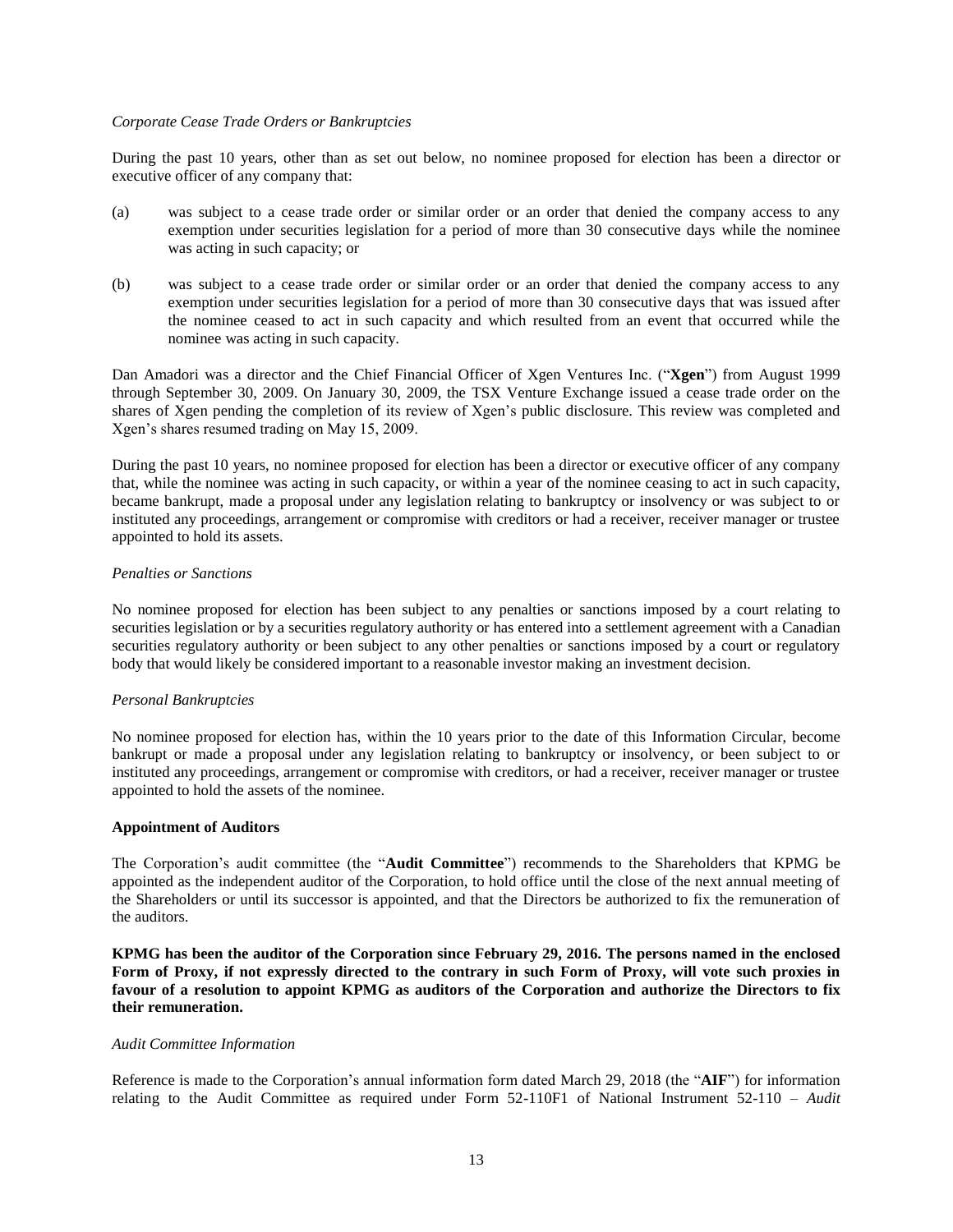*Committees*. The AIF can be found under the Corporation's profile on SEDAR at www.sedar.com. A copy of the AIF is also available upon request free of charge to a securityholder of the Corporation.

### <span id="page-17-0"></span>**Approval of Amendment to the Corporation's Deferred Share Incentive Plan**

At the Meeting, Shareholders will be asked to consider and, if deemed advisable, to pass an ordinary resolution (the ''**Resolution**'') approving an amendment to the Corporation's Deferred Share Incentive Plan (as defined below) to increase the maximum number of Common Shares reserved for issuance under the Deferred Share Incentive Plan from 1,200,000 to 4,000,000. The full text of the Resolution is attached hereto as Appendix "A".

There are currently 194,564 Deferred Shares (as defined below) issued under the Deferred Share Incentive Plan. The Board believes that the increase in the number of Common Shares reserved for issuance is very important, as when the number of Deferred Shares issued by the Corporation reaches the existing maximum amount, the Deferred Share Incentive Plan will cease to be of benefit to the Corporation in attracting, retaining and motivating existing and future Directors, officers and employees, and aligning their goals with those of the Corporation.

To be effective, the Resolution must be approved by the affirmative vote of the majority of the votes cast by Shareholders, present in person or represented by proxy, at the Meeting. **The persons named in the enclosed Form of Proxy, if not expressly directed to the contrary in such Form of Proxy, will vote such proxies in favour of the Resolution.**

<span id="page-17-1"></span>For more details on the Deferred Share Incentive Plan, see "Compensation – Deferred Share Incentive Plan" below.

## **COMPENSATION**

#### <span id="page-17-2"></span>**Overview**

The following discussion provides information on the significant elements of the Corporation's compensation of its named executive officers and Directors and also outlines the intended design of the Corporation's compensation program going forward. All amounts referred to below are in U.S. dollars unless otherwise noted.

#### **Performance**

Consistent with applicable securities laws, the CGN Committee has designated the Chief Executive Officer, Chief Investment Officer and Chief Financial Officer as named executive officers (each, an "**NEO**") and has determined that no other executive officers have total individual compensation amounting to more than Cdn \$150,000 for the most recently completed financial year. The CGN Committee determined the total compensation for the Corporations' NEOs within the context of the significant achievements of the Corporation, which included:

- Announcing approximately \$550 million of accretive acquisitions;
- Expanding the portfolio to 40 facilities;
- Continuing diversification strategy by the addition of private pay assets, increased geographical footprint, and expanding operational partnerships; and
- Paying a cash dividend of \$0.73668/share while maintaining the Corporation's target payout ratio of 77%.

#### <span id="page-17-3"></span>**Compensation Discussion and Analysis**

The section below outlines the intended design of the compensation program of the Corporation between January 1, 2017 and December 31, 2017.

#### *Compensation Objectives and Strategy*

The primary objective of the Corporation's compensation program is to maximize the Corporation's competitive advantage, performance and Shareholder value by attracting, motivating and retaining the most qualified employees. The Corporation also wants to ensure a strong link between compensation and performance in order to align the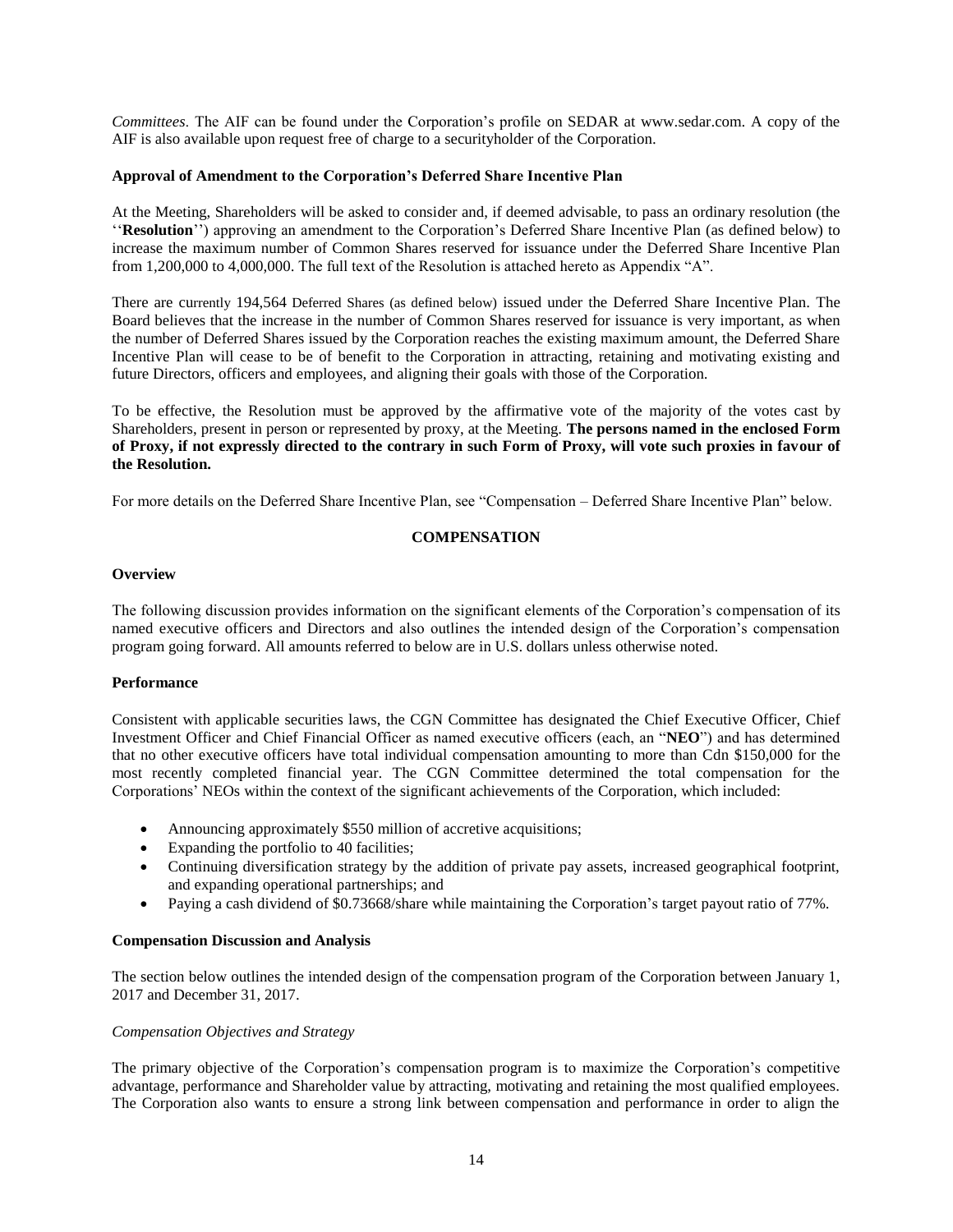senior management team's interests with the interests of Shareholders. The Corporation's compensation package strives to achieve an adequate blend of short and long-term compensation and to balance total compensation with comparative industry pay practices. The compensation program is designed to award meaningful results that support the Corporation's strategic goals and Shareholder interests as well as the accomplishments of individuals which may not be solely reflected in objective performance measures.

## *Principal Elements of Compensation*

The Corporation's compensation package for its NEOs includes three principal elements: (i) base salary, (ii) annual cash bonus, and (c) long-term equity incentives, consisting of deferred shares ("**Deferred Shares**") awarded under the Corporation's amended and restated deferred share incentive plan (the "**Deferred Share Incentive Plan**"). The CGN Committee uses its informed judgment to determine appropriate levels of compensation, taking into account a number of factors including but not limited to the Corporation's strong performance and achievements, the compensation packages offered by industry peers and individual experience and scope of responsibilities.

With appropriate input from the NEOs, the CGN Committee develops corporate goals and personal goals against which to measure the performance of each NEO, which are tied to short-term and long-term incentive awards. Objectives and performance measures may vary from year to year as determined appropriate by the CGN Committee in conjunction with the NEOs.

The three principal elements of compensation are described below. Perquisites and personal benefits are not a significant element of the Corporation's compensation package.

- **Base salaries**. Base salaries are intended to provide an appropriate level of fixed compensation that will assist in employee retention and recruitment. Base salaries are determined on an individual basis, taking into account, among other things, current and potential contribution to the Corporation's success, position and responsibilities, geographic location and competitive industry pay practices of other companies of comparable size and similar business models. Increases in base salary are at the sole discretion of the CGN Committee.
- **Annual cash bonuses**. Annual cash bonuses are based on the achievement of established qualitative and quantitative performance goals and standards. Target cash bonuses are equal to at least: (i) 40% of base salary in the case of Adlai Chester and Scott White; and (ii) 25% of base salary in the case of Scott Higgs. In determining payouts for the annual cash bonuses, the Board may take into account, among other things, the Corporation's performance, based on such measures as the meeting of financial targets against budget (such as AFFO (as defined herein)), the meeting of acquisition objectives, balance sheet performance and share price performance. The Board may also take into account individual performance, such as the completion of specific projects or transactions and the execution of day-to-day management responsibilities.
- **Deferred Shares**. Deferred Shares are granted to focus participants on medium-term and long-term Shareholder returns. The Deferred Share Incentive Plan is administered by the Board and the CGN Committee. In administering the Deferred Share Incentive Plan, the Board and/or the CGN Committee may determine, among other things, the individuals to whom Deferred Shares are granted and the amounts, terms and provisions of the Deferred Shares (see "Compensation – Deferred Share Incentive Plan").

#### *Compensation Governance*

## **CGN** Committee

As of December 31, 2017, the CGN Committee consisted of the following Directors: Brad Benbow (Chair), Dan Amadori, Shaun Hawkins, Richard Turner and Charles Herman. A majority of the CGN Committee members, being Shaun Hawkins, Richard Turner and Charles Herman, were independent. On June 6, 2017, Katherine Vise, who was previously the Chair of the CGN Committee resigned as a Director. On September 17, 2017, Rob Dickson, who was previously a member of the CGN Committee resigned as a Director.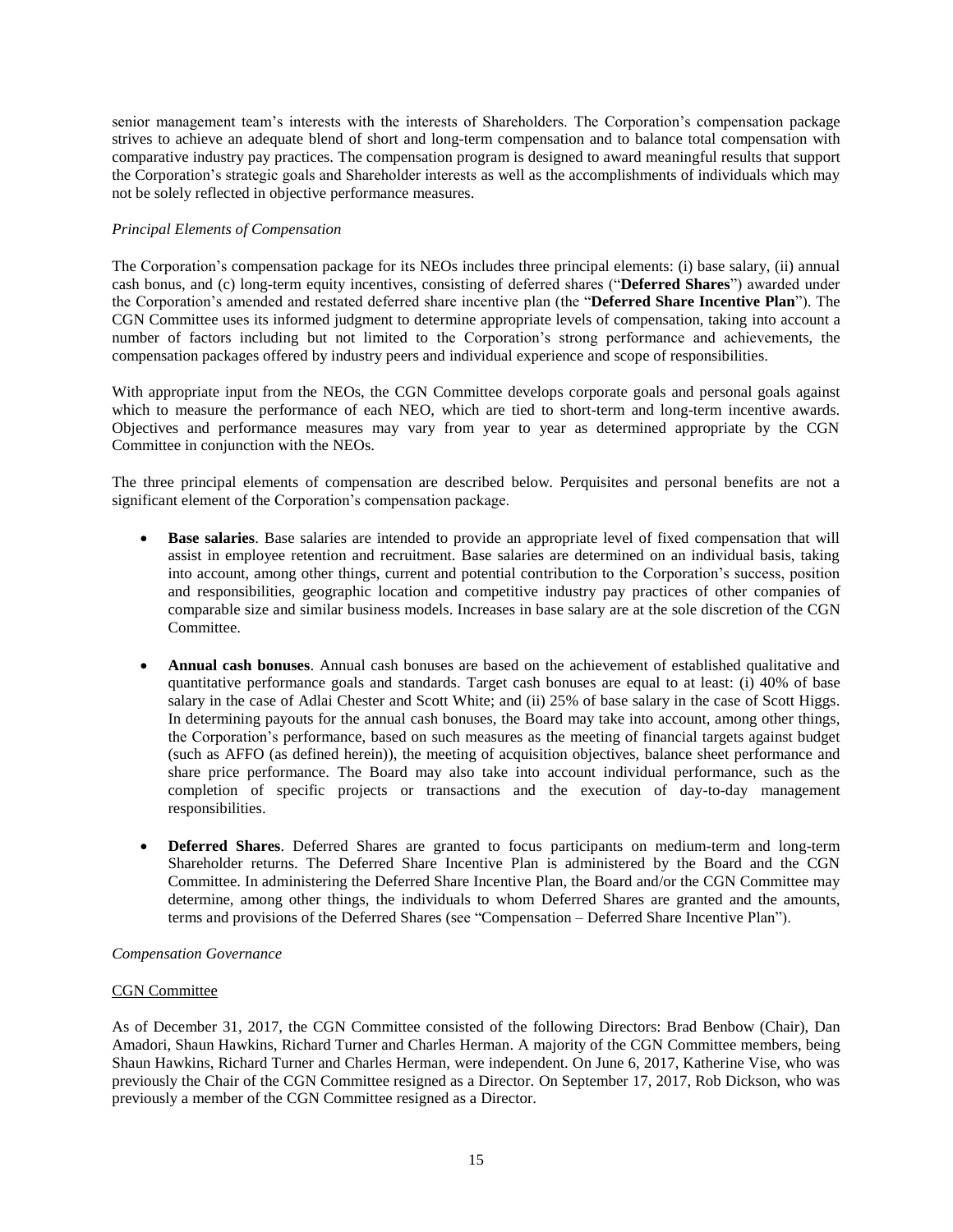As of February 28, 2018, the CGN Committee was divided into two separate committees: the Human Resources Committee and the Governance Committee. The Human Resources Committee will oversee the compensation and nominating functions that were previously the responsibility of the CGN Committee and the Governance Committee will oversee the governance functions that were previously the responsibility of the CGN Committee. See "Corporate Governance Disclosure – Committee Charters – CGN Committee". All references to the CGN Committee (and the responsibilities of such committee) in this Information Circular for the period prior to February 28, 2018 (including for the year ended December 31, 2017) are references to the CGN Committee existing at that time and all references to the CGN Committee (and the responsibilities of such committee) in this Information Circular for the period following February 28, 2018 are references to the newly constituted Human Resources Committee and/or the Governance Committee, as applicable.

The Human Resources Committee, now responsible for the compensation and nominating functions that were previously the responsibility of the CGN Committee, consists of the following Directors: Charles Herman (Chair), Elisabeth Wigmore and Brad Benbow, a majority of whom are independent. The CGN Committee is responsible for reviewing, overseeing and evaluating the compensation, governance and nominating policies of the Corporation. With respect to executive compensation, the CGN Committee is responsible for assessing the performance of the senior management team, reviewing and recommending to the Board the total compensation paid to executives and administering the Deferred Share Incentive Plan. The CGN Committee is also responsible for engaging, from time to time as needed, compensation consultants to review and enhance the Corporation's compensation program and assess the compensation program in light of industry standards.

In addition to engaging independent external consultants, the CGN Committee, with the approval of the Board, adopted the following policies and practices in 2017 that the Board believes support pay for performance, enhance executive retention and align the interests of the NEOs with the interests of the Shareholders.

- Compensation for NEOs is reviewed annually by the CGN Committee for competitiveness against peers, in alignment with industry trends and practices;
- As part of the annual NEO compensation review, the CGN Committee assesses any risks associated with the compensation program that could have an adverse impact on the Corporation;
- The Corporation's Insider Trading Policy (as defined below) prohibits active trading in the Corporation's securities, hedging or arbitrage transactions with the expectation of benefiting financially from these securities activities; and
- Perquisites and personal benefits are not a significant element of the compensation package.

The Board believes that each member of the CGN Committee brings experience that is relevant to their roles as a CGN Committee member overseeing the Corporation's compensation program, including senior leadership roles in their respective companies, real estate industry experience, prior board experience (including compensation committee participation) and functional experience in audit, law and human resources. Brad Benbow, the Chair of the CGN Committee has professional experience which includes his current role as Chair and Chief Executive Officer of a national full service advertising, strategy, media and branding company, serving national and international clients. In this role, and as the past President of a major media company, his responsibilities have included oversight of employee compensation. He is currently on the board of directors of a not-for-profit organization and formerly served as a director of a major non-governmental organization and a university. Rick Turner has professional experience in areas of corporate governance, management and finance. Mr. Turner has held various roles in public companies throughout Canada, including as trustee of Pure Industrial REIT, director of WesterOne Inc. and CEO and director of TitanStar Properties, Inc. Shaun Hawkins has participated on the boards of several private companies within the pharmaceutical industry. Mr. Hawkins brings a wealth of finance and human resources knowledge from his previous positions, which include Chief Diversity Officer of Lilly. Chuck Herman was previously an executive with Health Care REIT (now Welltower Inc.). Mr. Herman is the founder and chief executive for Charles Herman Consulting, which provides services related to corporate governance, strategic initiatives, healthcare and real estate to companies.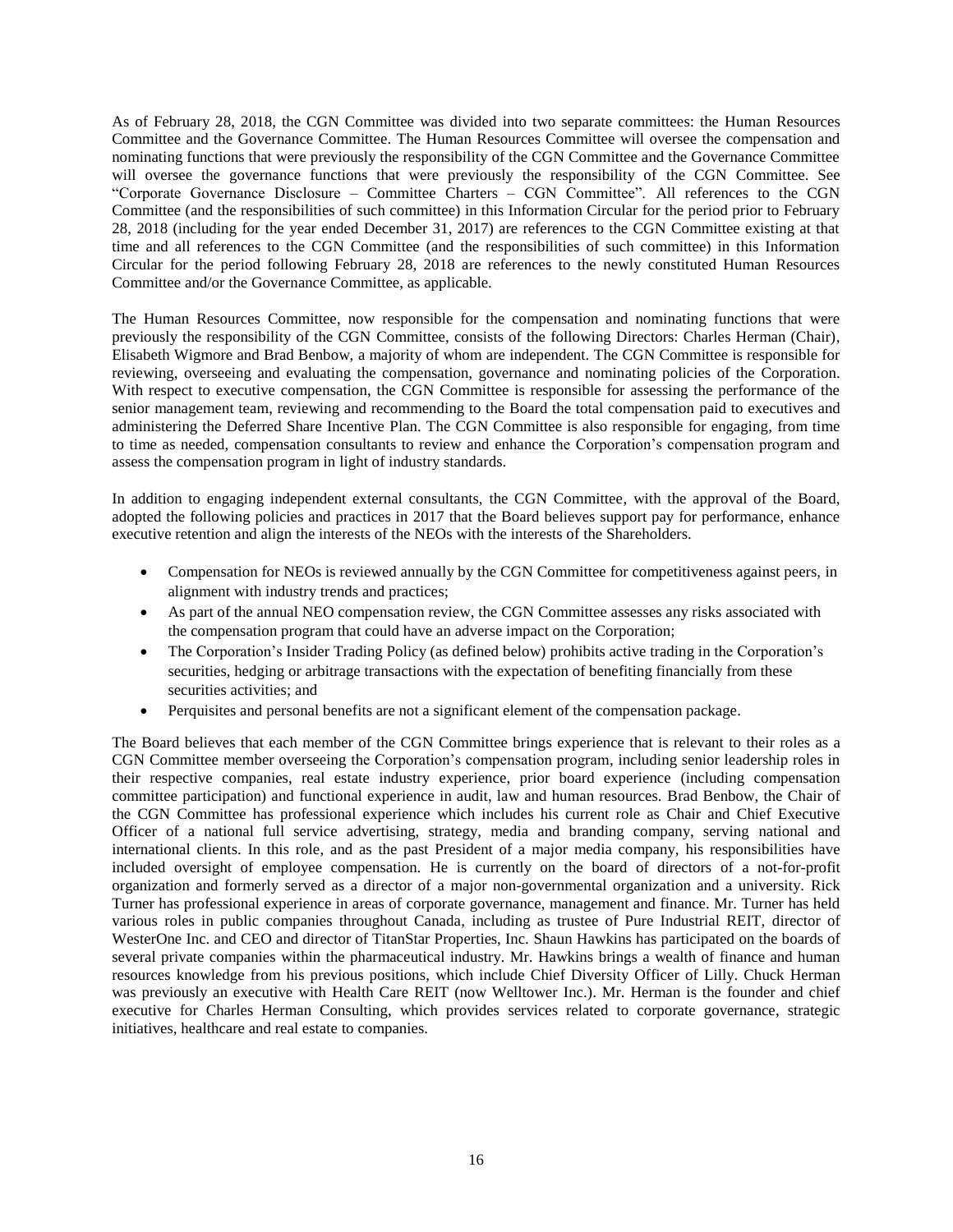#### Independent Compensation Consultant

The CGN Committee, on behalf of the Board, retained the services of Hugessen Consulting Inc. ("**Hugessen**") in August 2016 to provide independent advice in respect of the proposed compensation packages for the Corporation's NEOs. Specifically, Hugessen was engaged to provide advice on the competitiveness and effectiveness of the proposed compensation packages and recommend the terms of the Employment Agreements (as defined below) (the "**Hugessen Report**"). During this process, Hugessen conducted a detailed benchmarking of the Corporation's compensation package against that of a peer group (see "Compensation – Competitive Benchmarking"). The CGN Committee reviewed and considered, among other factors, the Hugessen Report in recommending the proposed total compensation package to the Board for final approval. The CGN committee concluded no additional consulting was necessary for 2017.

Hugessen did not provide any additional services to the Corporation other than as described herein.

#### Executive Compensation – Related Fees

In 2016, the Corporation paid to Hugessen consulting fees totaling Cdn\$35,440 for services related to determining compensation for the Corporation's NEOs.

#### *Competitive Benchmarking*

Hugessen, with input from the CGN Committee and the Corporation's then Chief Executive Officer, developed a peer group of nine public real estate issuers headquartered in both Canada (four) and the United States (five) intended to reflect the Corporation's listing on the Toronto Stock Exchange (the "**TSX**"), its intention to acquire Canadian assets and the location of its head office and employees, which are primarily in the United States. The types of public real estate issuers reviewed included: (i) healthcare facilities, of which there are very few direct comparables, as most issuers are owner-operators of their facilities (in contrast to the Corporation, which primarily leases its facilities to established operators); and (ii) retail and office space, which issuers typically focus on lease revenues as the primary driver of overall revenue. The size of the issuers in the peer group ranged from \$400 million to \$2.2 billion in assets, which represented a range of approximately one third to three times the size of the Corporation's assets as at November 1, 2016. The issuers included in the peer group reviewed by Hugessen are listed below:

| <b>Reporting Issuer</b>               | <b>Industry</b> | <b>Headquarters</b>          |
|---------------------------------------|-----------------|------------------------------|
| Sabra Health Care REIT, Inc.          | Healthcare      | Irvine, California           |
| LTC Properties Inc.                   | Healthcare      | Westlake Village, California |
| OneREIT                               | Retail          | Vaughn, Ontario              |
| Getty Realty Corp.                    | Retail          | Jericho, New York            |
| Urstadt Biddle Properties Inc.        | Retail          | Greenwich, Connecticut       |
| Sienna Senior Living Inc.             | Healthcare      | Markham, Ontario             |
| Care Trust REIT, Inc.                 | Healthcare      | San-Clemente, California     |
| Extendicare Inc.                      | Healthcare      | Markham, Ontario             |
| Partners Real Estate Investment Trust | Retail          | Victoria. British Columbia   |

#### *Compensation Risk*

The Board believes that the design of the compensation program appropriately aligns the NEO's interests with the long-term interests of Shareholders and that the compensation program, in conjunction with a number of policies and procedures that are in place, mitigates any risks associated with compensation. Such policies include: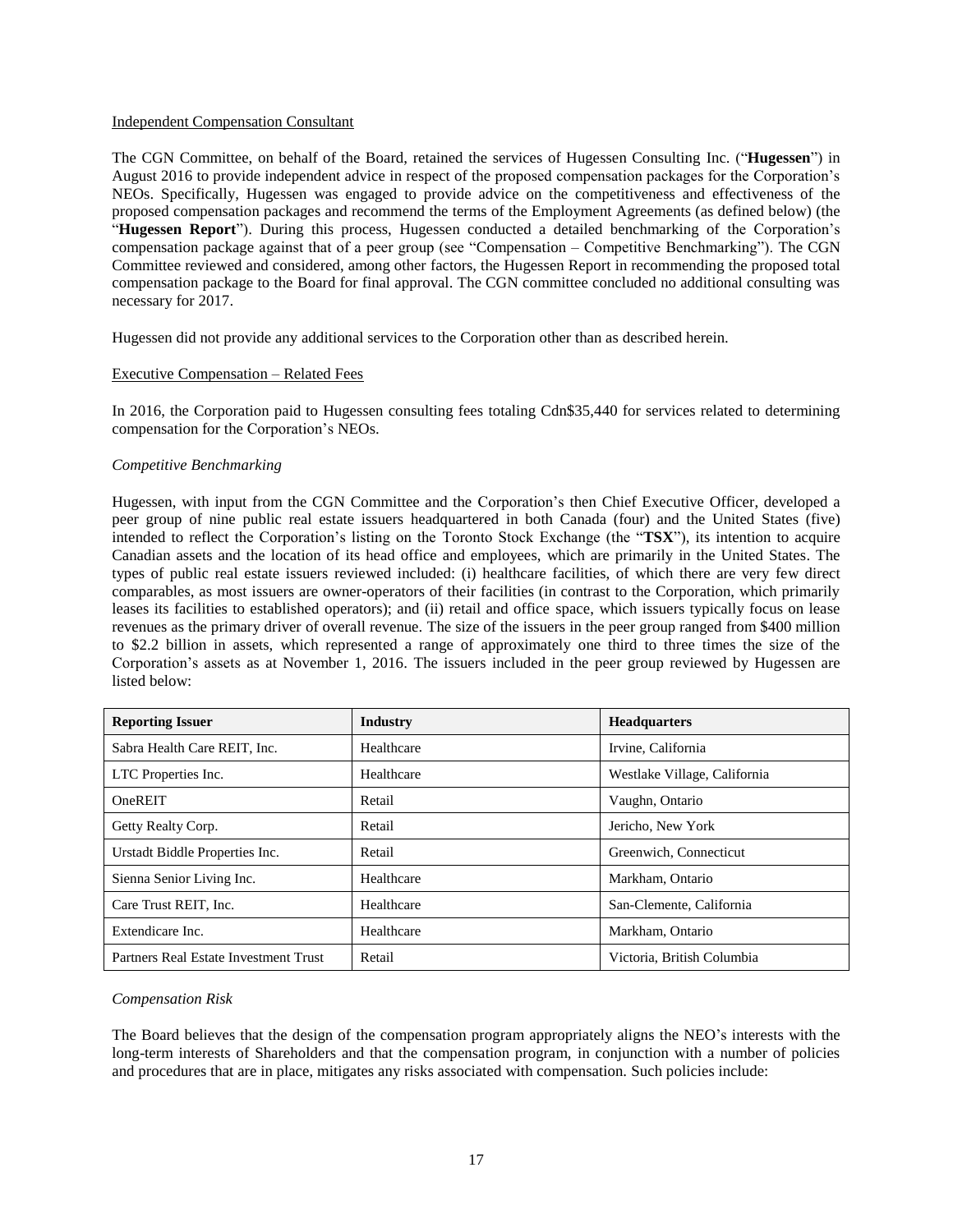- The Corporation's Insider Trading Policy (as defined below) prohibits the purchasing or selling of securities of the Corporation with the expectation of making profit on a short-term rise or fall of the market price. In addition, the Insider Trading Policy prohibits the buying or selling of certain derivative contracts in respect of the securities of the Corporation and provides that the Chief Financial Officer of the Corporation must be informed of any trade in the securities of the Corporation.
- Deferred Shares that will be awarded to employees of the Corporation will vest over a three-year period, which aligns the interests of Corporation and its employees with the long term interests of Shareholders and motivates the executive team to consider both the short-term and long-term impact of the decisions that are made.
- The CGN Committee has discretion over the Deferred Shares awarded to the Corporation's executive team, thereby providing oversight of the total level awarded. In addition, the Board evaluates and approves the compensation packages for each of the Corporation's NEOs that are recommended by the CGN Committee each year, which provides a further level of oversight.
- Generally, prior to making any changes to the Corporation's compensation program, the CGN Committee expects to engage a compensation consultant to advise on structure and design elements and any risks inherent in various compensation program designs. From time to time, the CGN Committee will also review the compensation program in place to identify any risks related to compensation.
- The Board is responsible for identifying and managing risk exposure, which includes assessing and identifying compensation risk.

# <span id="page-21-0"></span>**Summary Compensation Table – Named Executive Officers**

The following table sets forth all compensation earned by the Corporation's NEOs in respect of the fiscal years 2017 and 2016, as none of the current NEOs were NEOs prior to 2016.

|                                                                               |      |               |                                            |                                   | <b>Non-Equity Incentive</b><br><b>Plan Compensation</b>   |                                                          |                                |                           |                                         |
|-------------------------------------------------------------------------------|------|---------------|--------------------------------------------|-----------------------------------|-----------------------------------------------------------|----------------------------------------------------------|--------------------------------|---------------------------|-----------------------------------------|
| <b>Name and Title</b>                                                         | Year | <b>Salary</b> | Share-<br><b>Based</b><br>Awards<br>(2)(3) | Option-<br><b>Based</b><br>Awards | <b>Annual</b><br><b>Incentive</b><br>Plans <sup>(4)</sup> | Long-<br><b>Term</b><br><b>Incentive</b><br><b>Plans</b> | <b>Pension</b><br><b>Value</b> | <b>All Other</b><br>Comp. | <b>Total</b><br><b>Compens</b><br>ation |
| Scott White<br>President and Chief<br><i>Executive Officer</i> <sup>(1)</sup> | 2017 | 588,462       | 600,000                                    | N/A                               | 400,000                                                   | N/A                                                      | N/A                            | 22,558                    | 1,611,020                               |
|                                                                               | 2016 | 90,411        | 450,000                                    | N/A                               | 225,000                                                   | N/A                                                      | N/A                            | 10,694                    | 776,105                                 |
| Scott Higgs<br>Chief Financial<br><i>Officer</i>                              | 2017 | 338,462       | 250,000                                    | N/A                               | 175,000                                                   | N/A                                                      | N/A                            | 22,558                    | 786,020                                 |
|                                                                               | 2016 | 49,315        | 150,000                                    | N/A                               | 75,000                                                    | N/A                                                      | N/A                            | 9,962                     | 284,277                                 |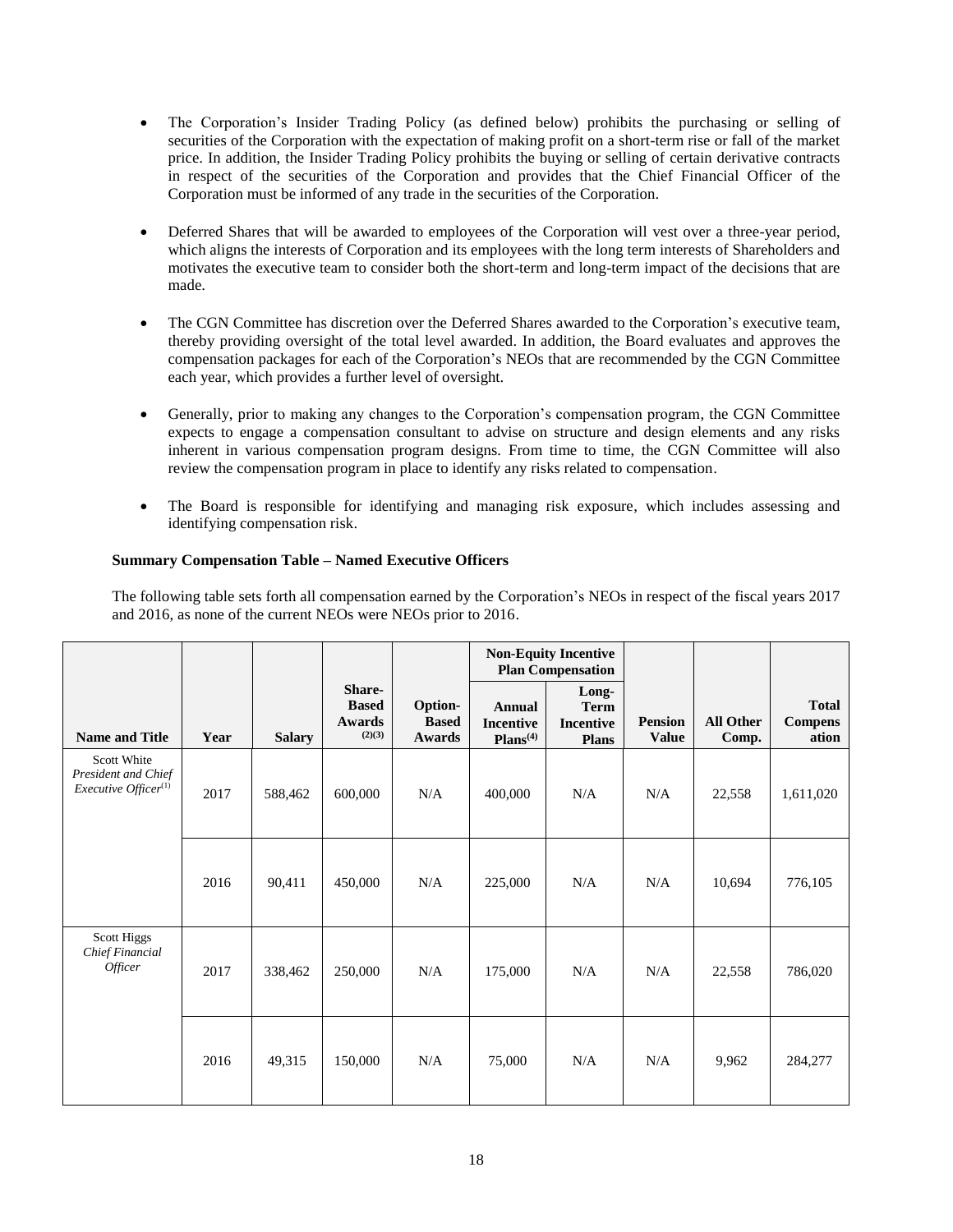|                                                                                                 |      |               |                                                   |                                   | <b>Non-Equity Incentive</b><br><b>Plan Compensation</b> |                                            |                                |                           |                                         |
|-------------------------------------------------------------------------------------------------|------|---------------|---------------------------------------------------|-----------------------------------|---------------------------------------------------------|--------------------------------------------|--------------------------------|---------------------------|-----------------------------------------|
| <b>Name and Title</b>                                                                           | Year | <b>Salary</b> | <b>Share-</b><br><b>Based</b><br>Awards<br>(2)(3) | Option-<br><b>Based</b><br>Awards | Annual<br><b>Incentive</b><br>Plans <sup>(4)</sup>      | Long-<br>Term<br>Incentive<br><b>Plans</b> | <b>Pension</b><br><b>Value</b> | <b>All Other</b><br>Comp. | <b>Total</b><br><b>Compens</b><br>ation |
| Adlai Chester<br><b>Chief Executive</b><br>Officer & Chief<br>Investment Officer <sup>(1)</sup> | 2017 | 136,923       | 450,000                                           | N/A                               | N/A                                                     | N/A                                        | N/A                            | 94,220                    | 681,148                                 |
|                                                                                                 | 2016 | 94,521        | 500,000                                           | N/A                               | 250,000                                                 | N/A                                        | N/A                            | 10,987                    | 855,507                                 |

- (1) On January 5, 2017, Adlai Chester advised the Corporation that he intended to resign as Chief Executive Officer. Mr. Chester remained an employee of the Corporation until February 1, 2017. Thereafter, Mr. Chester continued to provide consulting services to the Corporation in exchange for a monthly fee pursuant to a consulting agreement between Mr. Chester and Mainstreet Health Holdings, LP (now Invesque Holdings, LP). The consulting agreement was terminated on April 20, 2017. On January 9, 2017, the Board appointed Scott White as the Chief Executive Officer of the Corporation. On October 1, 2017, Adlai Chester rejoined the Corporation as Chief Investment Officer. Mr. Adlai's fees earned for consulting services provided to the Corporation have been included in the table.
- (2) Methodology for the calculation of market value of awards is outlined in detail below under "Deferred Share Incentive Plan - Market Value and Dividends".
- (3) Share-based awards listed for 2017 were issued March 23, 2018.
- (4) Includes values of cash bonuses accrued during the 2017 financial year as well as additional grants approved by the CGN Committee in the 2018 fiscal year, but with respect to amounts earned for services performed in the 2017 fiscal year.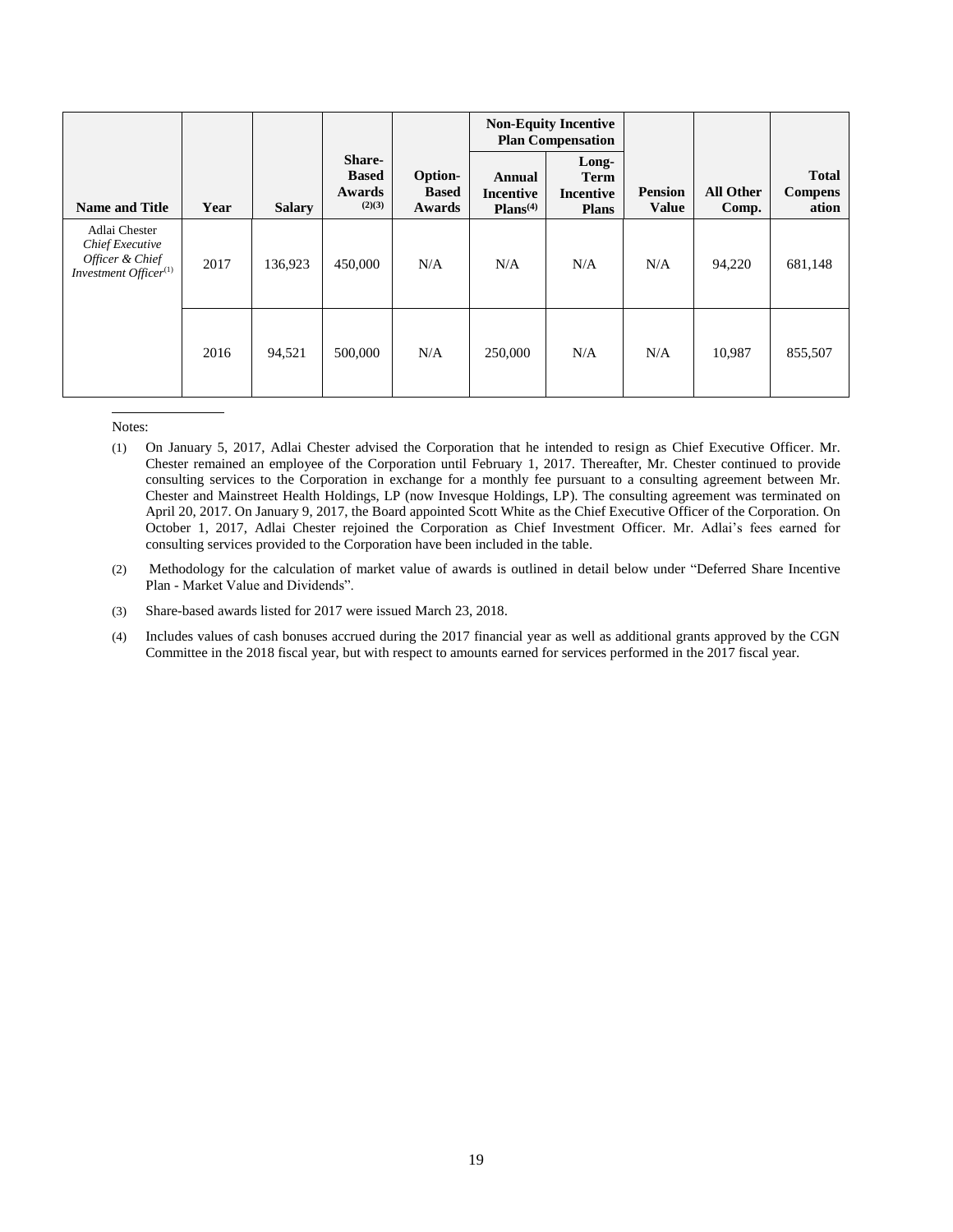#### <span id="page-23-0"></span>**Performance Graph**

The December 31, 2017, value of \$100 invested on June 16, 2016 in the Corporation was \$95 compared to \$111 for the S&P/TSX Capped REIT Index and \$119 for S&P/TSX Index. The compensation for the Named Executive Officers is based primarily on the financial performance and strategic initiatives of the Corporation's businesses rather than the performance of the Corporation's common share price. As a result, the executive compensation may not compare to the trend shown by the graph below.



#### <span id="page-23-1"></span>**Deferred Share Incentive Plan**

Deferred Shares are tied to Common Share trading performance and vest over a number of years. As such, grants of Deferred Shares under the Deferred Share Incentive Plan align the interests of the participants more closely with the interests of Shareholders. In November of 2017, the Deferred Share Incentive Plan was amended to expand the persons who are eligible to participate in the plan.

#### *Participation*

Each Director has the right to participate in the Deferred Share Incentive Plan. Each Director who elects to participate will receive a portion (the "**Elected Amount**"), ranging from 0% to 100%, of his or her annual retainer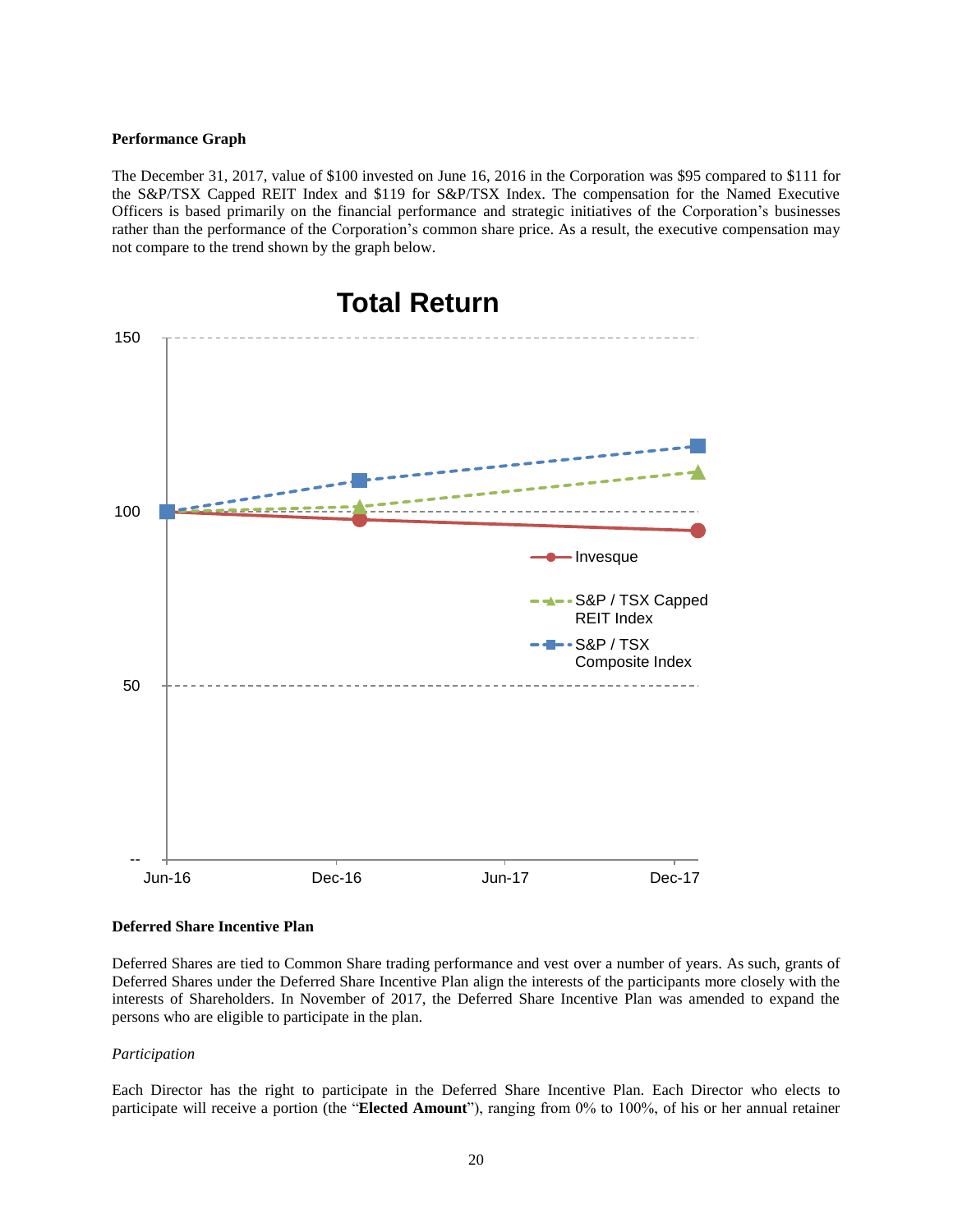fees, including meeting fees and fees for acting as a committee Chair, as determined by the Director, in the form of Deferred Shares in lieu of cash ("**Individual Contributed Deferred Shares**"). In addition, the Corporation will match 100% of the Elected Amount for each Director ("**Corporation Contributed Deferred Shares**") such that the aggregate number of Deferred Shares issued to each Director annually will be equal in value to two times the Elected Amount for such Director.

Under the Deferred Share Incentive Plan, Deferred Shares ("**Discretionary Deferred Shares**") may also be granted from time to time to participants, including employees and executive officers of the Corporation, at the discretion of the Board or the CGN Committee.

## *Market Value and Dividends*

The number of Deferred Shares granted at any particular time under the Deferred Share Incentive Plan is calculated by dividing (i) the Elected Amount or such other amount as allocated to the participant by the Board or CGN Committee, by (ii) the market value of a Common Share on the award date. "Market value" of a Common Share at any date for the purposes of the Deferred Share Incentive Plan means the volume weighted average price of all Common Shares traded on the TSX for the five trading days immediately preceding such date (or, if such Common Shares are not listed and posted for trading on the TSX, on a stock exchange on which such Common Shares are listed and posted for trading as may be selected for such purpose by the Board); provided that, for so long as the Common Shares are listed and posted for trading on the TSX, the market value will (i) not be less than the discounted market price, as calculated under the policies of the TSX, and (ii) be subject, notwithstanding the application of any such maximum discount, to a minimum price per Common Share of \$0.05. In the event that the Common Shares are not listed and posted for trading on any stock exchange, the market value shall be the fair market value of the Common Shares as determined by the Board in its sole discretion.

Wherever cash dividends are paid on the Common Shares, additional Deferred Shares are credited to the participant's account. The number of additional Deferred Shares is calculated by multiplying the aggregate number of Deferred Shares held on the relevant dividend record date by the amount of the dividend paid by the Corporation on each Common Share, and dividing the result by the market value of the Common Shares on the dividend payment date.

#### *Vesting*

Individual Contributed Deferred Shares vest immediately upon grant. Generally, one-third of the Corporation Contributed Deferred Shares will vest on each of the first, second and third anniversary of the date of grant.

The Deferred Share Incentive Plan provides that Discretionary Deferred Shares will generally vest on the second anniversary of the date of grant. Going forward, the CGN Committee has established a three year vesting period for Deferred Shares granted to employees of the Corporation.

Additional Deferred Shares credited to a participant's account in connection with cash dividends vest on the same schedule as their corresponding Deferred Shares and are considered issued on the same date as the Deferred Shares in respect of which they were credited.

## *Change of Control, Death, Disability and Termination*

In the event of any "change of control" (as defined in the Deferred Share Incentive Plan), any unvested Deferred Shares will vest upon the earlier of (i) the next applicable vesting date determined in accordance with the above provisions, and (ii) the date which is immediately prior to the date upon which the change of control is completed.

On a participant's death or "disability" (as defined in the Deferred Share Incentive Plan), all unvested Deferred Shares vest immediately and the participant (or his or her estate) will have one year to redeem his or her vested Deferred Shares.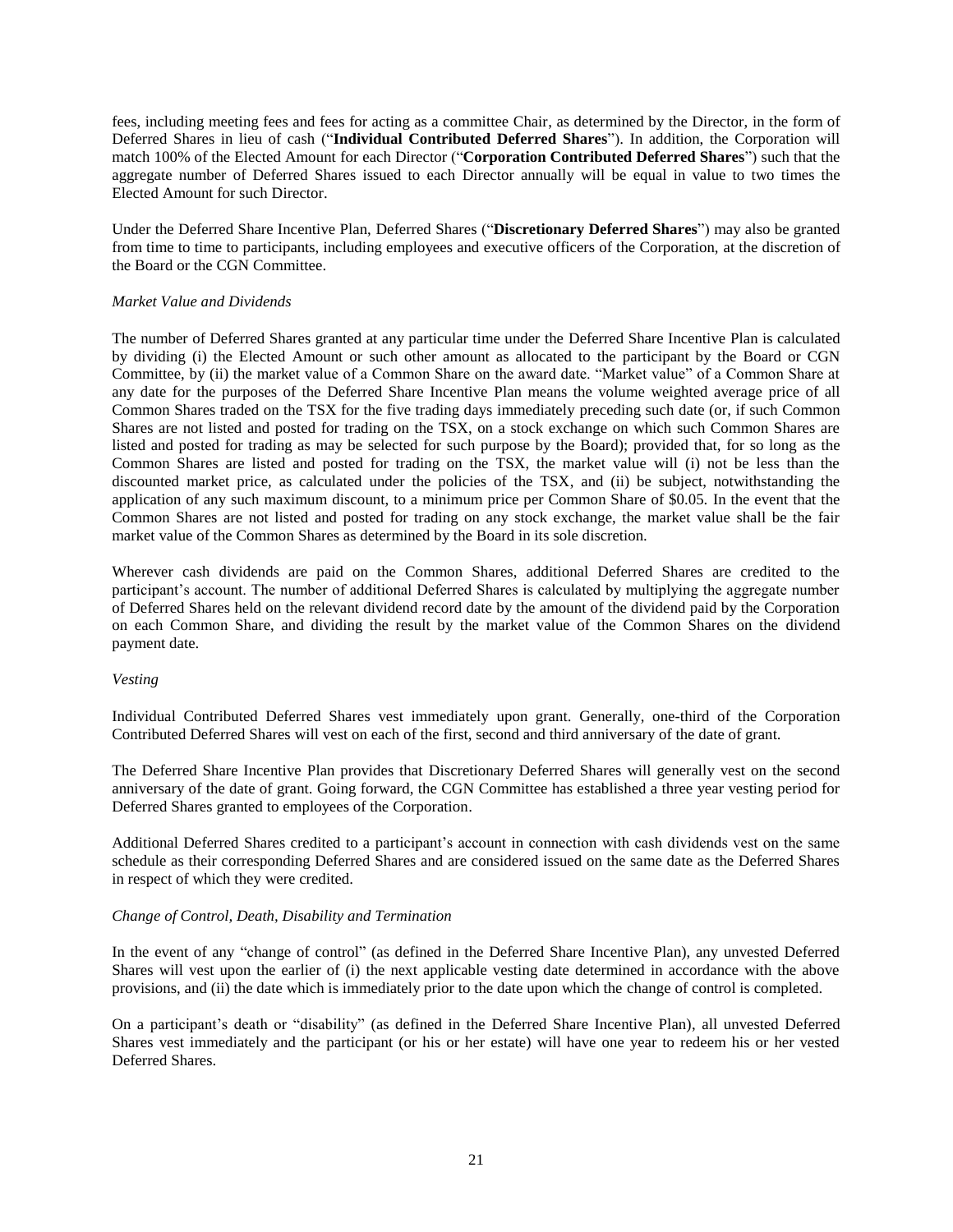On termination of a participant for "cause" (as defined in the Deferred Share Incentive Plan) all Deferred Shares held by the participant will terminate. On a participant's resignation or retirement, all Deferred Shares will terminate 30 days after resignation or retirement. On termination of a participant without "cause", outstanding unvested Deferred Shares will continue to vest and be paid out on a pro rata basis based on the portion of the vesting period completed as of cessation of active employment for a period of 12 months following the participant's termination date.

Notwithstanding the foregoing, the Board has the discretion to vary the manner in which Deferred Shares vest. In addition, the Board may at any time permit the redemption of any or all Deferred Shares held by a participant in the manner and on the terms authorized by the Board.

## *Redemption*

Participants that are Canadian residents will generally be permitted to redeem their vested Deferred Shares for Common Shares in whole or in part at any time by filing a written notice of redemption with the Corporation; provided that, if a Director redeems his or her Individual Contributed Deferred Shares prior to the date on which the corresponding Corporation Contributed Deferred Shares (or portion thereof) have vested, then the Director will forfeit the right to all such unvested Corporation Contributed Deferred Shares.

Participants that are U.S. residents are generally subject to more stringent redemption restrictions to ensure compliance with Section 409A of the United States Internal Revenue Code of 1986. Deferred Shares may also be subject to other redemption restrictions as required by the Board from time to time.

Upon the redemption of Deferred Shares for Common Shares, the Corporation will issue Common Shares to participants within five business days of the relevant redemption date, on the basis of one Common Share for each whole vested Deferred Share that is being redeemed, net of any applicable withholding taxes. Upon redemption of the Deferred Shares for cash (which is subject to the approval of the CGN Committee), the Corporation will make, within five business days of the relevant redemption date, a cash payment, net of any applicable withholding taxes, to the participant in an amount calculated by multiplying (i) the number of Deferred Shares to be redeemed by (ii) the market value of a Common Share on the redemption date, calculated with reference to the volume weighted average price of all Common Shares traded on the TSX for the five trading days immediately preceding such date. Upon payment in full of the value of the Deferred Shares, the Deferred Shares will be cancelled.

## *Assignability*

Deferred Shares are not transferable or assignable, except to a participant's estate.

## *Deferred Shares Available*

The maximum number of Common Shares currently available for issuance under the Deferred Share Incentive Plan is 1,200,000 Common Shares, representing approximately 3.71% of the total issued and outstanding Common Shares as of December 31, 2017 and 2.45% as of April 6, 2018 (the Record Date). If the Resolution is approved at the Meeting, the maximum number of Common Shares available for issuance under the Deferred Share Incentive Plan will be 4,000,000, representing approximately 12.36% of the total issued and outstanding Common Shares as of December 31, 2017 and 8.15% of the total issued and outstanding Common Shares as of April 6, 2018 (the Record Date). See "Matters to be Considered at the Meeting – Approval of Amendment to the Corporation's Deferred Share Incentive Plan".

In 2017, the Corporation granted 221,918 Deferred Shares, 14,073 of which were forfeited. As of December 31, 2017, there were 194,564 Deferred Shares outstanding, representing approximately 0.60% of the total issued and outstanding Common Shares. As of December 31, 2017, there were 910,610 Common Shares remaining available for grant under the Deferred Share Incentive Plan, representing approximately 2.81% of the total issued and outstanding Common Shares. The aggregate of the Common Shares: (a) issued to insiders of the Corporation, within any one year period; and (b) issuable to insiders of the Corporation, at any time, under the Deferred Share Incentive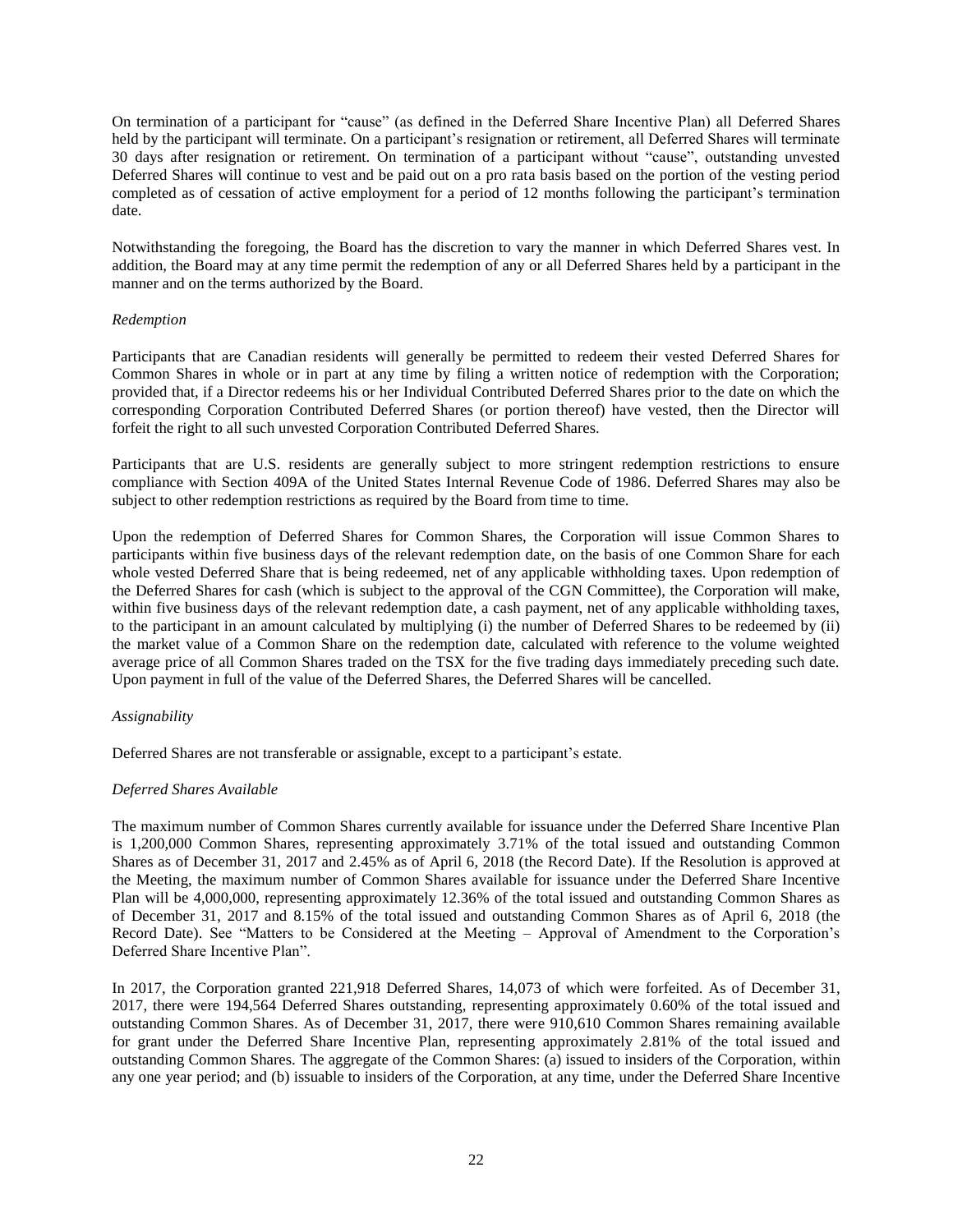Plan, when combined with all other security-based compensation arrangements of the Corporation, shall not exceed 10% of the total issued and outstanding Common Shares.

The Board of Directors has approved an amendment to the Deferred Share Incentive Plan to increase the maximum number of Common Shares reserved for issuance under the Deferred Share Incentive Plan from 1,200,000 to 4,000,000. Pursuant to the Deferred Share Incentive Plan and the rules of the TSX, the amendment must be approved by the affirmative vote of the majority of the votes cast by Shareholders, present in person or represented by proxy, at the Meeting. See "Matters to be Considered at the Meeting – Approval of Amendment to the Corporation's Deferred Share Incentive Plan".

### *Burn Rate*

The following table sets forth the annual burn rate, calculated in accordance with the rules of the TSX, in respect of the Deferred Share Incentive Plan for each of the most recently completed financial years since the adoption of the Deferred Share Incentive Plan in 2016:

|                                              | Year ended December 31, 2016 | Year ended December 31, 2017 |
|----------------------------------------------|------------------------------|------------------------------|
| Number of Common Shares granted   79,365     |                              | 206,962                      |
| under the Deferred Share Incentive           |                              |                              |
| Plan                                         |                              |                              |
| Weighted Average of outstanding   16,236,291 |                              | 32,323,269                   |
| <b>Common Shares</b>                         |                              |                              |
| <b>Annual Burn Rate</b> <sup>(1)</sup>       | 0.49%                        | 0.64%                        |

(1) Notes: The annual burn rate is calculated as follows and expressed as a percentage:

Number of securities granted under the specific plan during the applicable fiscal year

## ÷ Weighted average number of securities outstanding for the applicable fiscal year

#### *Changes to the Deferred Share Incentive Plan*

The CGN Committee may review and confirm the terms of the Deferred Share Incentive Plan from time to time and may, subject to applicable stock exchange rules, amend or suspend the Deferred Share Incentive Plan without Shareholder approval in whole or in part as well as terminate the Deferred Share Incentive Plan without prior notice as it deems appropriate; provided, however, that any amendment to the Deferred Share Incentive Plan that would (i) result in any increase in the number of Deferred Shares issuable under the Deferred Share Incentive Plan, (ii) remove or exceed the insider participation limit, or (iii) amend an amending provision will require the approval of Shareholders. Without limitation, the CGN Committee, without obtaining the approval of Shareholders, may make any changes to the Deferred Share Incentive Plan that do not require the approval of Shareholders under applicable law (including the rules and policies of the applicable stock exchange on which the Common Shares are then listed) including, but not limited to, changes: (a) to correct errors, immaterial inconsistencies or ambiguities in the Deferred Share Incentive Plan; (b) necessary or desirable to comply with applicable laws or regulatory requirements, rules or policies (including stock exchange requirements); and (c) to the vesting provisions applicable to Deferred Shares issued under the Deferred Share Incentive Plan. However, subject to the terms of the Deferred Share Incentive Plan, no amendment may adversely affect the Deferred Shares previously granted under the Plan without the consent of the affected participant.

## <span id="page-26-0"></span>**Employment Agreements**

On September 14, 2016, the Corporation entered into employment agreements (each an "**Employment Agreement**") with each of Scott White, Adlai Chester, and Scott Higgs. On January 7, 2017, the Employment Agreement with Adlai Chester was terminated, and on October 1, 2017, the Corporation entered into a new Employee Agreement with Adlai Chester. Each Employment Agreement is for an indefinite term and contains provisions in respect of base salary, cash bonus and Deferred Share grants, as outlined below, as well as rights in the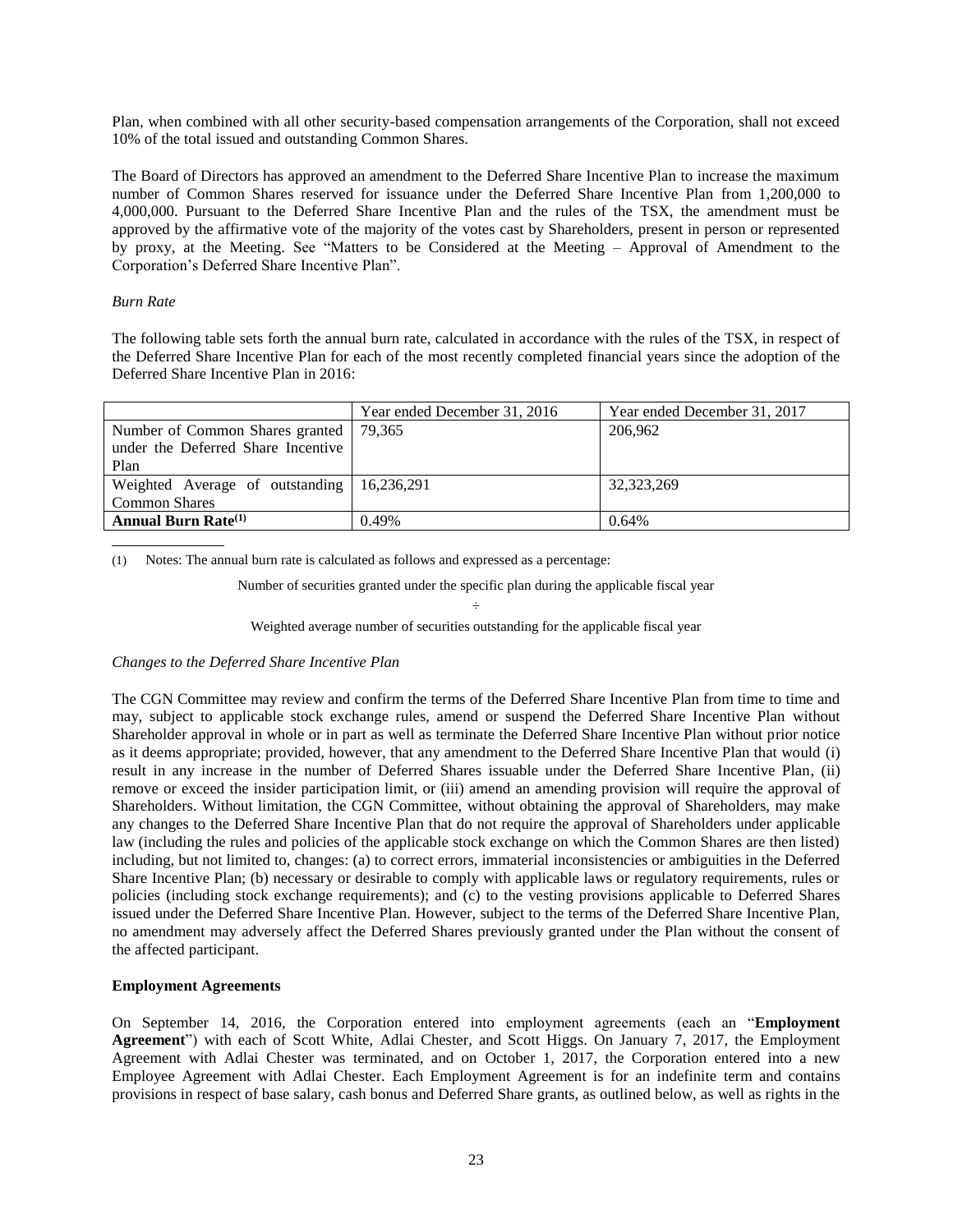event of termination or a "change of control" (as defined in the Employment Agreements) (see "Compensation – Termination and Change of Control Benefits").

Pursuant to the terms of the Employment Agreements, Scott White, Adlai Chester, and Scott Higgs are entitled to receive an annual base salary of \$600,000, \$350,000, and \$350,000, respectively. Each NEO is also entitled to receive an annual cash bonus if the Corporation and such executive achieve certain performance goals reasonably established from year to year by the CGN Committee. Unless and until changed by the CGN Committee, target cash bonuses are equal to at least: (i) 40% of base salary in the case of Scott White; and (ii) 25% of base salary in the case of Scott Higgs. Pursuant to the Employment Agreements, the NEOs are also eligible for grants of stock-based awards under the Corporation's long-term incentive plan or plans, such as the Deferred Share Incentive Plan. The Corporation is not required to make grants of stock-based awards in any year. In accordance with the Employment Agreements, each NEO is eligible for enrollment in the Corporation's health benefit plan. Additionally, each employee will receive an annual contribution to the Corporation's 401(k) plan equal to 3% of annual salary not to exceed \$7,950 per employee.

Each Employment Agreement contains standard confidentiality, non-competition, non-solicitation and nonrecruitment covenants that remain in effect for a period of one year following the termination of the applicable Employment Agreement.

## <span id="page-27-0"></span>**Termination and Change of Control Benefits**

Pursuant to the terms of each Employment Agreement, in the event of termination without cause, the executive is entitled to a lump sum payment in an amount equal to two times their respective base salary and target bonus, reimbursement of any validly incurred expenses and any accrued and unpaid vacation pay. In the event of termination for cause, the Corporation is obligated under the terms of each Employment Agreement to pay the executive any unpaid salary up to the termination date, unpaid expenses, and accrued vacation pay as well as a monthly sum equal to the Corporation's aggregate cost to provide continued health, dental and vision benefits, payable for 24 months after the date of termination date. An executive's employment may also be terminated by the executive for any reason by providing 60 days' prior notice to the Corporation.

Pursuant to the Employment Agreements, if an executive terminates his employment for "good reason" (as defined in the Employment Agreements), he is entitled to the same amounts as if he was terminated without cause. In the event of an executive's "retirement" (as defined in the Employment Agreements), he is entitled to receive a pro rata portion of the target bonus for such year as well as any unpaid salary up to the retirement date, unpaid expenses and accrued vacation pay.

For additional information regarding the treatment of Deferred Shares in the above circumstances, see "Compensation – Deferred Share Incentive Plan".

The table below shows the value of the estimated incremental payments or benefits that would accrue to each current NEO upon termination of his employment following termination for cause, termination without cause and retirement/resignation, assuming employment was terminated on December 31, 2017. For purposes of valuing sharebased awards, a price of \$8.37 was used, which is the closing price of the Common Shares on the TSX as of December 29, 2017, the last trading day of the fiscal year.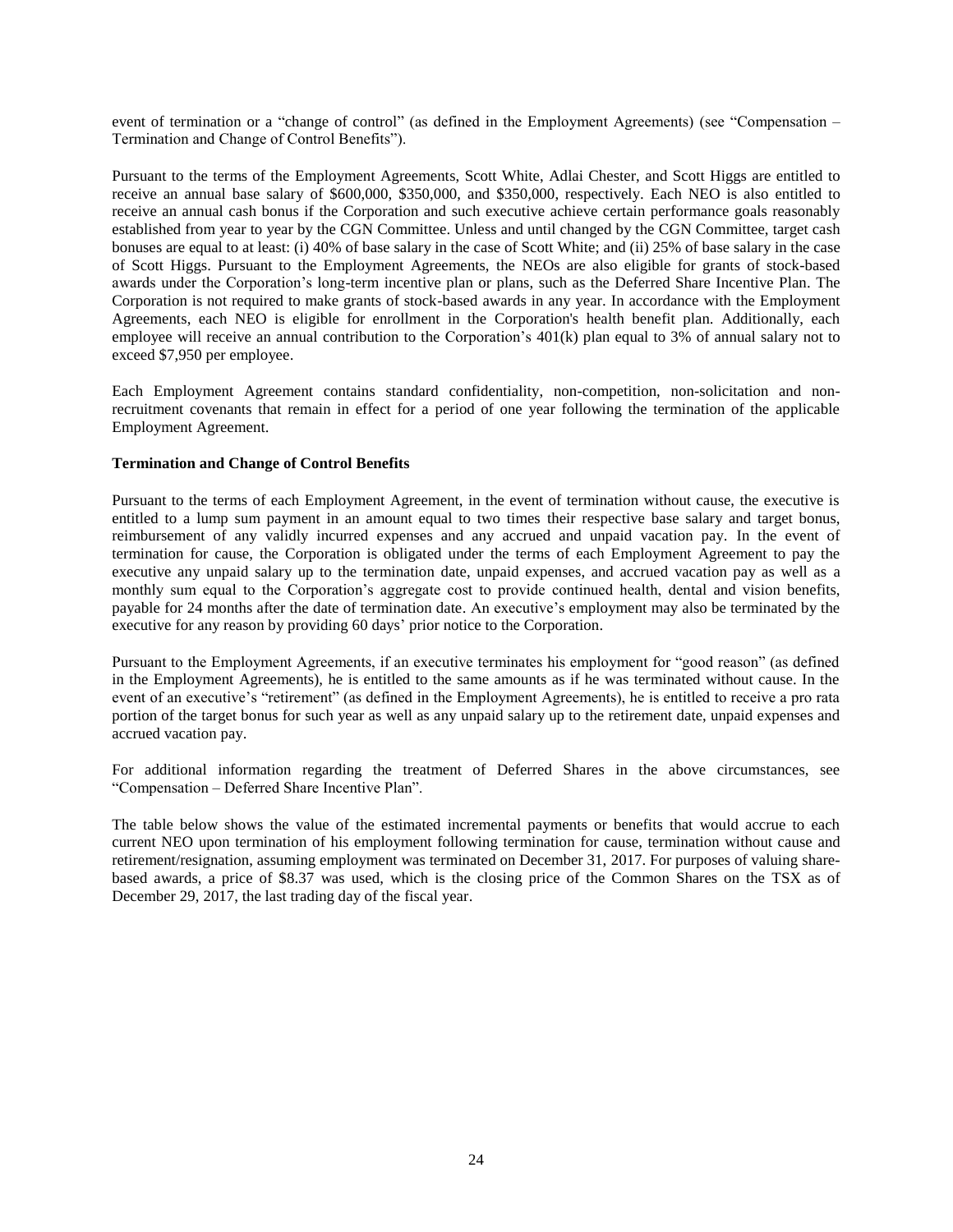|                                                                                                              | <b>Incremental Payment (\$)</b>         |                                                                                               |                                            |                   |  |  |  |
|--------------------------------------------------------------------------------------------------------------|-----------------------------------------|-----------------------------------------------------------------------------------------------|--------------------------------------------|-------------------|--|--|--|
| <b>Name and Title</b>                                                                                        | <b>Termination</b><br><b>With Cause</b> | <b>Termination</b><br><b>Without Cause or</b><br><b>Resignation for</b><br><b>Good Reason</b> | <b>Resignation</b><br><b>Without Cause</b> | <b>Retirement</b> |  |  |  |
| <b>Scott White</b><br><b>President and Chief Operating</b><br>Officer, and Chief Executive<br><i>Officer</i> | N/A                                     | 2,256,415                                                                                     | N/A                                        | 240,000           |  |  |  |
| Scott Higgs<br>Chief Financial Officer                                                                       | N/A                                     | 1,114,130                                                                                     | N/A                                        | 87,500            |  |  |  |
| Adlai Chester<br>Chief Executive Officer $(1)$ and<br><b>Chief Investment Officer</b>                        | N/A                                     | 1.150.000                                                                                     | N/A                                        | $\Omega$          |  |  |  |

(1) Amount represents a full annualized non-prorated amount. In January of 2017, Adlai Chester resigned as the Chief Executive Officer. Upon resignation, he had a total of 68,722 Deferred Shares. On January 9, 2017, the Board elected to, as part of the separation, fully vest 50% of such Deferred Shares on February 1, 2017, with the remaining 50% vested on August 1, 2017. After his resignation, Mr. Chester was paid a total of \$83,710 in cash payments for consulting services performed between February, 2017 and July, 2017.

## <span id="page-28-0"></span>**Incentive Plan Awards – Named Executive Officers**

## *Outstanding Share Based Awards and Option Based Awards*

The following table describes the outstanding share-based and option-based awards held by the Corporation's NEOs as at December 31, 2017.

|               |                                                                    |                             | <b>Option-Based Awards</b> | <b>Share-Based Awards</b>                              |                                                       |                                                                                       |                                                                                                              |
|---------------|--------------------------------------------------------------------|-----------------------------|----------------------------|--------------------------------------------------------|-------------------------------------------------------|---------------------------------------------------------------------------------------|--------------------------------------------------------------------------------------------------------------|
| <b>Name</b>   | Number of<br><b>Shares</b><br>underlying<br>unexercised<br>options | Option<br>exercise<br>price | Option<br>expiration date  | Value of<br>unexercised<br>in-the-<br>money<br>options | Number of<br><b>Shares</b> that<br>have not<br>vested | <b>Market or</b><br>payout value<br>of unvested<br><b>Share-based</b><br>awards $(1)$ | <b>Market</b> or<br>payout value of<br>vested Share-<br>based awards<br>not paid out or<br>distributed $(1)$ |
| Scott White   | N/A                                                                | N/A                         | N/A                        | N/A                                                    | 68,867                                                | 576,415                                                                               | $\Omega$                                                                                                     |
| Scott Higgs   | N/A                                                                | N/A                         | N/A                        | N/A                                                    | 28,670                                                | 239,130                                                                               | $\Omega$                                                                                                     |
| Adlai Chester | N/A                                                                | N/A                         | N/A                        | N/A                                                    | $\Omega$                                              |                                                                                       | $\Omega$                                                                                                     |

Notes:

(1) Value determined by closing price per share as of December 29, 2017 (\$8.37/Share)

## *Incentive Plan Awards – Value Vested or Earned During the Year*

| <b>Name</b> | Option-based awards – value<br>vested during the year | Share-based awards - value<br>vested during the year $(1)$ | Non-equity incentive plan<br>compensation – value<br>earned during the year |
|-------------|-------------------------------------------------------|------------------------------------------------------------|-----------------------------------------------------------------------------|
| Scott White |                                                       |                                                            | 400,000                                                                     |
| Scott Higgs |                                                       |                                                            | 175.000                                                                     |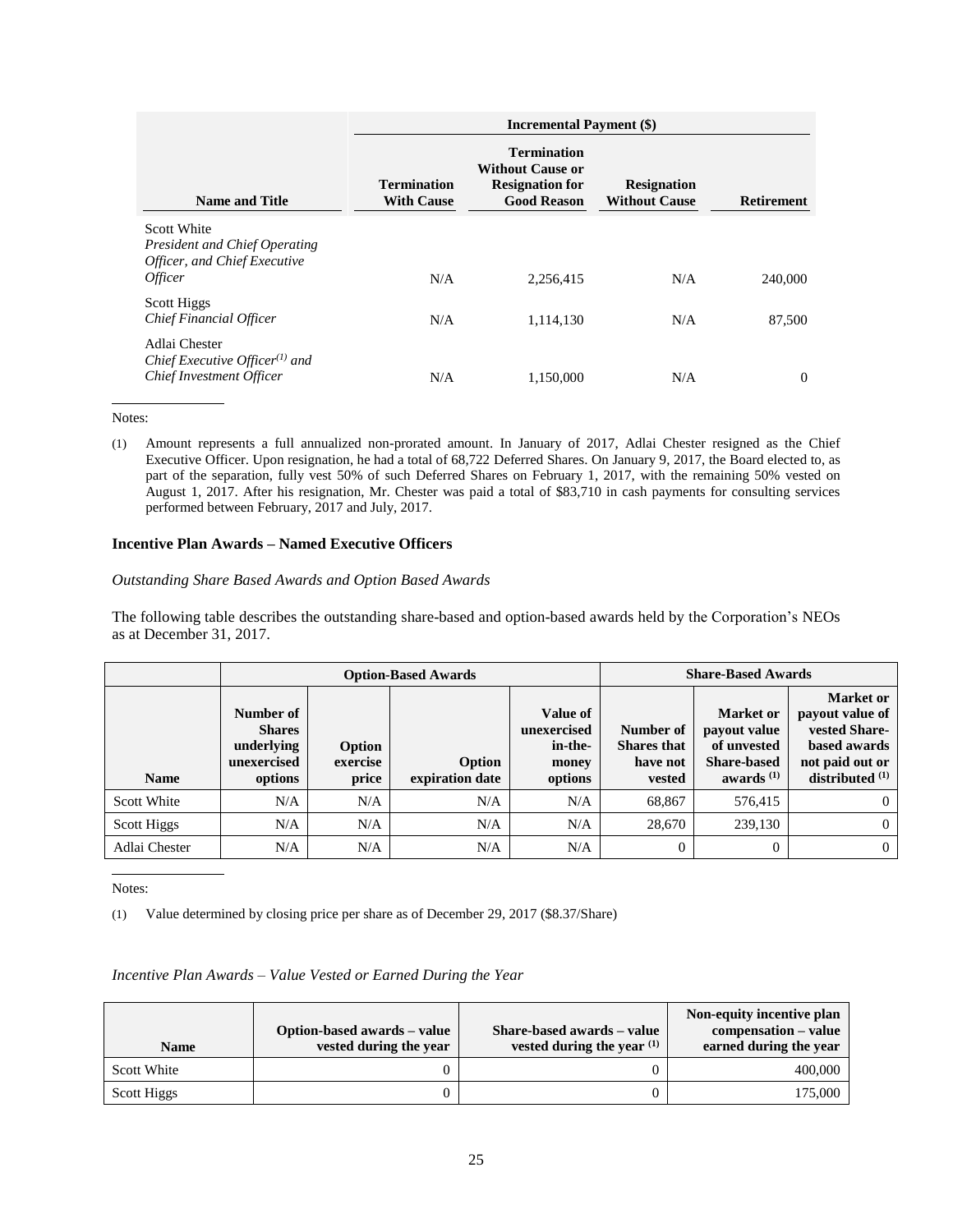| <b>Name</b>   | Option-based awards – value<br>vested during the year | Share-based awards – value<br>vested during the year $(1)$ | Non-equity incentive plan<br>compensation – value<br>earned during the year |
|---------------|-------------------------------------------------------|------------------------------------------------------------|-----------------------------------------------------------------------------|
| Adlai Chester |                                                       | 672,866                                                    |                                                                             |

(1) Value determined by closing price per share as of the dates of vesting

#### *Securities Authorized for Issuance under Equity Compensation Plans*

The following table summarizes certain information as at December 31, 2017 regarding compensation plans of the Corporation under which equity securities are authorized for issuance:

| <b>Plan Category</b>                                                                            | Number of securities to be.<br>issued upon exercise of<br>outstanding options,<br>warrants and rights $^{(2)}$ | Weighted-average exercise<br>price of outstanding<br>options, warrants and<br>rights | <b>Number of securities</b><br>remaining available for<br>future issuance under<br>equity compensation plans<br>(excluding securities<br>reflected in first column) $^{(3)}$ |
|-------------------------------------------------------------------------------------------------|----------------------------------------------------------------------------------------------------------------|--------------------------------------------------------------------------------------|------------------------------------------------------------------------------------------------------------------------------------------------------------------------------|
| Equity compensation plans<br>approved by securityholders -<br>Deferred Share Incentive Plan (1) | 289,390                                                                                                        | N/A                                                                                  | 910,610                                                                                                                                                                      |
| Equity compensation plans not<br>approved by securityholders                                    | N/A                                                                                                            | N/A                                                                                  | N/A                                                                                                                                                                          |

Notes:

- (1) See "Compensation Deferred Share Incentive Plan" for a description of the material features of the Deferred Share Incentive Plan.
- (2) Options held by Dan Amadori were in effect prior to the adoption of the Deferred Share Incentive Plan.
- (3) The aggregate of the Common Shares: (a) issued to insiders of the Corporation, within any one year period; and (b) issuable to insiders of the Corporation, at any time, under the Deferred Share Incentive Plan, when combined with all other security-based compensation arrangements of the Corporation, shall not exceed 10% of the total issued and outstanding Common Shares.

## <span id="page-29-0"></span>**Director Compensation**

Each Director is paid an annual retainer of \$25,000, as well as a fee of \$1,500 per Board meeting or conference call and each meeting of a committee of the Board. Directors are also reimbursed for all reasonable travel and ancillary expenses incurred.

The Lead Director, if applicable, and the Chair of the Audit Committee receive an additional annual retainer of \$15,000. The Chairs of the CGN Committee and the Corporation's investment committee (the "**Investment Committee**") receive an additional annual retainer of \$10,000. In 2017, the Chair of the CGN Committee received an additional retainer of \$5,000 in recognition of the additional work required to implement the Corporation's compensation program and negotiate the Employment Agreements.

In May 2017, the Board designated Shaun Hawkins to Chair a special committee (the "**Special Committee**") to evaluate a potential investment opportunity. In addition to Shaun Hawkins, the Special Committee was comprised of Rick Turner, and Dan Amandori. The CGN Committee approved an additional one-time retainer of \$50,000 to the three members of the Special Committee. The Chair of the Special Committee received an additional one-time retainer of \$50,000.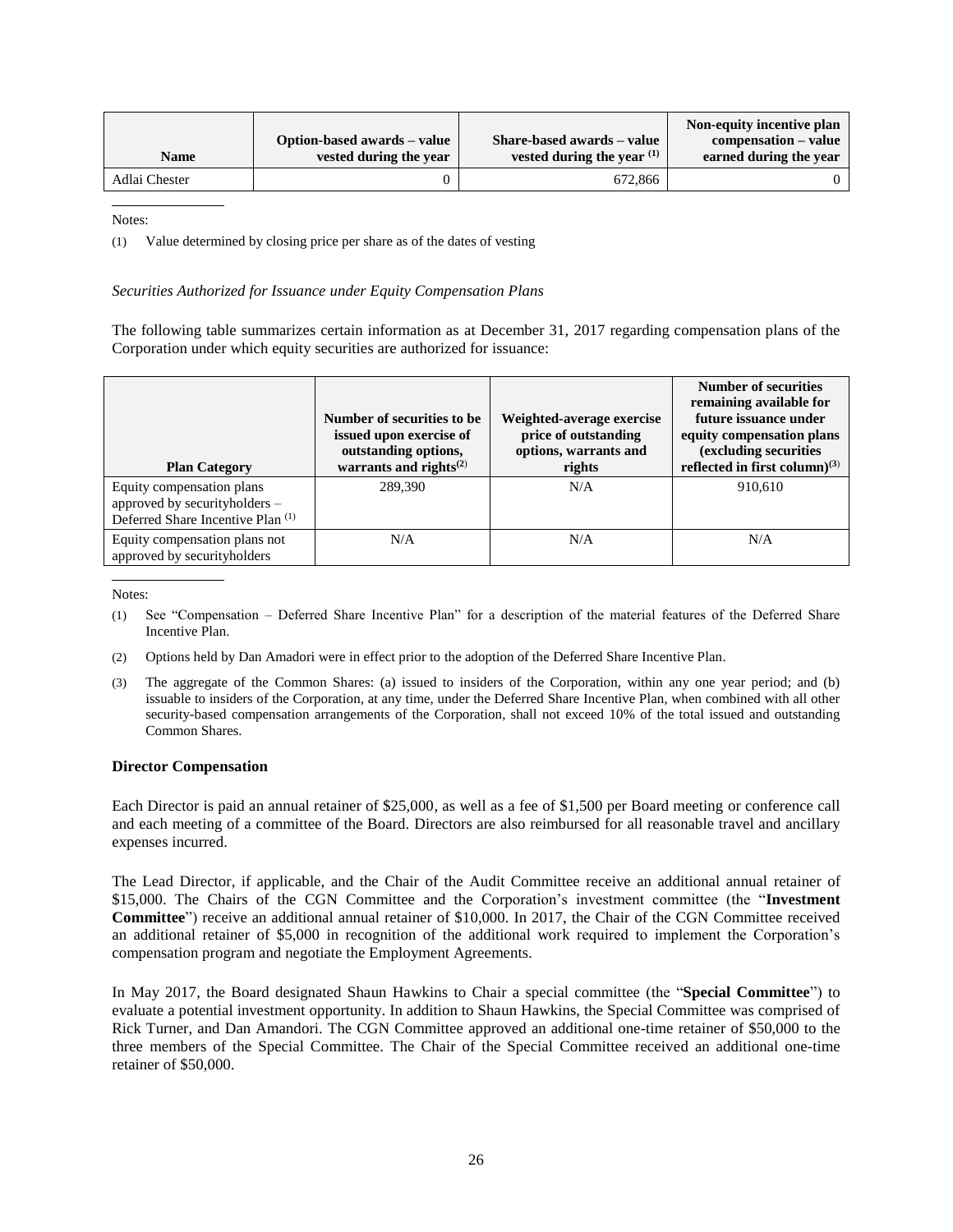The Directors do not receive any additional remuneration for acting as directors of any of the Corporation's subsidiaries. Directors are eligible to receive Deferred Shares under the Deferred Share Incentive Plan in lieu of all or a portion of their annual retainer, as well as meeting fees and fees for acting as a committee Chair. See "Compensation – Deferred Share Incentive Plan" and "Compensation – Incentive Plan Awards - Directors".

| <b>Name</b>                                | Fees paid<br>in cash | Share-<br>based<br>awards | Option-<br>based<br>awards | Non-equity<br>incentive plan<br>compensation | <b>Pension</b><br>value | All other<br>compensation | <b>Total</b> |
|--------------------------------------------|----------------------|---------------------------|----------------------------|----------------------------------------------|-------------------------|---------------------------|--------------|
| Paul Ezekiel Turner $(1)$                  | 7,750                | N/A                       | N/A                        | 43,000                                       | N/A                     | N/A                       | 50,750       |
| Dan Amadori                                | 56,250               | N/A                       | N/A                        | 62,500                                       | N/A                     | N/A                       | 118,750      |
| <b>Brad Benbow</b>                         | $\mathbf{0}$         | N/A                       | N/A                        | 127,333                                      | N/A                     | N/A                       | 127,333      |
| $Rob$ Dickson <sup>(2)</sup>               | 15,250               | N/A                       | N/A                        | 64,000                                       | N/A                     | N/A                       | 79,250       |
| Shaun Hawkins                              | 50,000               | N/A                       | N/A                        | 157,000                                      | N/A                     | N/A                       | 207,000      |
| Richard Turner $(1)$                       | 100,000              | N/A                       | N/A                        | 50,000                                       | N/A                     | N/A                       | 150,000      |
| Katherine Vyse <sup>(3)</sup>              | 19,208               | N/A                       | N/A                        | 17,750                                       | N/A                     | N/A                       | 36,958       |
| Charles Herman <sup><math>(4)</math></sup> | $\overline{0}$       | N/A                       | N/A                        | 33,500                                       | N/A                     | N/A                       | 33,500       |

#### <span id="page-30-0"></span>**Summary Compensation Table – Directors**

Notes:

- (1) On September 17, 2017, the Board of Directors unanimously voted to replace Chairman Paul E. Turner with Mr. Rick Turner. On September 19, 2017, Paul E. Turner advised the Board that he intended to resign as a Director. Mr. Turner's resignation was accepted by the Board on September 19, 2017.
- (2) On September 17, 2017, Rob Dickson advised the Board that he intended to resign as a Director and Chairman. Mr. Dickson's resignation was accepted by the Board on September 17, 2017.
- (3) On June 6, 2017, Katherine Vyse advised the Board that she intended to resign as a Director. Ms. Vyse's resignation was accepted by the Chairman on June 6, 2017.
- (4) On September 17, 2017, Charles Herman joined the board as a Director.

#### <span id="page-30-1"></span>**Incentive Plan Awards - Directors**

*Outstanding Share Based Awards and Option Based Awards* 

The following table describes the outstanding share-based and option-based awards held by the Directors as at December 31, 2017.

|                        |                                                                    |                             | <b>Option-Based Awards</b>       | <b>Share-Based Awards</b>                              |                                                       |                                                                                       |                                                                                                              |
|------------------------|--------------------------------------------------------------------|-----------------------------|----------------------------------|--------------------------------------------------------|-------------------------------------------------------|---------------------------------------------------------------------------------------|--------------------------------------------------------------------------------------------------------------|
| <b>Name</b>            | Number of<br><b>Shares</b><br>underlying<br>unexercised<br>options | Option<br>exercise<br>price | <b>Option</b><br>expiration date | Value of<br>unexercised<br>in-the-<br>money<br>options | Number of<br><b>Shares</b> that<br>have not<br>vested | <b>Market</b> or<br>payout value<br>of unvested<br><b>Share-based</b><br>awards $(1)$ | <b>Market</b> or<br>payout value of<br>vested Share-<br>based awards<br>not paid out or<br>distributed $(1)$ |
| Paul Ezekiel<br>Turner | N/A                                                                | N/A                         | N/A                              | N/A                                                    | $\Omega$                                              | $\Omega$                                                                              | 48,401                                                                                                       |
| Dan Amadori            | N/A                                                                | N/A                         | N/A                              | N/A                                                    | 4,817                                                 | 40,318                                                                                | 50,844                                                                                                       |
| <b>Brad Benbow</b>     | N/A                                                                | N/A                         | N/A                              | N/A                                                    | 9,684                                                 | 81,055                                                                                | 101,115                                                                                                      |
| Rob Dickson            | N/A                                                                | N/A                         | N/A                              | N/A                                                    | $\Omega$                                              | $\Omega$                                                                              | $\Omega$                                                                                                     |
| Charles Herman         | N/A                                                                | N/A                         | N/A                              | N/A                                                    | 2,018                                                 | 16,891                                                                                | 16,892                                                                                                       |
| Shaun Hawkins          | N/A                                                                | N/A                         | N/A                              | N/A                                                    | 12,102                                                | 101,294                                                                               | 127,838                                                                                                      |
| <b>Richard Turner</b>  | N/A                                                                | N/A                         | N/A                              | N/A                                                    | 4,242                                                 | 35,506                                                                                | 47,207                                                                                                       |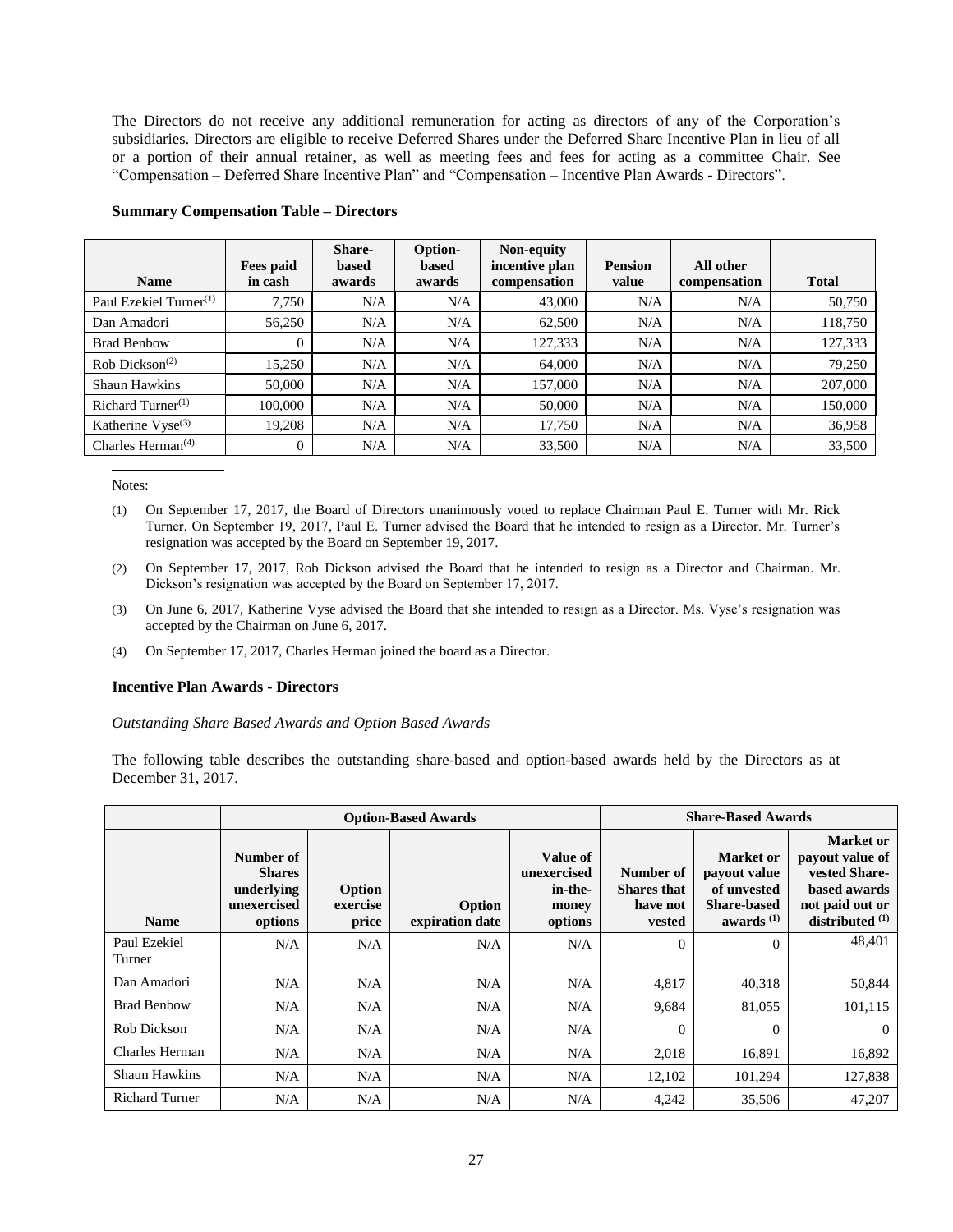|                | <b>Option-Based Awards</b>                                         |                             |                           |                                                        |                                                       | <b>Share-Based Awards</b>                                                      |                                                                                                            |
|----------------|--------------------------------------------------------------------|-----------------------------|---------------------------|--------------------------------------------------------|-------------------------------------------------------|--------------------------------------------------------------------------------|------------------------------------------------------------------------------------------------------------|
| <b>Name</b>    | Number of<br><b>Shares</b><br>underlying<br>unexercised<br>options | Option<br>exercise<br>price | Option<br>expiration date | Value of<br>unexercised<br>in-the-<br>money<br>options | Number of<br><b>Shares</b> that<br>have not<br>vested | Market or<br>payout value<br>of unvested<br><b>Share-based</b><br>awards $(1)$ | <b>Market or</b><br>payout value of<br>vested Share-<br>based awards<br>not paid out or<br>distributed (1) |
| Katherine Vyse | N/A                                                                | N/A                         | N/A                       | N/A                                                    |                                                       |                                                                                | $\Omega$                                                                                                   |

(1) Value determined by closing price per share as of December 29, 2017 (\$8.37/Share)

#### *Incentive Plan Awards – Value Vested or Earned During the Year*

| <b>Name</b>           | Option-based awards – value<br>vested during the year | Share-based awards – value<br>vested during the year $(1)$ | Non-equity incentive plan<br>compensation - value<br>earned during the year |
|-----------------------|-------------------------------------------------------|------------------------------------------------------------|-----------------------------------------------------------------------------|
| Paul Ezekiel Turner   | 0                                                     | 24,524                                                     | $\theta$                                                                    |
| Dan Amadori           | 0                                                     | 36,301                                                     | $\theta$                                                                    |
| <b>Brad Benbow</b>    | 0                                                     | 73,371                                                     | $\Omega$                                                                    |
| Rob Dickson           | 0                                                     | 34,116                                                     | $\Omega$                                                                    |
| <b>Shaun Hawkins</b>  | $\theta$                                              | 91,107                                                     | $\Omega$                                                                    |
| Charles Herman        | 0                                                     | 16,891                                                     | $\Omega$                                                                    |
| <b>Richard Turner</b> | $\theta$                                              | 31,078                                                     | $\Omega$                                                                    |
| Katherine Vyse        | 0                                                     | 17,234                                                     | $\theta$                                                                    |

Notes:

(1) Value determined by closing price per share as of December 29, 2017 (\$8.37/Share)

#### <span id="page-31-0"></span>**Minimum Share Ownership Guidelines**

In May 2017, the Corporation adopted minimum share ownership guidelines pursuant to which each independent Director is required to accumulate and hold Common Shares and Deferred Shares (vested and unvested) equal in value to at least three times his or her annual retainer, with an aspirational goal of accumulating and holding Common Shares and Deferred Shares (vested and unvested) equal in value to five times his or her annual retainers to be measured on the third anniversary of joining the Board.

Each of the Directors is working towards satisfying the Corporation's minimum ownership guidelines. Members of the Board that have already met or exceeded the minimum ownership guideline of value of three times the annual retainer include Dan Amadori, Richard Turner, Shaun Hawkins and Charles Herman.

#### **DIRECTORS' AND OFFICERS' INSURANCE AND INDEMNIFICATION**

<span id="page-31-1"></span>The Corporation has obtained Directors' and officers' liability insurance policies, which cover indemnification of Directors and officers of the Corporation in certain circumstances. In addition, the Corporation has entered into indemnification agreements with each of its Directors and officers for liabilities and costs in respect of any action or suit against them in connection with the execution of their duties, subject to customary limitations prescribed by applicable law.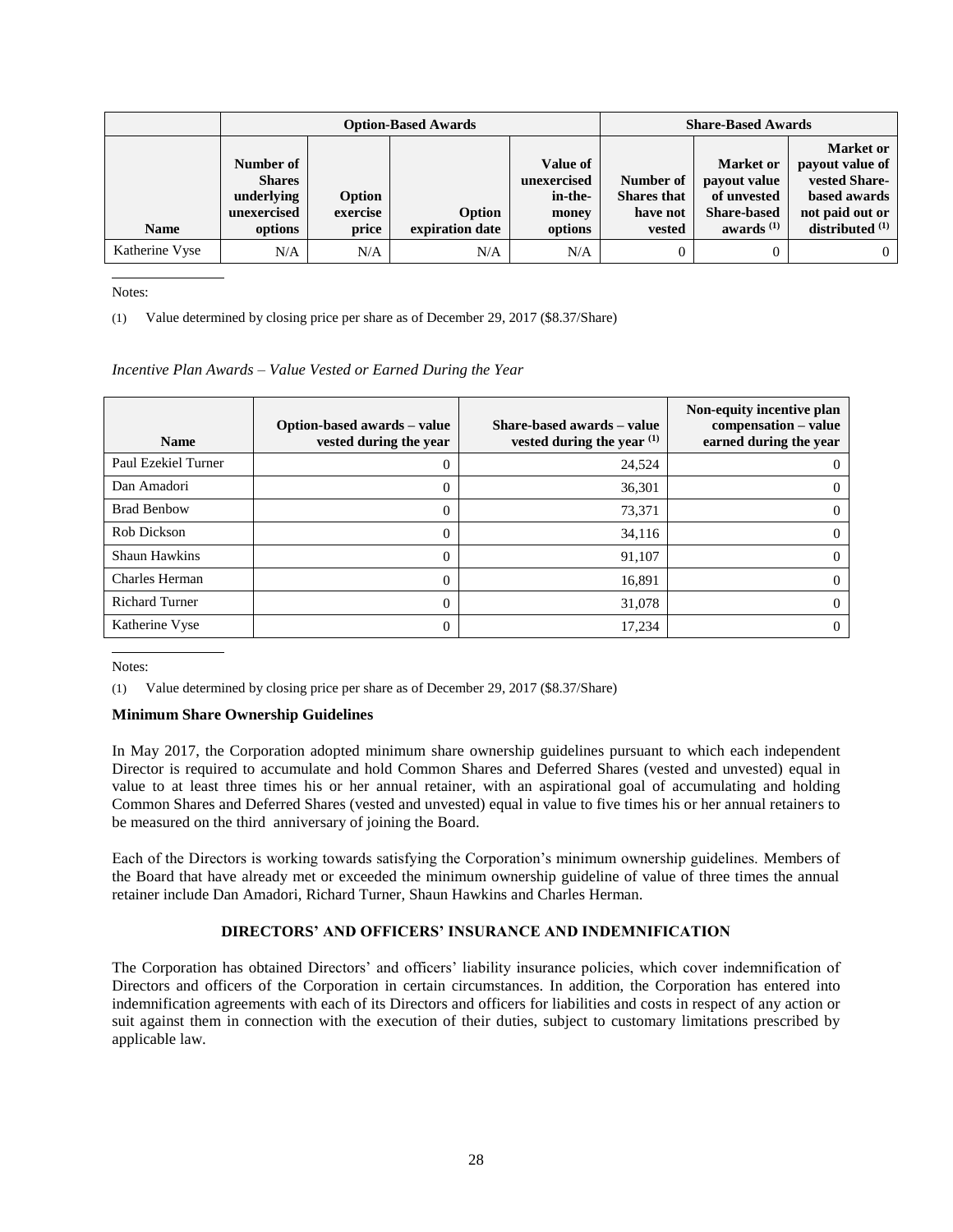#### **INDEBTEDNESS OF DIRECTORS AND OFFICERS**

<span id="page-32-0"></span>As of the date hereof, none of the Directors, officers or employees of the Corporation, or any associate or affiliate of any of the Directors, officers or employees of the Corporation were indebted to the Corporation or to another entity where such indebtedness is the subject of a guarantee, support agreement, letter of credit or other similar arrangement or understanding provided by the Corporation or any of its subsidiaries.

## **INTEREST OF INFORMED PERSONS IN MATERIAL TRANSACTIONS**

<span id="page-32-1"></span>To the knowledge of the Directors of the Corporation, no informed person (as defined in National Instrument 51-102 *Continuous Disclosure Obligations*) of the Corporation, no proposed Director of the Corporation and no known associate or affiliate of any such informed person or proposed Director, during the year ended December 31, 2017, has or has had any material interest, direct or indirect, by way of beneficial ownership of securities or otherwise, in any transaction which has or would materially affect the Corporation or any of its subsidiaries, except as disclosed under the section entitled "Interest of Management and Others in Material Transactions" in the AIF, which section is incorporated herein by reference, and which can be accessed on SEDAR at www.sedar.com*.*

## **CORPORATE GOVERNANCE DISCLOSURE**

<span id="page-32-2"></span>The Board believes that strong corporate governance is important to the long-term success of the Corporation and maintaining the trust of Shareholders, operating partners and the communities in which the Corporation operates. The Corporation strives for corporate governance policies and practices that not only meet, but exceed, the corporate governance guidelines set out under National Instrument 58-101 *Disclosure of Corporate Governance Practices*  ("**NI 58-101**") and established by the TSX. The Board expects that, as the Corporation grows, it will continue to enhance the Corporation's governance policies and procedures to ensure that the Corporation meets industry best practices and Shareholder expectations and establishes a leadership position among its peers.

| <b>Corporate Governance Highlights</b>            |            |                                                   |  |  |  |  |  |
|---------------------------------------------------|------------|---------------------------------------------------|--|--|--|--|--|
| Size of Board                                     | 5          | In camera sessions of independent Directors after |  |  |  |  |  |
|                                                   |            | each Board meeting                                |  |  |  |  |  |
| Number of Independent Directors                   | 3          | Committee meetings open to                        |  |  |  |  |  |
|                                                   |            | participation/attendance of all Board members     |  |  |  |  |  |
| Average age of Directors                          | 56         | Code of Business Conduct for employees and the    |  |  |  |  |  |
|                                                   |            | <b>Board</b>                                      |  |  |  |  |  |
| Majority of committee members are independent     | $\Delta$   | <b>Insider Trading Policy</b>                     |  |  |  |  |  |
| Majority Voting Policy for the election of        | $\Delta$   | Disclosure Policy                                 |  |  |  |  |  |
| <b>Directors</b>                                  |            |                                                   |  |  |  |  |  |
| Separate Chairman and Chief Executive Officer     | $\sqrt{ }$ | <b>Related Party Policy</b>                       |  |  |  |  |  |
| roles                                             |            |                                                   |  |  |  |  |  |
| Director Share Ownership Guidelines               |            | <b>Whistleblower Policy</b>                       |  |  |  |  |  |
| New Director orientation and continuing education |            | <b>Confidential Information Policy</b>            |  |  |  |  |  |
| Annual Board and committee assessments            |            | Anti-hedging prohibition                          |  |  |  |  |  |

Below is a summary of the Corporation's corporate governance policies and practices:

#### <span id="page-32-3"></span>**Composition of the Board of Directors**

The Board is currently comprised of seven directors, five of whom are independent. Pursuant to NI 58-101, an independent Director is one who is free from any direct or indirect relationship which could, in the view of the Board, be reasonably expected to interfere with a Director's independent judgment. The independent Directors are Shaun Hawkins, Richard Turner, Charles Herman, Randy Maultsby and Elisabeth Wigmore. Dan Amadori was the Chief Financial Officer of Corporation prior to the completion of the reverse takeover of the Corporation in April 2016. As such, Mr. Amadori is not independent within the meaning of NI 58-101. On December 27, 2017, the Corporation paid JDA for certain services. Mr. Benbow is Chief Executive Officer of and a controlling shareholder JDA and as such, on December 27, 2017, Mr. Brad Benbow was no longer an independent Director.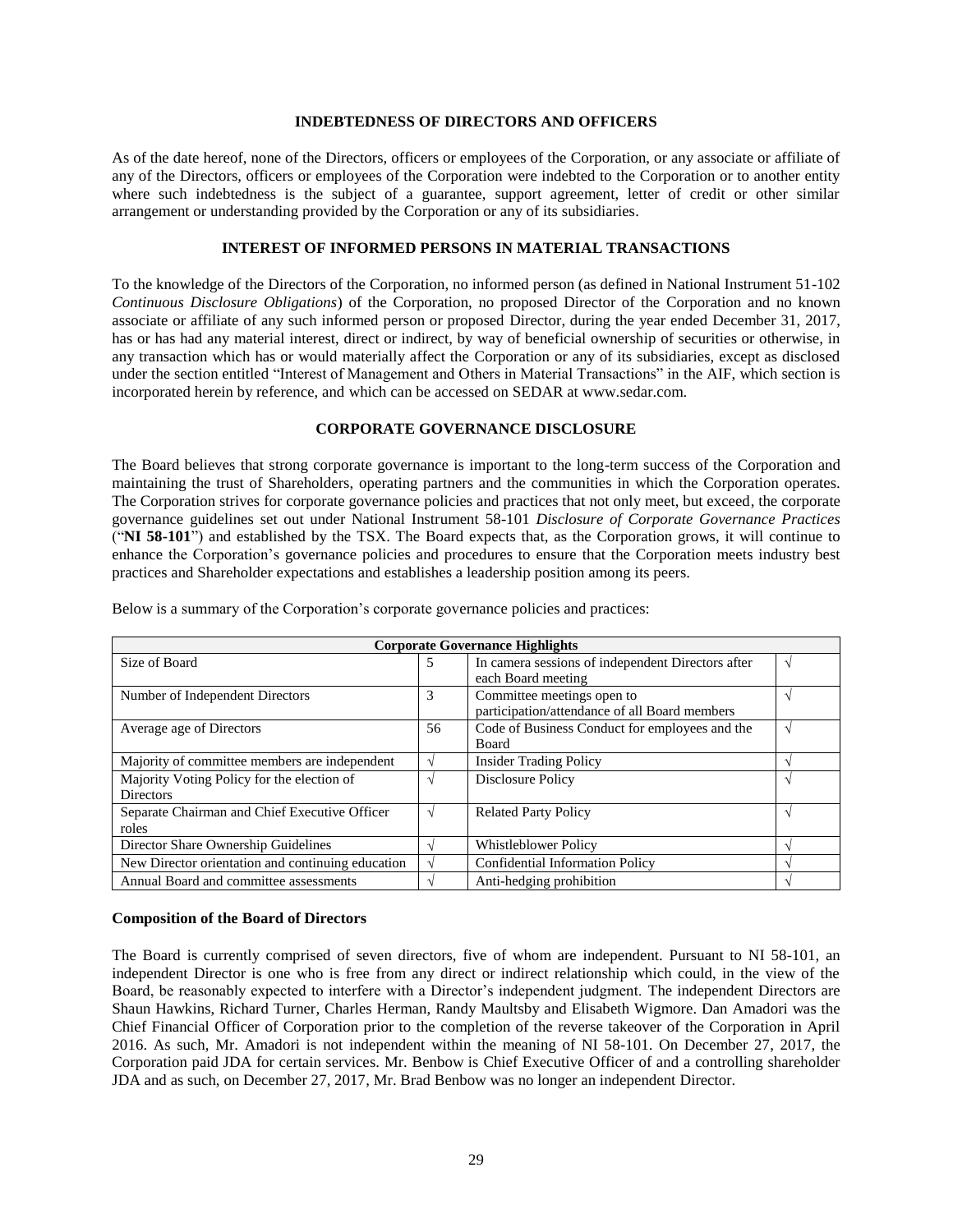Richard Turner served as Lead Director until February 28, 2018 and as of September 17, 2017 became Chairman of the Board.

Richard Turner is a trustee and the Chair of Pure Industrial Real Estate Trust and Board Chair of TitanStar Properties Inc. and a Director of WesternOne Inc.

In 2017, the independent members of the Board held in camera meetings after each Board meeting, providing an opportunity for open and candid discussion of issues without the presence of management. The Board met in person 4 times during the year and by phone 14 times during the year.

The following table details the number of Board meetings held and attendance by the Directors in 2017.

| Director                                   | Board Meetings (of 18) | <b>Audit Committee</b> | <b>Investment Committee</b> | <b>CGN</b> Committee  |
|--------------------------------------------|------------------------|------------------------|-----------------------------|-----------------------|
|                                            | total)                 | Meetings (of 5 total)  | Meetings (of 7 total)       | Meetings (of 6 total) |
| Paul Ezekiel Turner <sup>(1)</sup>         |                        | N/A                    | N/A                         | N/A                   |
| Dan Amadori                                | 18                     | N/A                    |                             |                       |
| <b>Brad Benbow</b>                         | 18                     |                        |                             |                       |
| $Rob$ Dickson <sup>(2)</sup>               |                        |                        | N/A                         |                       |
| Shaun Hawkins                              | 18                     |                        |                             |                       |
| Richard Turner $(1)$                       | 18                     |                        |                             |                       |
| Katherine C. Vyse <sup>(3)</sup>           | 6                      | N/A                    | N/A                         |                       |
| Charles Herman <sup><math>(4)</math></sup> |                        |                        |                             |                       |

Notes:

- (1) On September 17, 2017, the Board of Directors unanimously voted to replace Chairman Paul E. Turner with Mr. Rick Turner. On September 19, 2017, Paul E. Turner advised the Board that he intended to resign as a Director. Mr. Turner's resignation was accepted by the Board on September 19, 2017.
- (2) On September 17, 2017, Rob Dickson advised the Board that he intended to resign as a Director and Chairman. Mr. Dickson's resignation was accepted by the Board on September 17, 2017.
- (3) On June 6, 2017, Katherine Vyse advised the Board that she intended to resign as a Director. Ms. Vyse's resignation was accepted by the Chairman on June 6, 2017.
- (4) On September 17, 2017, Charles Herman was appointed to the board as a Director.

## <span id="page-33-0"></span>**Board Charter**

The primary role of the Board is to oversee the business affairs of the Corporation directly and through three standing committees: the Audit Committee, the CGN Committee and the Investment Committee. Specifically, the Board is responsible for:

- adopting a strategic planning process and approving, on at least an annual basis, a budget, and evaluating and discussing a strategic plan for the upcoming year, including opportunities and risks of the Corporation's business and investments;
- supervising the activities and managing the investments and affairs of the Corporation;
- approving major corporate decisions;
- assessing the performance of and overseeing management against established objectives;
- reviewing the Corporation's debt strategy and identifying and managing risk exposure;
- ensuring the integrity and adequacy of internal controls and management information systems;
- succession planning; and
- ensuring effective and adequate communication with Shareholders, other stakeholders and the public.

A complete copy of the written charter of the Board is attached to this Information Circular as Appendix "B".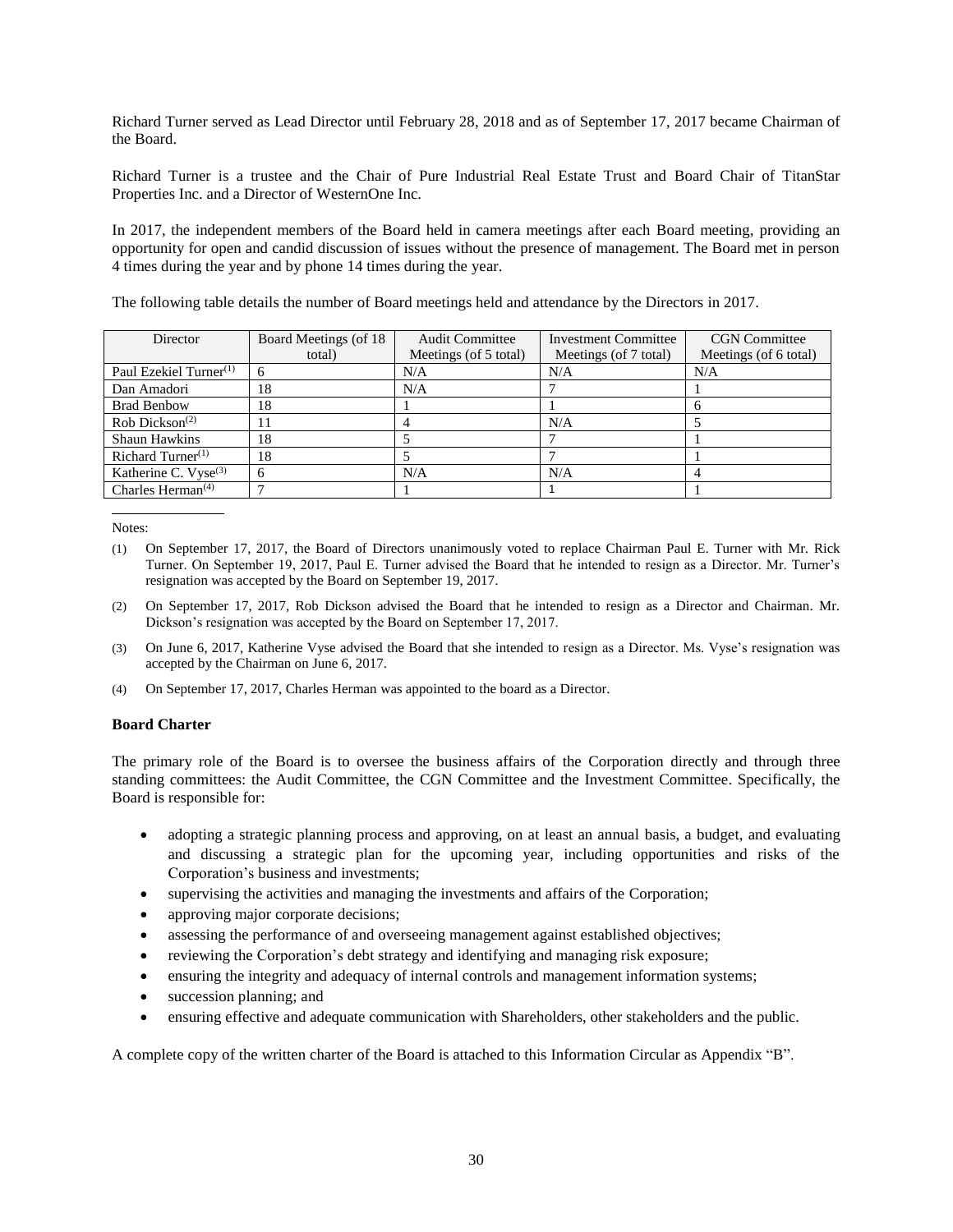## <span id="page-34-0"></span>**Committee Charters**

## *Audit Committee*

The Audit Committee is currently comprised of three Directors: Richard Turner (Chair), Shaun Hawkins and Randy Maultsby. Brad Benbow resigned from the Audit Committee when he ceased to be an independent Director on December 27, 2017. Charles Herman ceased to be a member of the Audit Committee as of February 28, 2018. All members of the Audit Committee are independent and are financially literate within the meaning of National Instrument 52-110 *– Audit Committees* ("**NI 52-110**"). The Board has adopted a written charter for the Audit Committee detailing the Audit Committee's responsibilities, which include:

- reviewing annual and interim financial statements, the Corporation's annual information forms and the related management discussion and analyses;
- reviewing and evaluating the overall effectiveness of the Corporation's internal control and risk management framework;
- recommending to the Board the selection of the external auditor and the fees and other compensation to be paid to the external auditor and reviewing the performance of the external auditor;
- reviewing and approving the hiring and appointment of the Corporation's senior financial executives; and
- informing the Board of matters that may significantly impact the financial condition or affairs of the business.

Reference is made to the AIF for information relating to the Audit Committee as required under Form 52-110F1 of NI 52-110. The AIF can be found under the Corporation's profile on SEDAR at www.sedar.com. A copy of the AIF is also available upon request free of charge to a securityholder of the Corporation.

The members of the Audit Committee and the Chair of the Audit Committee are appointed by the Board to serve for a one year period or until their successors are appointed.

## *CGN Committee*

Up until February 28, 2018, the CGN Committee consisted of five Directors: Brad Benbow (Chair), Richard Turner, Shaun Hawkins, Charles Herman and Dan Amadori.

The CGN Committee is responsible for reviewing, overseeing and evaluating the compensation, governance and nominating policies of the Corporation. The Board has adopted a written charter for the CGN Committee detailing its responsibilities, which include:

- administering the Deferred Share Incentive Plan of the Corporation and any other compensation incentive programs;
- assessing the performance of management;
- reviewing and approving the compensation paid by the Corporation to the officers of the Corporation;
- reviewing and making recommendations to the Board concerning the level and nature of the compensation payable to Directors and officers of the Corporation;
- assessing the effectiveness of the Board, each of its committees and individual Directors;
- overseeing the recruitment and selection of candidates as Directors of the Corporation;
- organizing an orientation and education program for new Directors;
- considering and approving proposals by the Directors to engage outside advisers on behalf of the Board as a whole or on behalf of the independent Directors;
- reviewing and making recommendations to the Board concerning any change in the number of Directors composing the Board; and
- considering questions of management succession.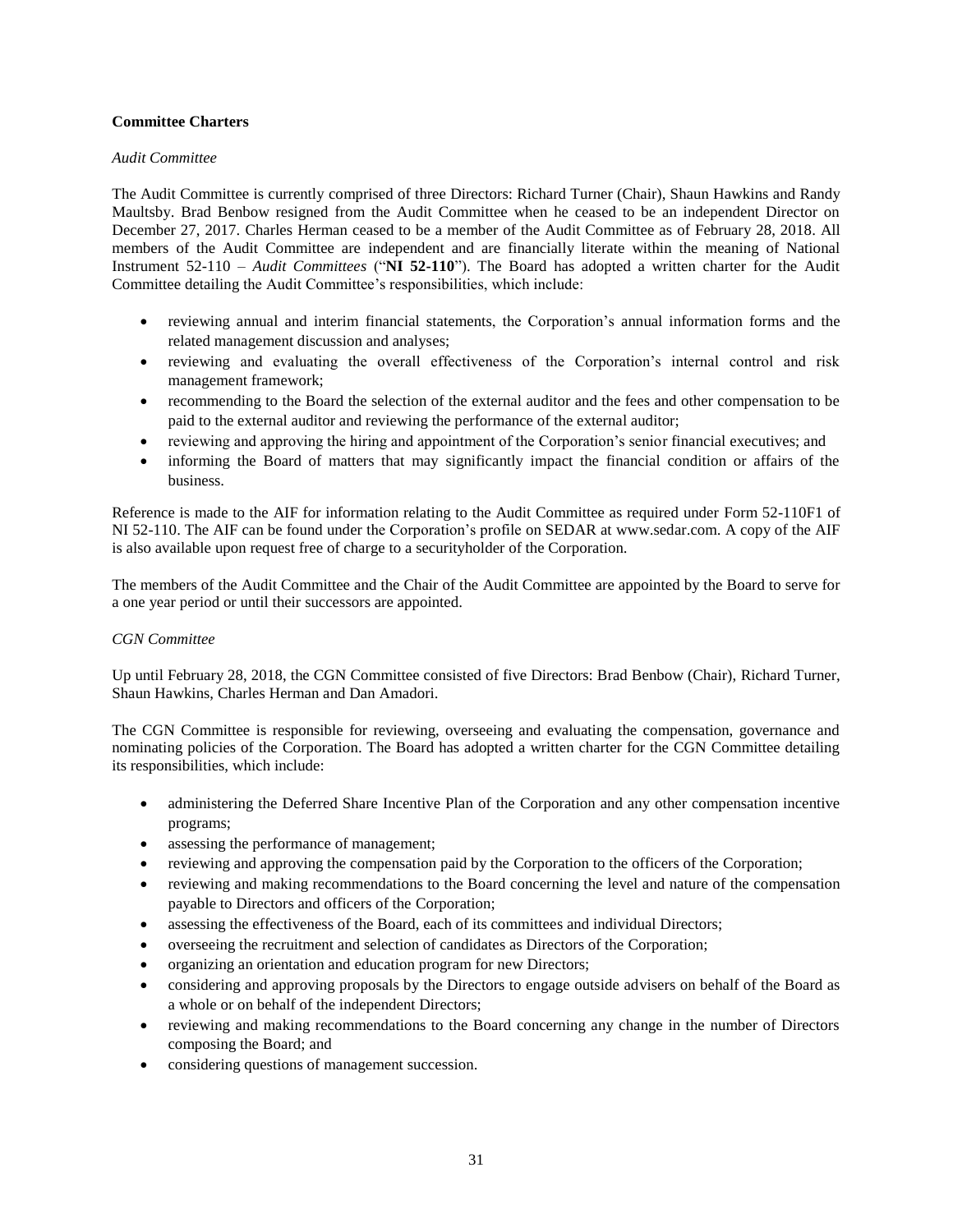The members of the CGN Committee and the Chair of the CGN Committee are appointed by the Board to serve for a one year period or until their successors are appointed.

As of February 28, 2018, the CGN Committee was divided into two separate committees: the Human Resources Committee and the Governance Committee. The Human Resources Committee will oversee the compensation and nominating functions that were previously the responsibility of the CGN Committee and the Governance Committee will oversee the governance functions that were previously the responsibility of the CGN Committee. See "Corporate Governance Disclosure – Committee Charters – CGN Committee". All references to the CGN Committee (and the responsibilities of such committee) in this Information Circular for the period prior to February 28, 2018 (including for the year ended December 31, 2017) are references to the CGN Committee existing at that time and all references to the CGN Committee (and the responsibilities of such committee) in this Information Circular for the period following February 28, 2018 are references to the newly constituted Human Resources Committee and/or the Governance Committee, as applicable.

The Human Resources Committee currently consists of the following Directors: Charles Herman (Chair), Elisabeth Wigmore and Brad Benbow, a majority of whom are independent. The Governance Committee currently consists of the following Directors: Dan Amadori (Chair), Brad Benbow and Elisabeth Wigmore.

#### *Investment Committee*

The Investment Committee is currently comprised of three Directors: Shaun Hawkins (Chair), Richard Turner and Charles Herman. Messrs. Hawkins Turner and Herman are independent Directors. Brad Benbow ceased to be a member of the Investment Committee as of February 28, 2018. Dan Amadori ceased to be a member of the Investment Committee as of February 28, 2018. The Investment Committee is charged with assessing, recommending or approving certain "proposed transactions" and related activities that involve consideration that is less than a specified threshold. "Proposed transactions" to be reviewed and approved by the Investment Committee include any acquisition transaction, disposition transaction, mezzanine financing, non-refundable deposit, funding and/or loan to partners and/or development transaction and mortgage or debt financing obligations. Proposed transactions also include items such as the incurrence of acquisition costs, current and future funding/loans to partners and future committed or expected development costs.

Complete copies of the committee charters are posted on the Corporation's website at www.invesque.com under "Investor Relations/Corporate Governance". Upon request, the Corporation will promptly provide a copy of any committee charter free of charge to any securityholder of the Corporation.

The members of the Investment Committee and the Chair of the Investment Committee are appointed by the Board to serve for a one year period or until their successors are appointed.

#### <span id="page-35-0"></span>**Position Descriptions**

On April 5, 2016, the Board adopted position descriptions for the Chair of the Board, Chief Executive Officer and Chair of the Audit Committee. The Board has not adopted position descriptions for the Chair of the CGN Committee or the Chair of the Investment Committee, however, the Board delineates the roles and responsibilities of each such position based on the individual's experience and in accordance with the CGN Committee charter and Investment Committee charter, respectively.

The Chair of the Board is responsible, for among other things, leading, managing and organizing the Board consistent with the approach to corporate governance adopted by the Board, ensuring that all business required to come before the Board is brought before the Board, setting agendas, presiding over meetings and encouraging free and open dialogue.

The Chair of the Audit Committee provides leadership to the Audit Committee in discharging its mandate. The Chair of the Audit Committee is responsible for, among other things, scheduling meetings of the Audit Committee, organizing and presenting the agendas for such meetings and monitoring the adequacy of the materials provided to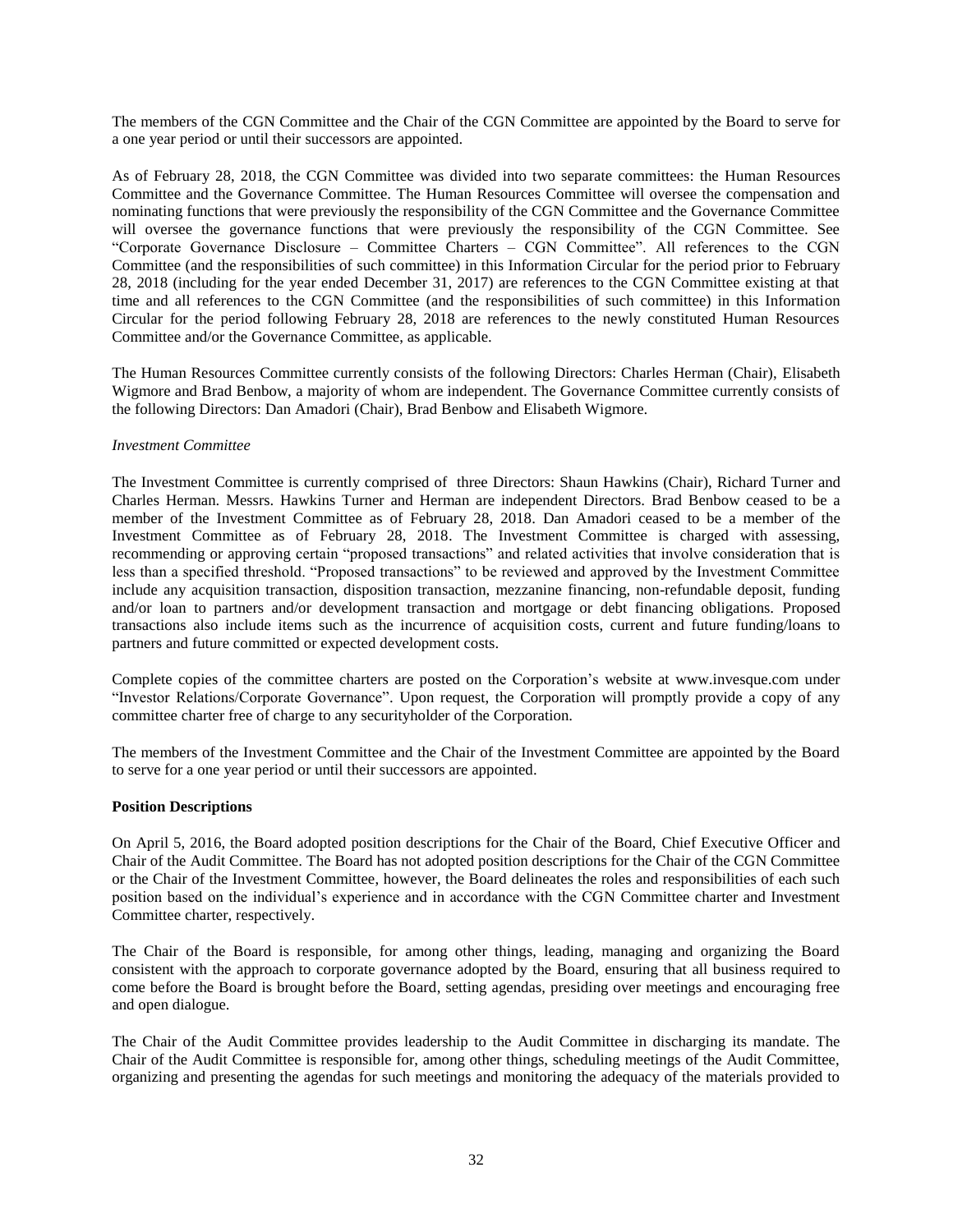the Audit Committee in connection with its deliberations. The Chair of the Audit Committee is the liaison between the Audit Committee and the Corporation's management, internal financial personnel and external auditor.

The Chief Executive Officer, among other things, oversees the Corporation's strategic plan, provides leadership and direction to the management team, ensures that the day to day business affairs of the Corporation are appropriately managed, and ensures the design and implementation of effective disclosure and internal controls and the integrity of the financial reporting process. In addition, the Chief Executive Officer strives to achieve the Corporation's financial and operating goals and objectives to enhance Shareholder value.

## <span id="page-36-0"></span>**Orientation and Continuing Education**

The Board has adopted an orientation program designed to ensure the effective integration of new Board members and to share knowledge of the role of the Board, its committees and the Directors, as well as the Corporation's operations, financial position, industry and competitive position, opportunities, risks and corporate governance. The orientation program includes meetings with the executive team at the Corporation's offices in Carmel, Indiana and tours of several of the Corporation's assisted living, independent living and transitional care facilities, ideally within the first six months of joining the Board. New Board members will also receive a binder with the Corporation's most recent material disclosure (for example, financial and major initiative press releases, annual and quarterly reports, management information circulars and annual information forms), strategic planning documents, key governance policies, Board and committee charters as well as Board and management biographies to facilitate relationship building with the Board and the Corporation's management team.

Continuous learning is a core value of the Corporation, which extends to the continuing education of the Board. Senior managers make presentations to the Board on various aspects of the business and the industry at regular Board meetings. Updates between meetings are provided by management on issues and developments that affect the business and industry. Board members are expected to educate themselves with respect to accounting and finance matters, leadership, the industry and its practices and corporate governance best practices. Board members who participate in related conferences, seminars and webcasts are encouraged to share the relevant information with other Board members to enhance learning across the Board. Board members are also invited to attend all committee meetings and to participate in industry conferences and the Corporation's events, at the Corporation's expense.

#### <span id="page-36-1"></span>**Ethical Business Conduct**

On April 5, 2016, the Board approved a comprehensive code of business conduct and ethics (the "**Code**"). The Code covers a wide range of business practices and procedures and sets out basic principles to guide all Directors, officers and employees of the Corporation. The Code addresses:

- compliance with applicable laws, rules and regulations;
- conflicts of interest;
- confidentiality;
- corporate opportunities;
- protection and proper use of the Corporation's assets;
- competition and fair dealing;
- gifts and entertainment;
- payments to government personnel;
- discrimination and harassment;
- health and safety; and
- accuracy of records.

All Directors, officers and employees of the Corporation must conduct themselves in accordance with the Code and seek to avoid even the appearance of improper conduct. The Board has the ultimate responsibility for the stewardship of the Code.

In order to ensure compliance with the Code, employees of the Corporation are required to review and acknowledge the Corporation's employee handbook, which includes a copy of the Code, annually in writing. Beginning in 2017,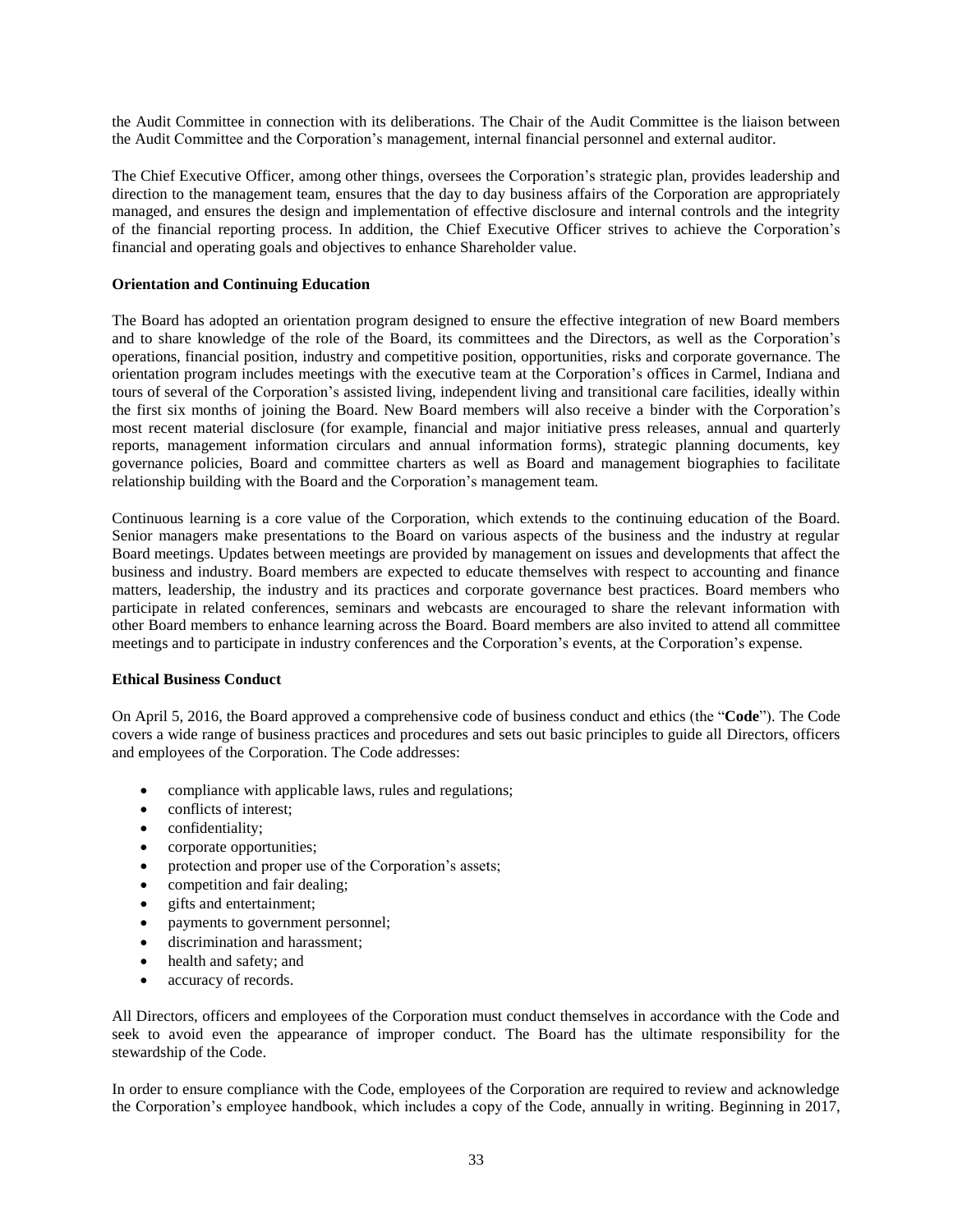the Directors are required to review and acknowledge the Corporation's employee handbook in writing on a recurring annual basis.

In addition, to foster a strong culture of ethical business conduct, the Corporation has implemented several policies related to the Code, including policies with respect to whistleblowers, related-party transactions and procedures, insider trading, confidential information and disclosure.

## *Whistleblower Policy*

The Corporation's whistleblower policy (the "**Whistleblower Policy**") sets out established procedures for employees of the Corporation to confidentially and anonymously submit concerns to the Chair of the Audit Committee (who is independent of the Corporation) regarding any accounting or auditing matter or any other matter which the employee believes to be in violation of the Code. The Chair of the Audit Committee will maintain a log of all complaints that are received, tracking their receipt, investigation and resolution. Any complaints that relate to questionable accounting or auditing matters will be immediately brought to the attention, and reviewed under the direction, of the Audit Committee.

## *Related Party Transactions Policy*

The Corporation recognizes that related party transactions can present potential or actual conflicts of interest and may raise questions about whether such transactions are consistent with the best interests of the Corporation and Shareholders. On April 5, 2016, the Corporation implemented a related party transaction policy (the "**Related Party Transaction Policy**") that sets out guidelines under which certain transactions must be reviewed and approved or ratified by the Investment Committee. The Related Party Transaction Policy clearly identifies related parties and related party transactions and details the Investment Committee's review and approval process. Consistent with the Related Party Transaction Policy, the Investment Committee periodically reviews and assesses ongoing relationships with related parties to ensure that they are in compliance with the Investment Committee's guidelines.

#### *Insider Trading Policy*

The Corporation's insider trading policy (the "**Insider Trading Policy**") expressly states that no one with any knowledge of a material fact or a material change in the affairs of the Corporation that has not been generally disclosed to the public should purchase or sell any securities of the Corporation, inform anyone of such material fact or change or advise anyone to purchase, sell, hold or exchange securities of the Corporation until such information has been disclosed to the public and sufficient time has elapsed for such information to have adequately disseminated to the public. For the purpose of implementing such principles, the Insider Trading Policy sets out a number of guidelines, including directives to Directors, officers and employees of the Corporation not to: (i) actively trade in the securities of the Corporation (for which purpose "trade" means purchasing or selling with the expectation of making a profit on a short term rise or fall of market price); (ii) buy or sell put or call options on securities of the Corporation; or (iii) sell securities of the Corporation that are not owned in the expectation that the price of such securities will fall, or as part of a hedge or arbitrage transaction. Directors, officers and employees of the Corporation are asked not to undertake a trade in the securities of the Corporation without first informing the Chief Financial Officer of the Corporation of the proposed trade.

#### *Confidential Information Policy*

The Corporation's confidential information policy (the "**Confidential Information Policy**") provides guidelines on the protection of confidential information. To prevent the inadvertent disclosure of confidential information, the Confidential Information Policy, among other things, outlines procedures for speaking on behalf of the Corporation with the news media, analysts and investors.

## *Disclosure Policy*

The Corporation's disclosure policy (the "**Disclosure Policy**") establishes a procedure for determining how material information is to be disclosed or disseminated. The Disclosure Policy guidelines include the directive to disclose any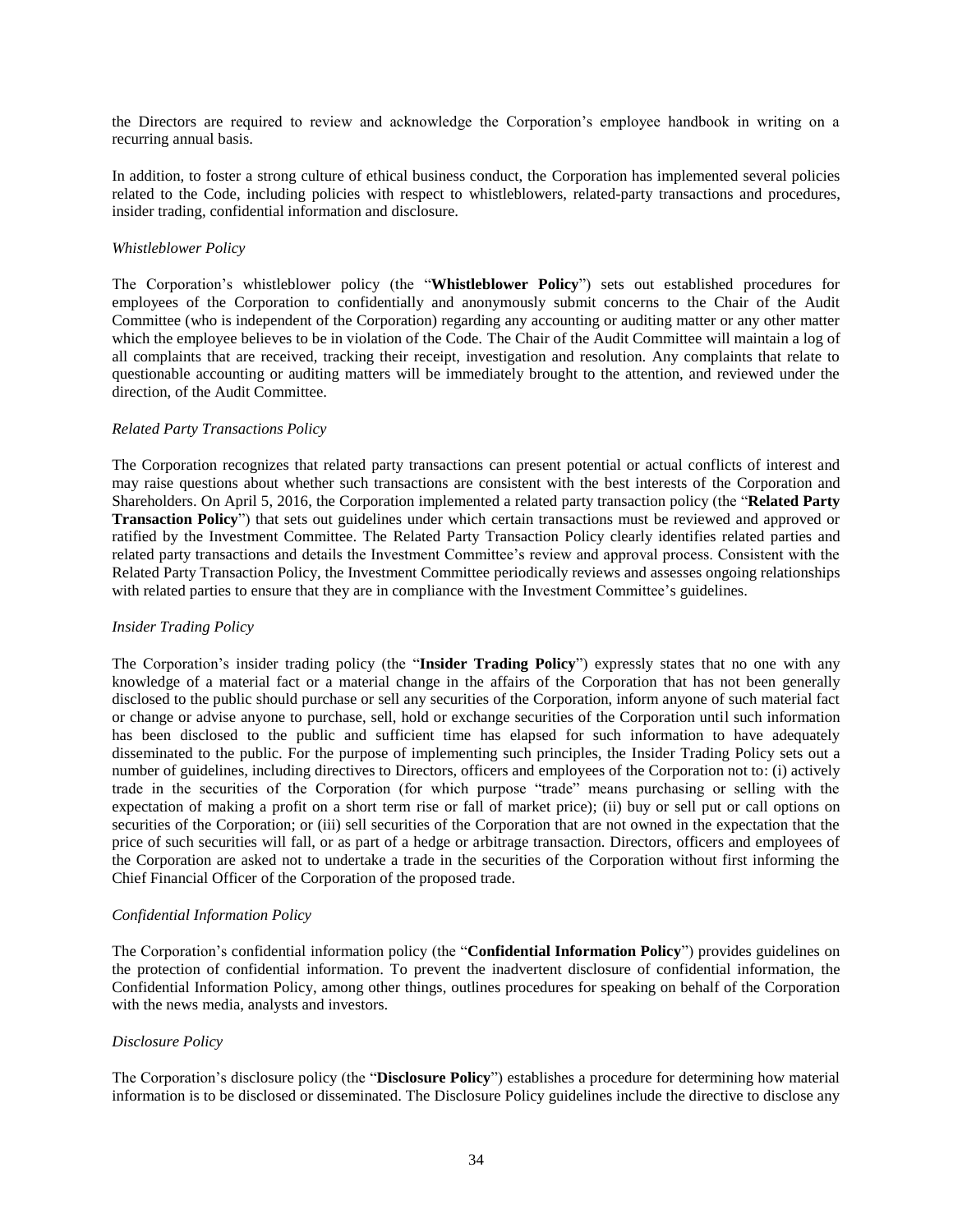material change in respect of the Corporation, whether positive or negative, to the public promptly and completely through the issuance of a press release. The Chief Executive Officer of the Corporation, in consultation with the Corporation's advisors and, if necessary, the Corporation's Directors, shall ultimately determine when a material change has or has not occurred. The Disclosure Policy also establishes responsibility for reviewing the Corporation's financial statements and related filings, as well as all substantive materials filed with securities regulators and non-standard press releases. Employees are strictly prohibited from commenting on, posting about or discussing the Corporation and its securities, investments and other business matters on social networks, chat rooms, wikis, virtual worlds and blogs.

A copy of the Code can be found under the Corporation's profile on SEDAR at www.sedar.com. Upon request, the Corporation will promptly provide a copy of any related policy free of charge to any securityholder of the Corporation.

## <span id="page-38-0"></span>**Director Independence**

The Corporation ensures Directors are exercising independent judgement through a Board structure in which the Board itself is comprised of a majority of independent directors, two committees are comprised entirely of independent Directors and one committee is comprised of a majority of independent Directors. Decisions that involve transactions or agreements in which a Director has a material or potentially material interest require the Director to recuse him or herself from the Board meeting and abstain from casting a vote on the matter.

## <span id="page-38-1"></span>**Meetings Independent from Management**

Directors hold in camera meetings in the absence of non-independent Directors and management following every Board meeting. These sessions are conducted by the Chairman with a goal of fostering open dialogue on issues or confidential matters. In 2017, the Board held 18 in camera sessions.

### <span id="page-38-2"></span>**Nomination of Directors**

The CGN Committee is responsible for identifying the competencies, skills and personal qualities required of Board members and recommending qualified candidates to the Board for consideration in filling any vacancies or increasing the size of the Board. The Corporation does not yet have a written a policy for nomination procedures, however, the CGN Committee will seek prospective candidates who are independent, have recognized functional and industry experience, sound business judgement, high ethical standards, time to devote to the Board and the ability to contribute to the Board's diversity (with respect to gender, experience, geography, ethnicity and age). The CGN Committee intends to identify qualified candidates through a number of sources, including an evergreen list and executive recruiters. To ensure diversity is a primary consideration, the CGN Committee will also include in its search, candidates from organizations promoting and supporting diversity, such as Diversity 50 and Women Get on Board in Canada and the Board list in the United States.

Because the CGN Committee is not entirely independent, though is made up of a majority of independent Directors, to encourage an objective nomination process, the Board also reviews the qualifications of potential nominees, taking into account the current composition of the Board, the ability of the individual candidate to contribute to the effective management of the Corporation, the ability of the individual to contribute sufficient time and resources to the Board, the current and future needs of the Corporation, the individual's direct experience in public companies, the individual's skills and knowledge, the skills and knowledge of existing members of the Board and other relevant factors.

#### <span id="page-38-3"></span>**Compensation**

The CGN Committee is responsible for annually reviewing, overseeing and evaluating the compensation of the Corporation's executives, Directors and committee Chairs and making compensation recommendations to the Board concerning the level and nature of the compensation payable to the Directors and officers. In order to ensure an objective process for determining compensation, the CGN Committee reviews, as appropriate, industry data published by compensation consultants as well as peer group public disclosure. The CGN Committee may also from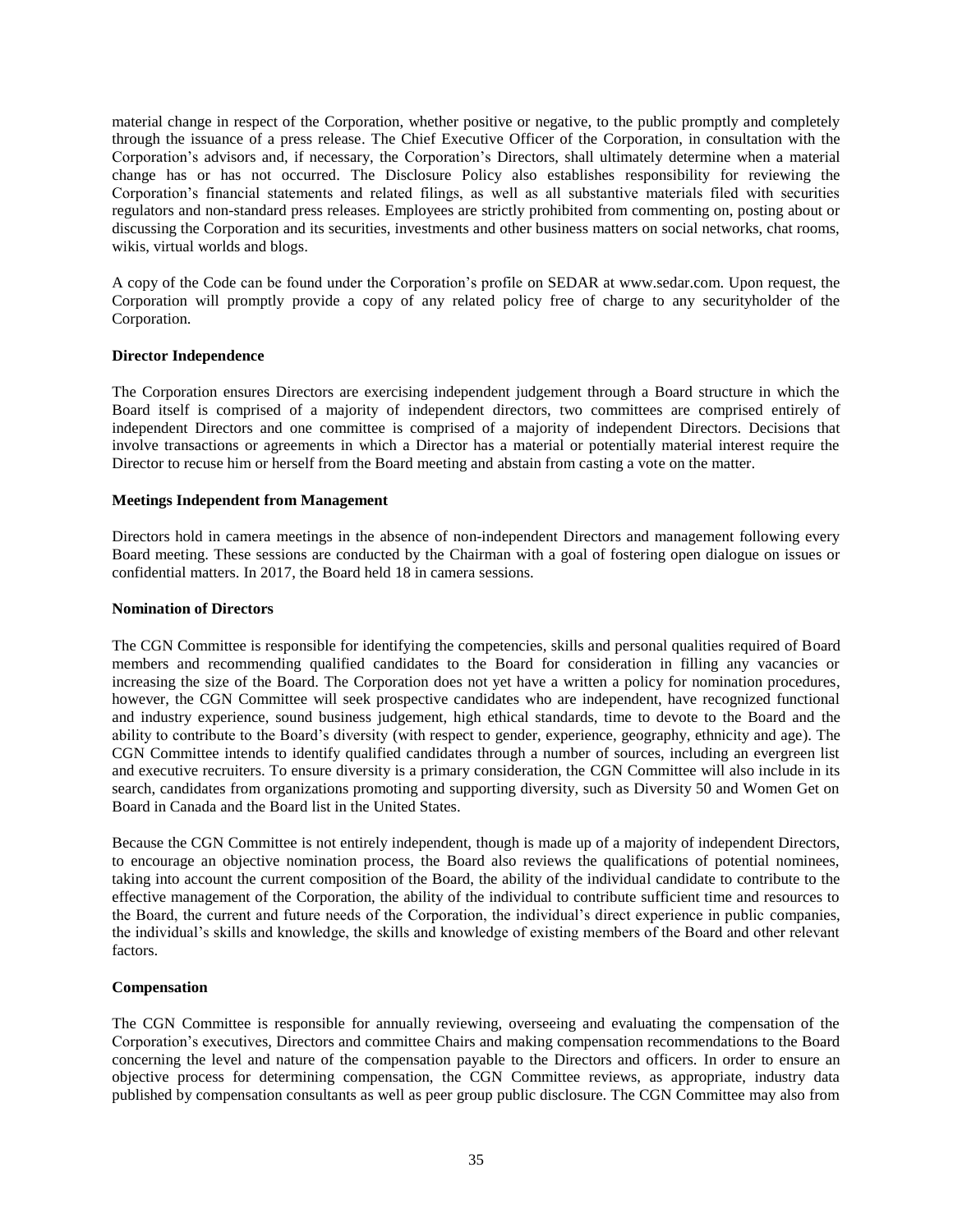time to time engage compensation consultants to provide relevant benchmark data and recommendations for refining the Corporation's compensation structure. The CGN Committee engaged Hugessen in August 2016 to provide independent advice on the proposed total compensation packages for the Corporation's NEOs. See "Compensation – Compensation Governance – Role of Independent Consultant".

#### <span id="page-39-0"></span>**Assessments**

The CGN Committee is also responsible for annually reviewing and assessing the effectiveness of the Board and the committees of the Board. The Chair of the CGN Committee utilizes structured interviews and questionnaires to obtain feedback from Board members and the executive management team for a 360 degree perspective on the performance and effectiveness of the Board. The Chair also invites informal feedback throughout the year to identify Board strengths, the level of support to and from the management team and opportunities for refining Board processes and functions. The feedback, gathered anonymously, is shared with the Board. The results of the review in 2017 indicated the Board and its committees were functioning well.

#### <span id="page-39-1"></span>**Diversity of the Board and Management**

The Corporation believes that diversity of thought is essential to good corporate governance and effective decision making to enhance Shareholder value. The Corporation's commitment to a diverse Board includes seeking candidates with a diversity of gender, experience, geography, ethnicity and age, while maintaining a focus on merit and established objective criteria. Any search firm engaged by the Corporation to fill a Board or senior management position will be directed to include diversity among the criteria for identifying qualified candidates and the CGN Committee will include organizations supporting/sponsoring diverse candidates in the search.

The Corporation believes that having a diverse Board can offer a breadth and depth of perspectives that enhance the Board's performance. The Corporation values diversity of abilities, experience, perspective, education, gender, background, race and national origin in all candidates. Recommendations concerning Director nominees are based on merit and past performance as well as expected contribution to the Board's performance and, accordingly, diversity is taken into consideration. Currently, one of seven Directors (14%) are female and zero of three executive officers (0%) are female. The Corporation is, however, committed to diversity on the Board and in executive management and is actively pursuing, and currently expects to increase, female representation on the Board and in executive management within the next fiscal year.

The Corporation does not currently have a formal policy for the representation and nomination of women on the Board or in senior management positions, as it has incorporated and will continue to incorporate consideration of gender diversity into its nomination practices, as described above. The Corporation has not adopted formal targets for gender or other diversity representation in Director or senior management positions in part due to the need to consider a balance of criteria for each individual appointment. The composition of the Board and senior management is shaped by the selection criteria established by the CGN Committee, which includes a consideration of the representation of women in Director and executive officer appointments. This is achieved by, among other things, ensuring that diversity considerations are taken into account in Board vacancies and senior management, monitoring the level of female representation on the Board and in senior management positions, continuing to broaden recruiting efforts to attract and interview qualified female candidates, and committing to retention and training to ensure that the Corporation's most talented employees are promoted from within the organization.

#### <span id="page-39-2"></span>**Board Renewal**

As a relatively new and young Board, the Corporation elected not to implement at this time either term limits or retirement policies in order to continue to benefit from the cohesion and combined experience, skills and diversity of the current Board. However, going forward, the Board will periodically review its composition to ensure it has the right mix of skills, experience and perspectives to oversee the Corporation and will review and assess the need for term limits or retirement policies.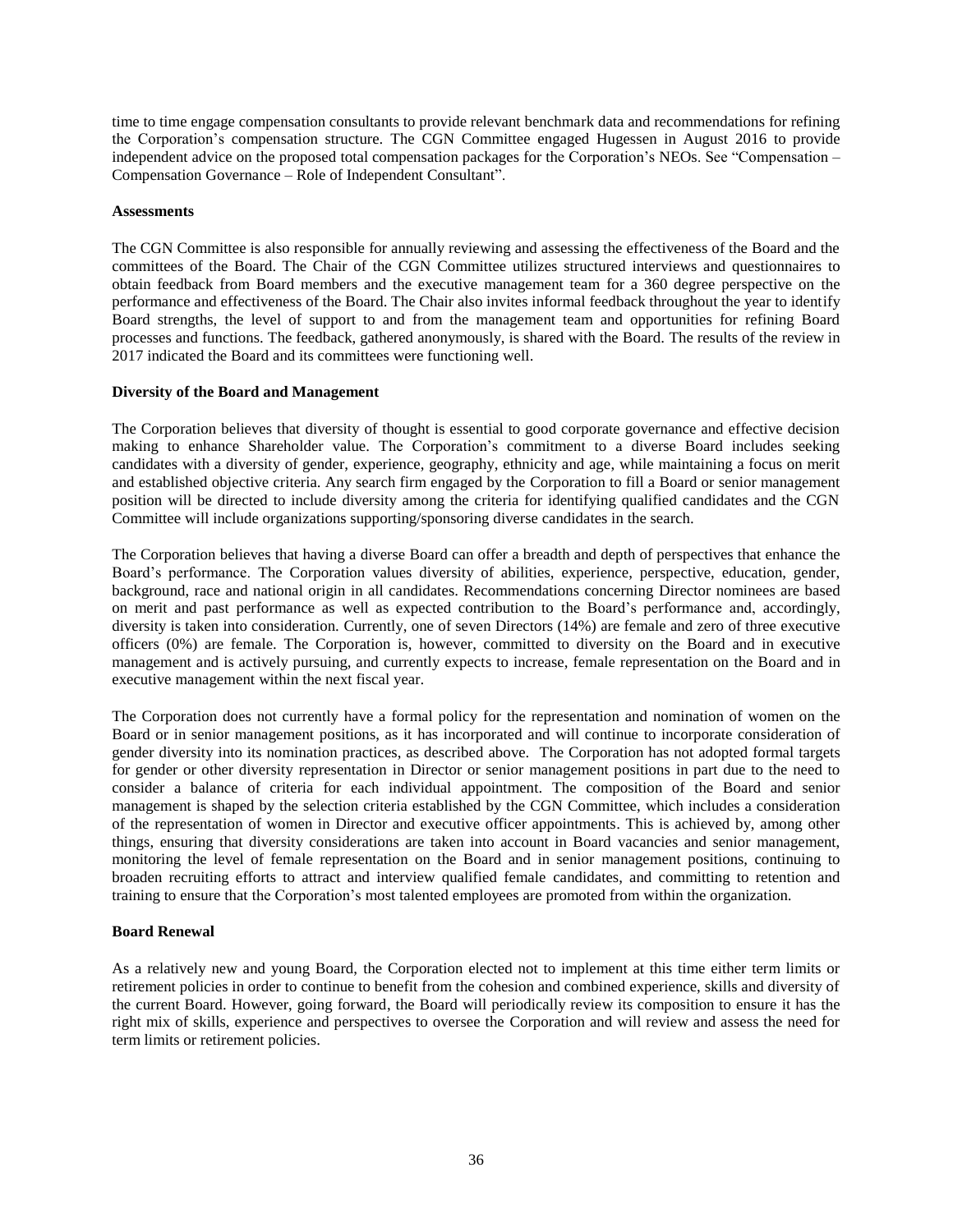#### <span id="page-40-0"></span>**Communication with the Board**

The Corporation values and encourages dialogue and feedback about the Corporation, its industry and its initiatives. Shareholders or other parties interested in communicating with the Board or any individual members of the Board may do so in writing, addressing correspondence to Scott White at Invesque Inc., 14390 Clay Terrace, Carmel, Indiana, 46032. Mr. White will review all correspondence received and determine who is in the best position to respond depending on the nature of the query/comments. Any correspondence related to financial controls, audit or accounting will be directed to the Chair of the Audit Committee.

#### **OTHER BUSINESS**

<span id="page-40-1"></span>The Directors are not aware of any matters intended to come before the Meeting other than those items of business set forth in the attached Notice of Meeting accompanying this Information Circular. If any other matters properly come before the Meeting, it is the intention of the persons named in the Form of Proxy to vote in respect of those matters in accordance with their judgment.

#### **ADDITIONAL INFORMATION**

<span id="page-40-2"></span>Financial information is provided in the Corporation's comparative financial statements and the Corporation's management discussion and analysis ("**MD&A**") for the year ended December 31, 2017. Copies of the Corporation's financial statements for the year ended December 31, 2017, together with the auditors' report thereon, the MD&A, the AIF (together with any document incorporated therein by reference) and this Information Circular are available upon written request from the Chief Financial Officer of the Corporation at Invesque Inc., 14390 Clay Terrace, Suite 241, Carmel Indiana, 46032 (telephone 317-582-6935). The Corporation may require payment of a reasonable charge if the request is made by a person who is not a securityholder of the Corporation. These documents and additional information relating to the Corporation may also be found on SEDAR at www.sedar.com and on the Corporation's website at www.Invesquehealthinvestments.com.

#### **NON-IFRS MEASURES**

Funds From Operations ("**FFO**") and Adjusted Funds From Operations ("**AFFO**") are supplemental measures used by management to track the Corporation's performance. Such measures are not defined by International Financial Reporting Standards ("**IFRS**") and, therefore, should not be construed as alternatives to net profit calculated in accordance with IFRS. Further, the supplemental measures used by management may not be comparable to similar measures presented by other real estate enterprises. Management believes these terms reflect the operating performance and cash flow of the Corporation.

"**FFO**", consistent with the REALpac definition, means net profit in accordance with IFRS, (i) plus or minus fair value adjustments on investment properties; (ii) plus or minus gains or losses from sales of investment properties; (iii) plus or minus certain other fair value adjustments; (iv) plus transaction costs expensed as a result of the purchase of property being accounted for as a business combination; (v) plus property taxes accounted for under IFRIC-21 – *Levies*; and (vi) plus deferred income tax expense, after adjustments for equity accounted entities calculated to reflect FFO on the same basis as consolidated properties.

"**AFFO**" means FFO, subject to certain adjustments, including: (i) mark-to-market adjustments on mortgages, amortization of deferred financing costs, and compensation expense related to deferred share incentive plans, (ii) adjusting for any differences resulting from recognizing property rental revenues on a straight-line basis, (iii) interest expense on the convertible debentures issued in 2015, (iv) asset management internalization costs and (iv) other adjustments as determined by the directors of the Corporation in their sole discretion.

FFO & AFFO are financial measures not defined under IFRS, and FFO & AFFO may not be comparable to similar measures presented by real estate investment trusts or other real estate enterprises.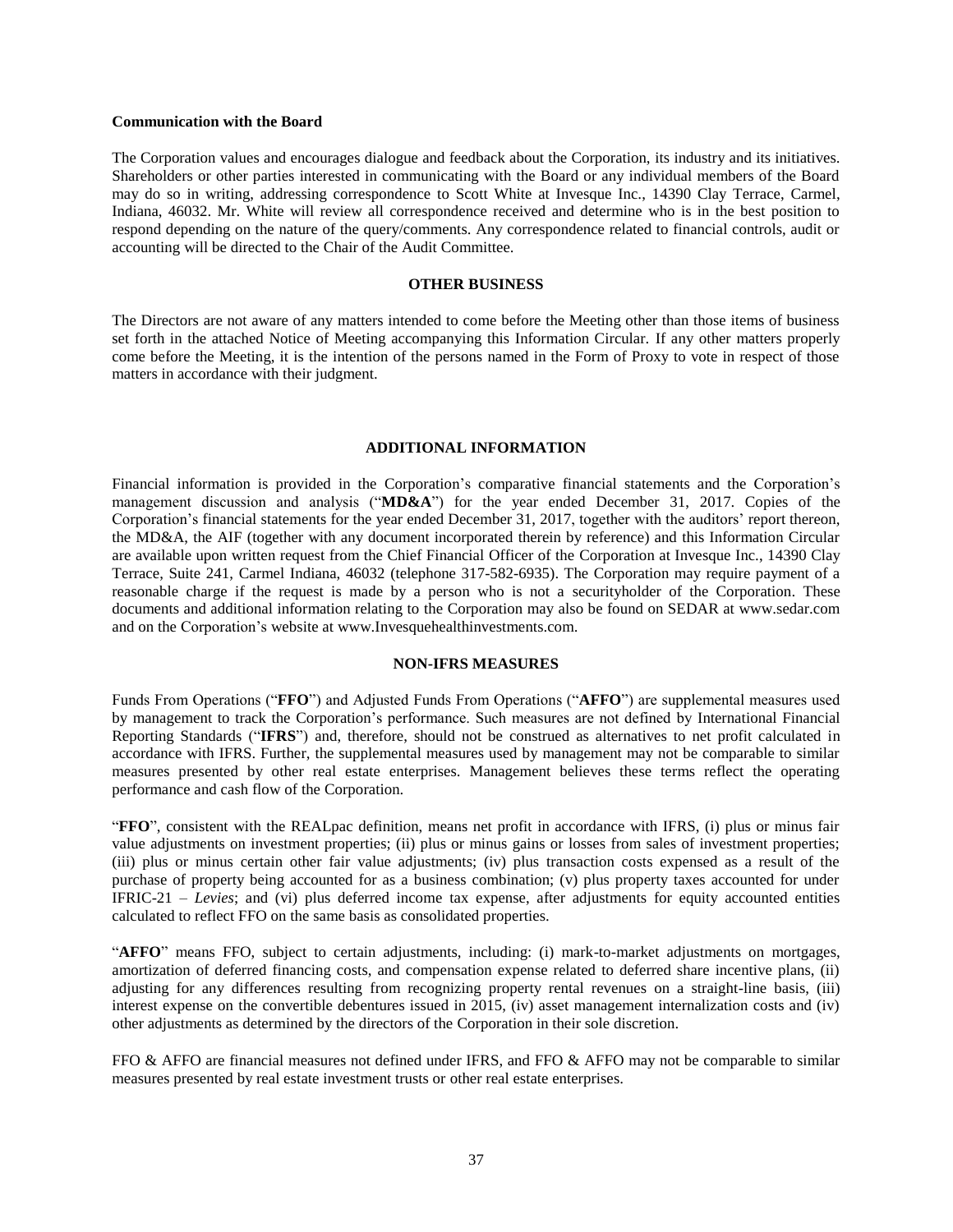# **APPROVAL OF DIRECTORS**

<span id="page-41-0"></span>The contents and the sending of this Information Circular to the Shareholders have been approved by the Board of Directors.

# **BY ORDER OF THE BOARD OF DIRECTORS**

Dated: April 12, 2018 *"Richard Turner"*

Chair of the Board of Directors Invesque Inc.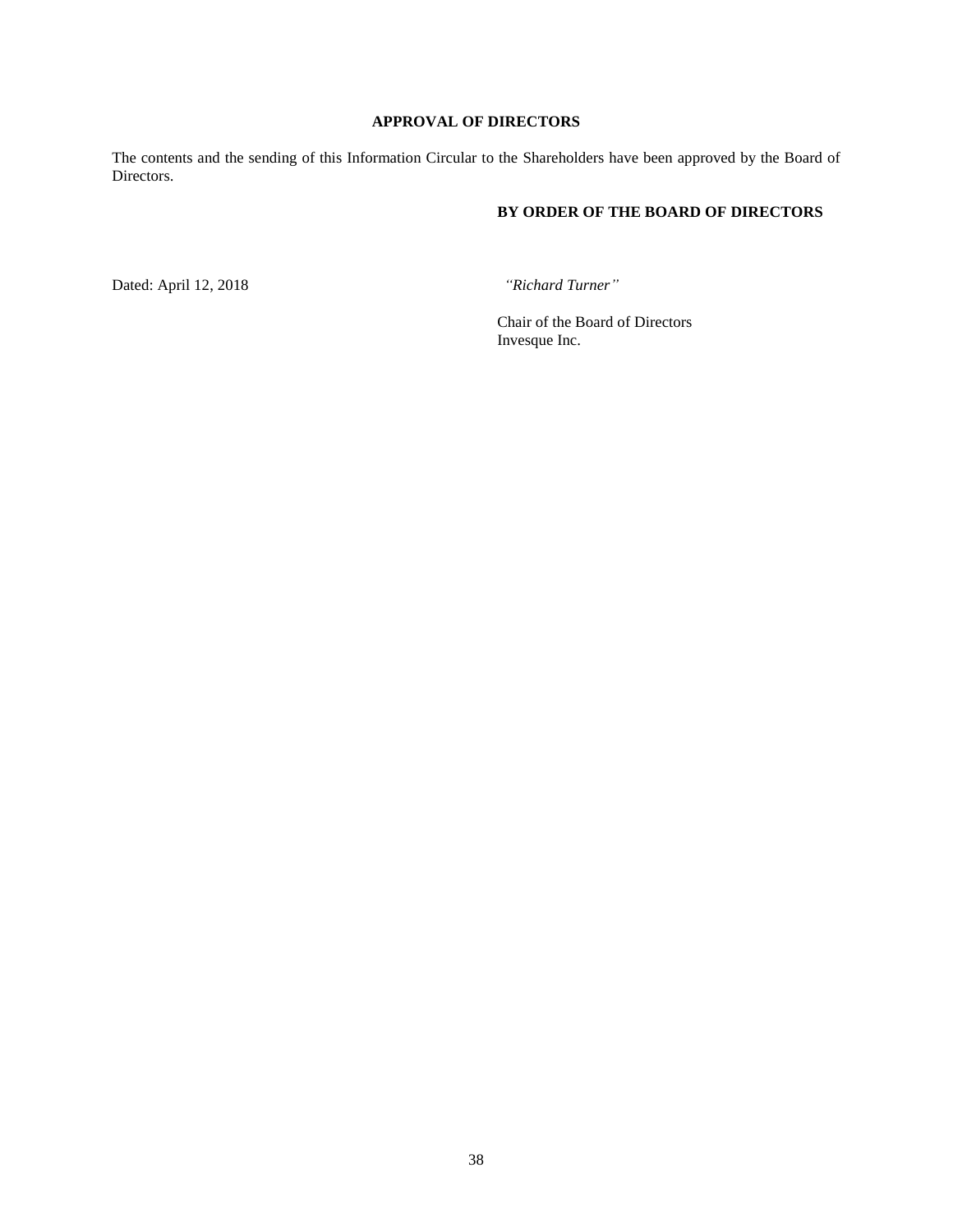## **APPENDIX A**

#### **RESOLUTIONS OF THE SHAREHOLDERS**

#### **OF**

## **INVESQUE INC. (the "Corporation")**

#### **DEFERRED SHARE INCENTIVE PLAN**

#### **The following is the text of the ordinary resolution that shareholders of the Corporation are being asked to approve at the Meeting:**

"**WHEREAS** the board of directors (the "**Board**") of Invesque Inc. (the "**Corporation**") has approved an amendment to the amended and restated deferred share incentive plan (the "**Deferred Share Incentive Plan**") of the Corporation to:

1. Increase the maximum number of common shares of the Corporation ("**Common Shares**") reserved for issuance under the Deferred Share Incentive Plan from 1,200,000 to 4,000,000.

**AND WHEREAS** the rules of the Toronto Stock Exchange (the "**TSX**") provide that shareholder approval is required for an increase to the maximum number of securities issuable under the Deferred Share Incentive Plan.

## **BE IT HEREBY RESOLVED THAT:**

- 1. The adoption by the Board of the amendment to the Deferred Share Incentive Plan to increase the maximum number of Common Shares reserved for issuance under the Deferred Share Incentive Plan from 1,200,000 to 4,000,000 is, subject to the approval of the TSX, hereby ratified, confirmed and approved.
- 2. Any director or officer of the Corporation is hereby authorized, for and on behalf of the Corporation, to execute and, if appropriate, deliver all other documents and instruments and do all other things as in the opinion of the director or officer may be necessary or advisable to implement this resolution and the matters authorized hereby, such determination to be conclusively evidenced by the execution and delivery of any such document or instrument, and the taking of any such action."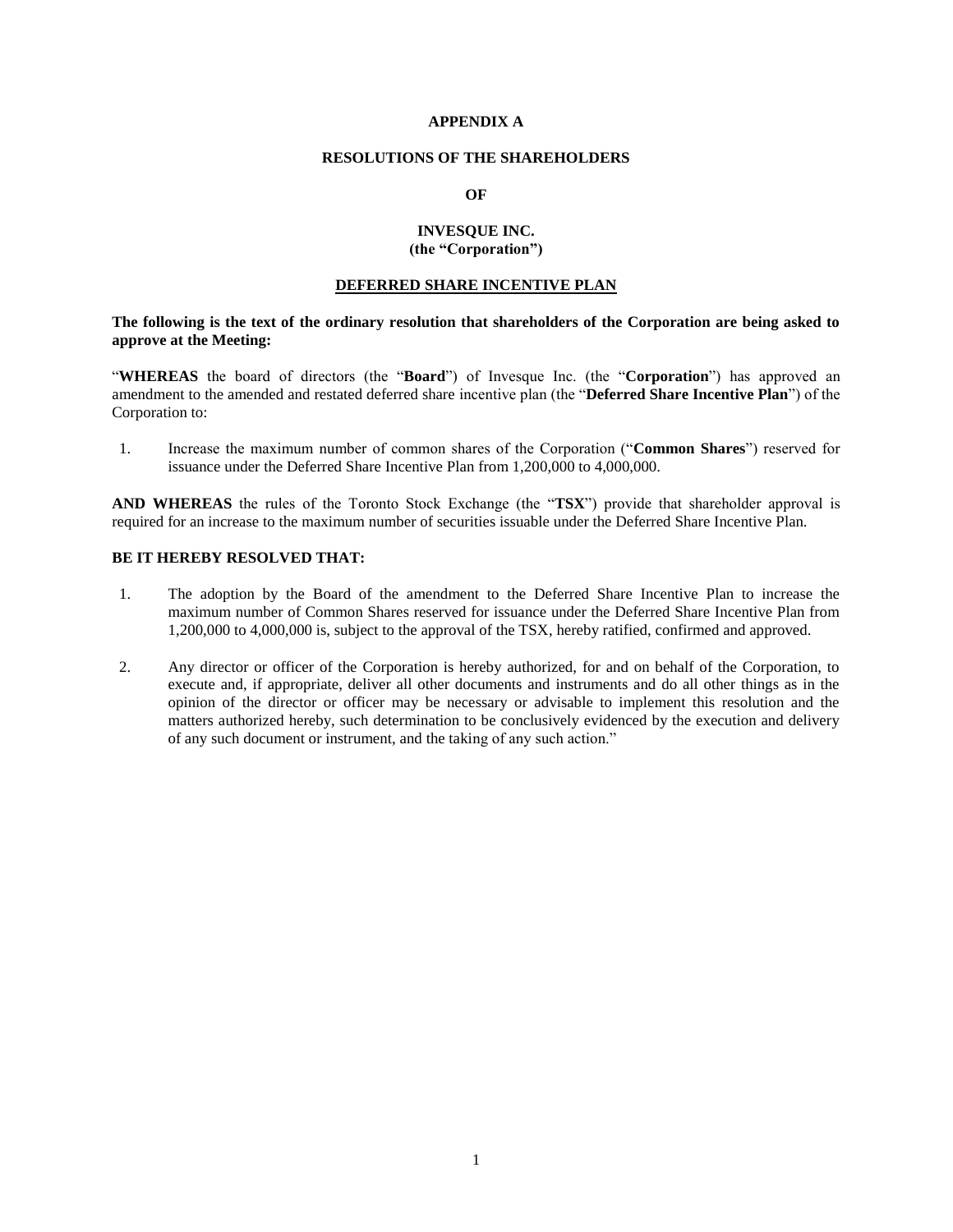#### **APPENDIX B**

#### **CHARTER OF THE BOARD OF DIRECTORS**

The purpose of this mandate is to set out the mandate and responsibilities of the board of directors (the "**Board**") of Invesque Inc. (the "**Corporation**"), subject to the provisions of applicable statutes and the Articles of the Corporation.

#### **1. Composition**

The Board shall be constituted with a majority of individuals who qualify as "independent" as defined in National Instrument 58-201 – *Corporate Governance Guidelines*.

#### **2. Responsibilities of the Board of Directors**

The Board is responsible for the stewardship of the Corporation and in that regard shall be specifically responsible for:

- (a) adopting a strategic planning process and approving, on at least an annual basis, a budget, and evaluating and discussing a strategic plan for the upcoming year which takes into account, among other things, the opportunities and risks of the Corporation's business and investments;
- (b) supervising the activities and managing the investments and affairs of the Corporation;
- (c) approving major decisions regarding the Corporation;
- (d) defining the roles and responsibilities of management;
- (e) reviewing and approving the business and investment objectives to be met by management;
- (f) assessing the performance of and overseeing management;
- (g) reviewing the Corporation's debt strategy;
- (h) identifying and managing risk exposure;
- (i) ensuring the integrity and adequacy of the Corporation's internal controls and management information systems;
- (j) succession planning;
- (k) establishing committees of the Board, where required or prudent, and defining their mandate;
- (l) maintaining records and providing reports to shareholders ("**Shareholders**") of the Corporation;
- (m) ensuring effective and adequate communication with Shareholders, other stakeholders and the public;
- (n) determining the amount and timing of dividends to Shareholders; and
- (o) acting for, voting on behalf of and representing the Corporation as a holder of shares of Invesque Health Holdings Inc. and its subsidiaries.

It is recognized that every director in exercising powers and discharging duties must act honestly and in good faith with a view to the best interest of the Corporation and its Shareholders. Directors must exercise the care, diligence and skill that a reasonably prudent person would exercise in comparable circumstances. In this regard, they will comply with their duties of honesty, loyalty, care, diligence, skill and prudence.

In addition, directors are expected to carry out their duties in accordance with policies and regulations adopted by the Board from time to time.

It is expected that Management will co-operate in all ways to facilitate compliance by the Board with its legal duties by causing the Corporation and its subsidiaries to take such actions as may be necessary in that regard and by promptly reporting any data or information to the Board that may affect such compliance.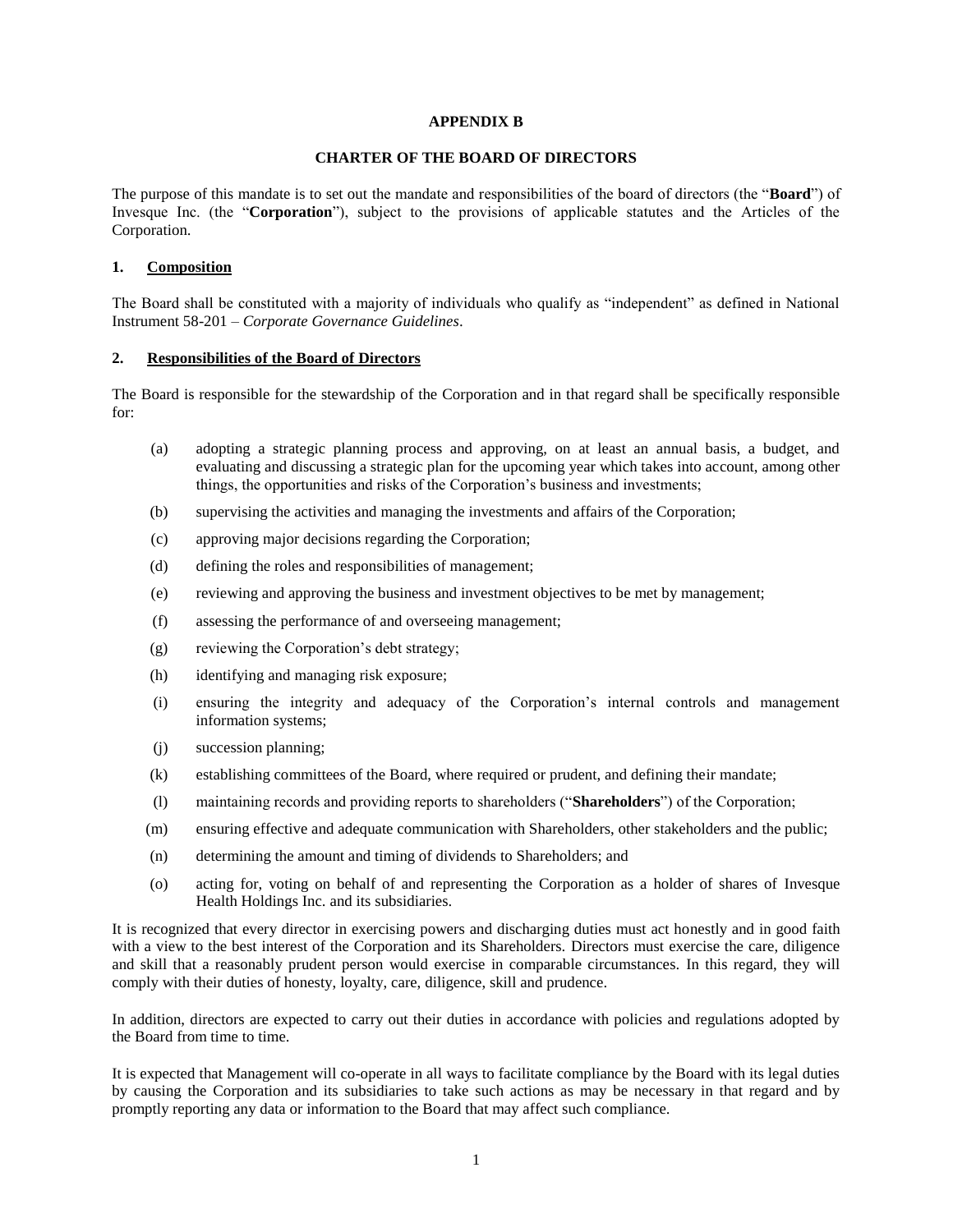## **3. Meetings**

The Board will meet not less than four times per year; three meetings to review quarterly results and one prior to the issuance of the annual financial results of the Corporation. The Board shall meet periodically without management present to ensure that the Board functions independently of management. At each Board meeting, unless otherwise determined by the Board, an in-camera meeting of independent directors will take place, which session will be chaired by the Chair. The Board shall maintain a policy which permits individual directors to engage outside advisors at the cost of the Corporation.

The Board appreciates having certain members of senior management attend each Board meeting to provide information and opinion to assist the directors in their deliberations. Management attendees who are not Board members will be excused for any agenda items which are reserved for discussion among directors only.

## **4. Board Meeting Agendas and Information**

The Chair, in consultation with management of the Corporation, will develop the agenda for each Board meeting. Agendas will be distributed to the directors before each meeting, and all Board members shall be free to suggest additions to the agenda in advance of the meeting

Whenever practicable, information and reports pertaining to Board meeting agenda items will be circulated to the directors in advance of the meeting. Reports may be presented during the meeting by members of the Board, management and/or staff, or by invited outside advisors. It is recognized that under some circumstances, due to the confidential nature of matters to be discussed at a meeting, it will not be prudent or appropriate to distribute written materials in advance.

## **5. Measures for Receiving Shareholder Feedback**

All publicly disseminated materials of the Corporation shall provide for a mechanism for feedback of Shareholders.

## **6. Telephone Board Meetings**

A director may participate in a meeting of the directors or in a committee meeting by means of telephone or, with the consent of all directors who wish to participate in the meeting, electronic or such other communications facilities, if all persons participating in the meeting are able to communicate with each other and a director participating in such a meeting by such means is deemed to be present at the meeting.

While it is the intent of the Board to follow an agreed meeting schedule as closely as possible, it is felt that, from time to time, with respect to time sensitive matters, telephone board meetings may be required to be called in order for directors to be in a position to better fulfill their legal obligations. Alternatively, management may request the directors to approve certain matters by unanimous written consent.

## **7. Conflict of Interest**

If an actual or potential conflict of interest arises, a director shall promptly inform the Chair and shall refrain from voting or participating in discussion of the matter in respect of which he or she has an actual or potential conflict of interest.

#### **8. Expectations of Management**

Management shall be required to report to the Board at the request of the Board on the performance of the Corporation, new and proposed initiatives, the Corporation's business and investments, management concerns and any other matter the Board or its Chair may deem appropriate. In addition, the Board expects Management to promptly report to the Chair and, if applicable, the Lead Director any significant developments, changes, transactions or proposals respecting the Corporation or its subsidiaries.